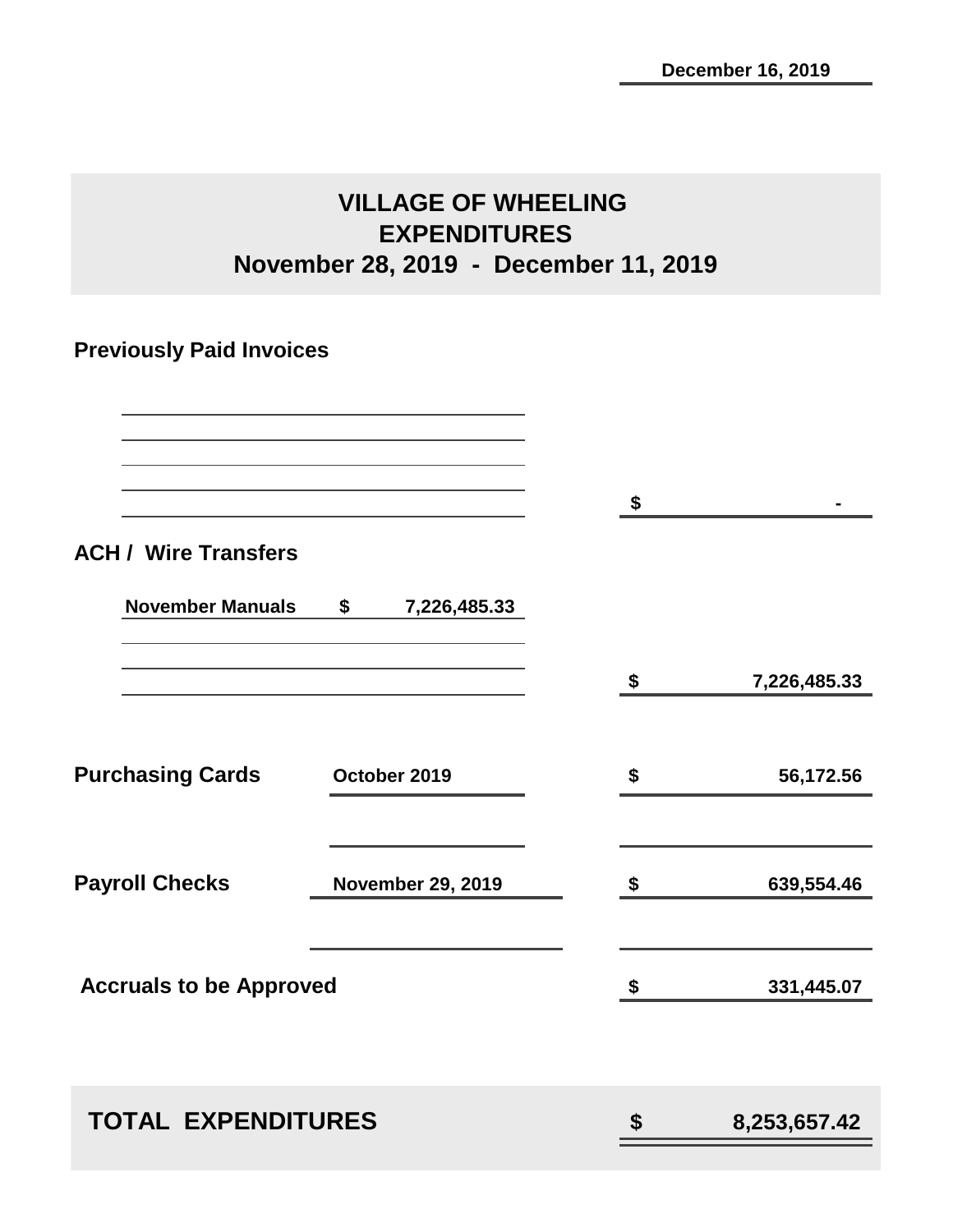SUNGARD PENTAMATION PAGE NUMBER: 1DATE: 12/05/2019 VILLAGE OF WHEELING DAILY51

MANUAL CHECK ACTIVITY

SELECTION CRITERIA:ACCOUNTING PERIOD: 11/19

FUND − 01 − GENERAL FUND

| ORGANIZATION                                                               | <b>ACCOUNT</b><br>CONTROL | VENDOR<br>DESCRIPTION                                            |                  | 1099 PURCHASE ORDE TRANSACT PROJ/TAS CASH ACCT<br>T/C INVOICE | CHK DATE ACCOUNT     | CHECK NO        |             | SALES TAX<br>USE TAX | DISC DATE<br>DISC AMT | CHECK AMT<br>NET PAYABLE |
|----------------------------------------------------------------------------|---------------------------|------------------------------------------------------------------|------------------|---------------------------------------------------------------|----------------------|-----------------|-------------|----------------------|-----------------------|--------------------------|
| 01                                                                         | 4515                      | MICHAEL GIANARAS<br>AMM04/02 ADMIN CITATION REFUN 20 A-1-004-556 | N                | 19000608-01                                                   | 11/08/19<br>04/02/19 | 1003<br>41035   | $\mathbf v$ | 0.00<br>0.00         | 03/27/19<br>0.00      | $-50.00$<br>$-50.00$     |
| 01                                                                         | 2011<br><b>BS1119</b>     | IPBC<br>NOV HEALTH INSURANCE 20                                  | N                |                                                               | 11/01/19<br>11/01/19 | 1003<br>2019240 |             | 0.00<br>0.00         | 0.00                  | 107109.22<br>107109.22   |
| 01                                                                         | 2011<br><b>BS1119</b>     | GUARDIAN<br>DEC DENTAL PREMIUMS                                  | N<br>20          |                                                               | 11/27/19<br>11/27/19 | 1003<br>2019258 |             | 0.00<br>0.00         | 0.00                  | 694.17<br>694.17         |
| TOTAL GENERAL FUND CHECK AMT<br>TOTAL GENERAL FUND NET PAYABLE             |                           |                                                                  |                  |                                                               |                      |                 |             |                      |                       | 107753.39<br>107753.39   |
| 1160                                                                       | 5231                      | SOLID WASTE AGCY NOR N<br>DECEMBER SWANCC FEES 20                |                  |                                                               | 11/22/19<br>11/22/19 | 1003<br>2019249 |             | 0.00<br>0.00         | 0.00                  | 37921.16<br>37921.16     |
| TOTAL SOLID WASTE SYSTEM CHECK AMT<br>TOTAL SOLID WASTE SYSTEM NET PAYABLE |                           |                                                                  |                  |                                                               |                      |                 |             |                      |                       | 37921.16<br>37921.16     |
| 1170                                                                       | 5236<br><b>BS1119</b>     | PASSPORT PARKING INC N<br>OCT MOBILE PAY CHARG 20                |                  |                                                               | 11/29/19<br>11/29/19 | 1003<br>2019264 |             | 0.00<br>0.00         | 0.00                  | 231.62<br>231.62         |
| TOTAL COMMUTER PARKING CHECK AMT<br>TOTAL COMMUTER PARKING NET PAYABLE     |                           |                                                                  |                  |                                                               |                      |                 |             |                      |                       | 231.62<br>231.62         |
| 1700                                                                       | 5299<br><b>BS1119</b>     | DISCOVERY BENEFITS<br>OCT PROCESSING FEE                         | $_{\rm N}$<br>20 |                                                               | 11/25/19<br>11/25/19 | 1003<br>2019250 |             | 0.00<br>0.00         | 0.00                  | 306.00<br>306.00         |
| TOTAL FINANCE DEPARTMENT CHECK AMT<br>TOTAL FINANCE DEPARTMENT NET PAYABLE |                           |                                                                  |                  |                                                               |                      |                 |             |                      |                       | 306.00<br>306.00         |
| TOTAL GENERAL FUND CHECK AMT<br>TOTAL GENERAL FUND NET PAYABLE             |                           |                                                                  |                  |                                                               |                      |                 |             |                      |                       | 146212.17<br>146212.17   |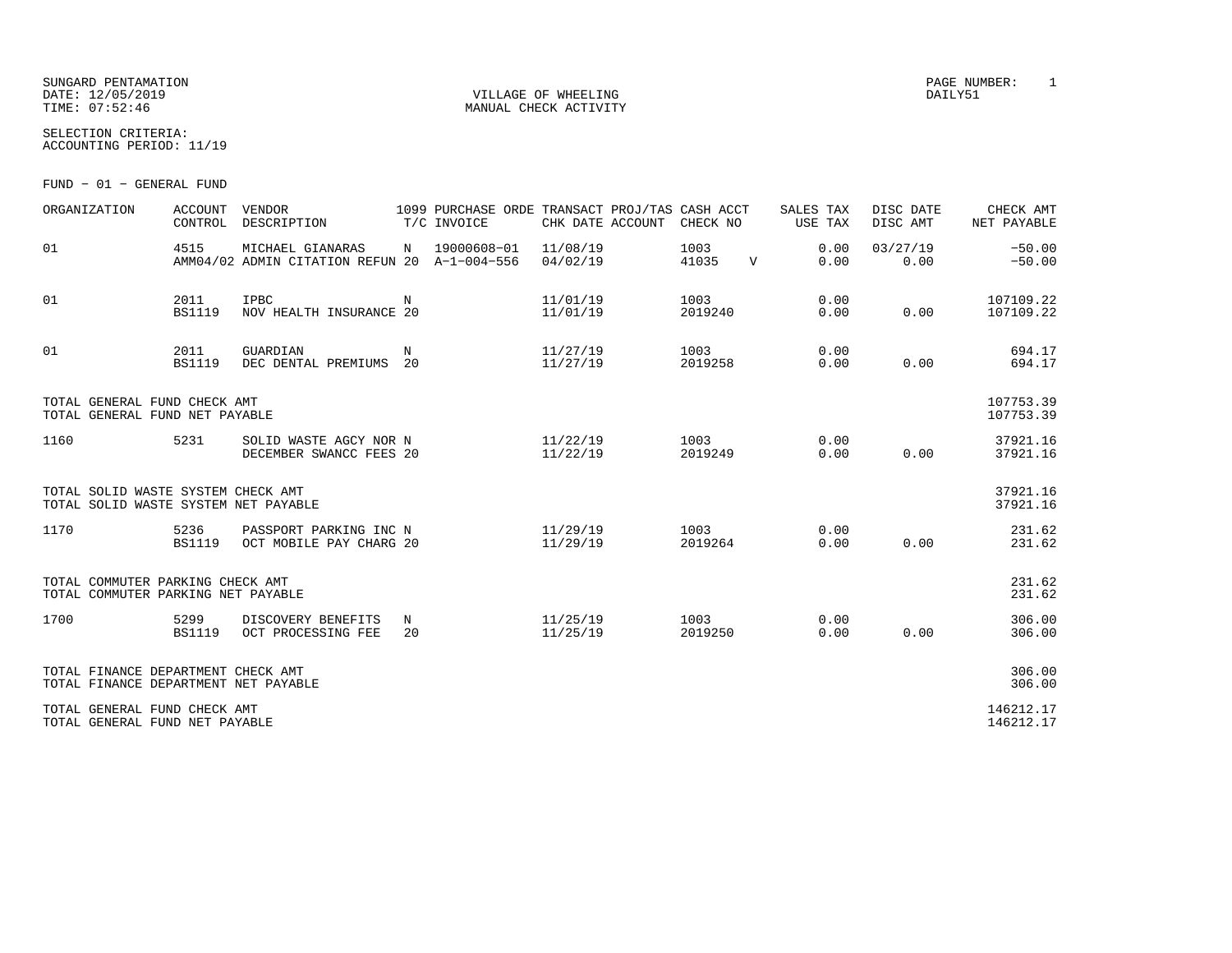SUNGARD PENTAMATION PAGE NUMBER: 2DATE: 12/05/2019 VILLAGE OF WHEELING DAILY51

MANUAL CHECK ACTIVITY

SELECTION CRITERIA:ACCOUNTING PERIOD: 11/19

FUND − 21 − 2007 GEN OBLIG BOND FUND

| ORGANIZATION                             | ACCOUNT<br>CONTROL    | VENDOR<br>DESCRIPTION                      | T/C INVOICE |                      | 1099 PURCHASE ORDE TRANSACT PROJ/TAS CASH ACCT<br>CHK DATE ACCOUNT<br>CHECK NO | SALES TAX<br>USE TAX | DISC DATE<br>DISC AMT | CHECK AMT<br>NET PAYABLE |
|------------------------------------------|-----------------------|--------------------------------------------|-------------|----------------------|--------------------------------------------------------------------------------|----------------------|-----------------------|--------------------------|
| -21                                      | 5624<br><b>BS1119</b> | BANK OF AMERICA, CHI N<br>2007 GO BOND INT | 20          | 11/27/19<br>11/27/19 | 1003<br>2019251                                                                | 0.00<br>0.00         | 0.00                  | 196000.00<br>196000.00   |
| TOTAL 2007 GEN OBLIG BOND FUND CHECK AMT |                       | TOTAL 2007 GEN OBLIG BOND FUND NET PAYABLE |             |                      |                                                                                |                      |                       | 196000.00<br>196000.00   |
| TOTAL 2007 GEN OBLIG BOND FUND CHECK AMT |                       | TOTAL 2007 GEN OBLIG BOND FUND NET PAYABLE |             |                      |                                                                                |                      |                       | 196000.00<br>196000.00   |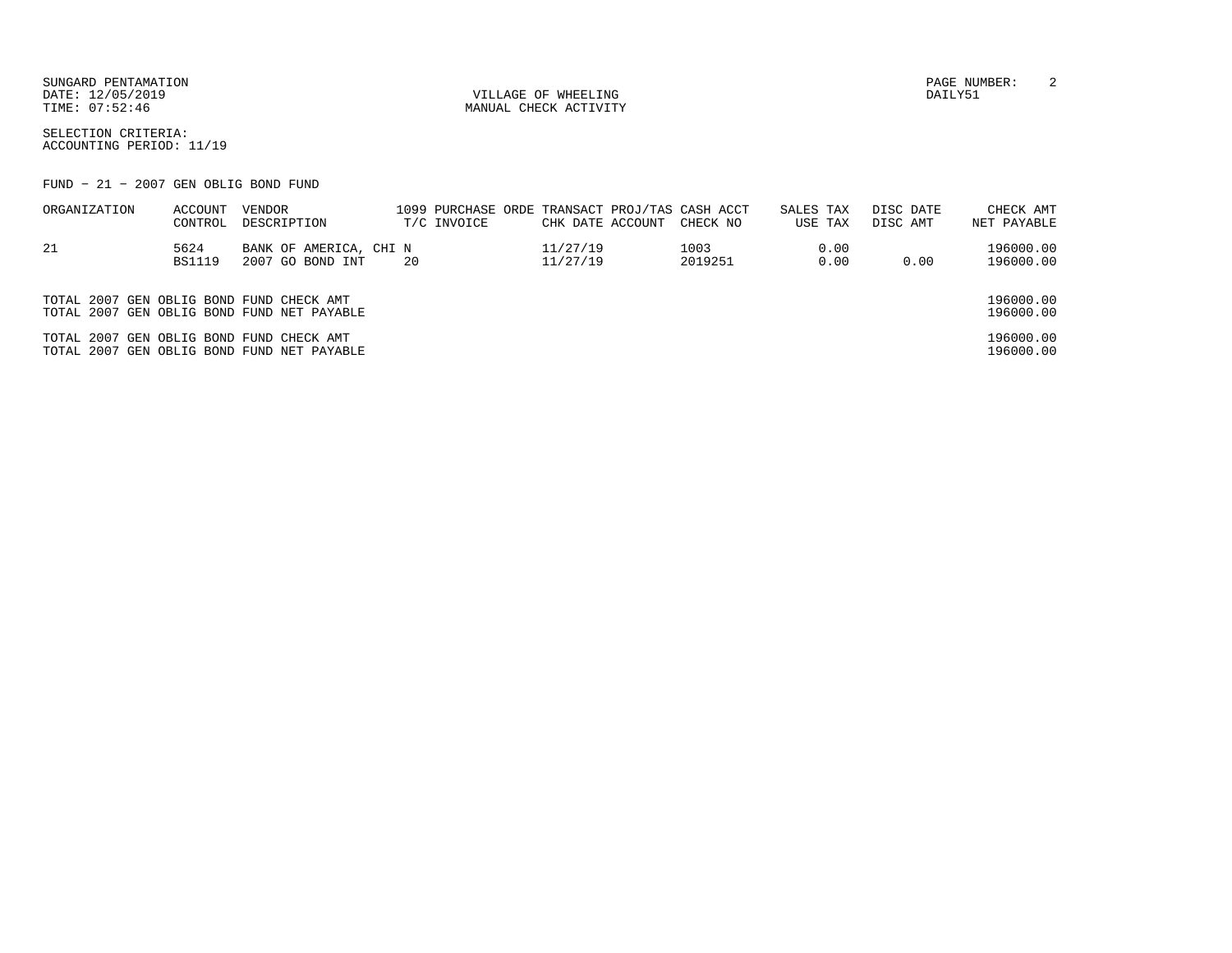SUNGARD PENTAMATION<br>
SATE: 12/05/2019<br>
DATE: 12/05/2019 DATE: 12/05/2019 VILLAGE OF WHEELING DAILY51

MANUAL CHECK ACTIVITY

SELECTION CRITERIA:ACCOUNTING PERIOD: 11/19

FUND − 22 − 2008 GEN OBLIG BOND FUND

| 22<br>11/27/19<br>1003<br>5623<br>BANK OF AMERICA, CHI N<br>0.00<br><b>BS1119</b><br>2019252<br>0.00<br>2008 GOBOND PRINCIPA 20<br>11/27/19<br>0.00<br>22<br>11/27/19<br>1003<br>5624<br>BANK OF AMERICA, CHI N<br>0.00<br><b>BS1119</b><br>11/27/19<br>2019252<br>0.00<br>2008 GOBOND INT<br>0.00<br>20<br>TOTAL VENDOR CHECK AMT<br>TOTAL VENDOR NET PAYABLE<br>TOTAL 2008 GEN OBLIG BOND FUND CHECK AMT<br>TOTAL 2008 GEN OBLIG BOND FUND NET PAYABLE<br>TOTAL 2008 GEN OBLIG BOND FUND CHECK AMT<br>TOTAL 2008 GEN OBLIG BOND FUND NET PAYABLE | ORGANIZATION | <b>ACCOUNT</b><br>CONTROL | VENDOR<br>DESCRIPTION |  | 1099 PURCHASE ORDE TRANSACT PROJ/TAS CASH ACCT<br>T/C INVOICE | CHK DATE ACCOUNT | CHECK NO | SALES TAX<br>USE TAX | DISC DATE<br>DISC AMT | CHECK AMT<br>NET PAYABLE |
|----------------------------------------------------------------------------------------------------------------------------------------------------------------------------------------------------------------------------------------------------------------------------------------------------------------------------------------------------------------------------------------------------------------------------------------------------------------------------------------------------------------------------------------------------|--------------|---------------------------|-----------------------|--|---------------------------------------------------------------|------------------|----------|----------------------|-----------------------|--------------------------|
|                                                                                                                                                                                                                                                                                                                                                                                                                                                                                                                                                    |              |                           |                       |  |                                                               |                  |          |                      |                       | 1815000.00<br>1815000.00 |
|                                                                                                                                                                                                                                                                                                                                                                                                                                                                                                                                                    |              |                           |                       |  |                                                               |                  |          |                      |                       | 152169.02<br>152169.02   |
|                                                                                                                                                                                                                                                                                                                                                                                                                                                                                                                                                    |              |                           |                       |  |                                                               |                  |          |                      |                       | 1967169.02<br>1967169.02 |
|                                                                                                                                                                                                                                                                                                                                                                                                                                                                                                                                                    |              |                           |                       |  |                                                               |                  |          |                      |                       | 1967169.02<br>1967169.02 |
|                                                                                                                                                                                                                                                                                                                                                                                                                                                                                                                                                    |              |                           |                       |  |                                                               |                  |          |                      |                       | 1967169.02<br>1967169.02 |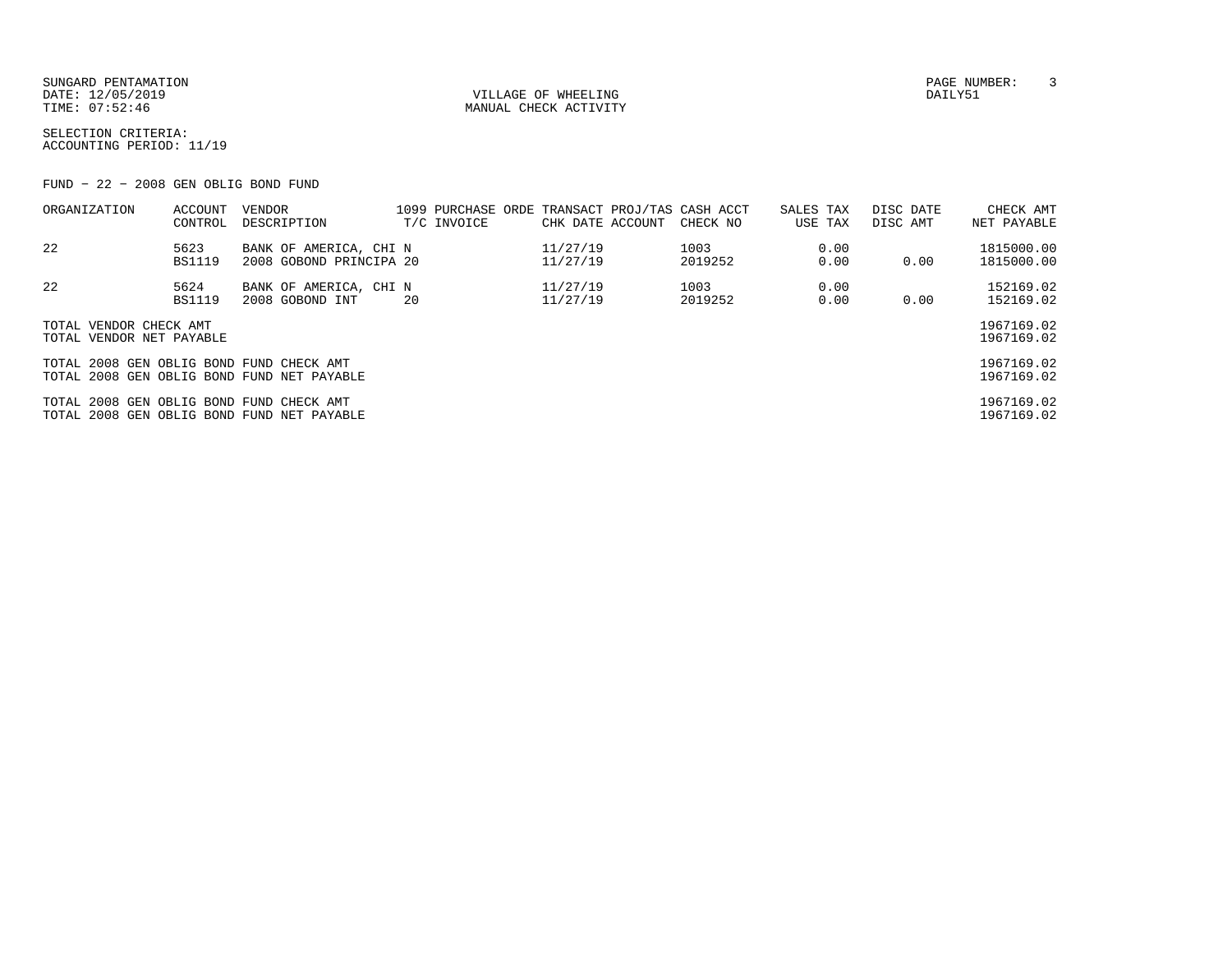SUNGARD PENTAMATION SUNGARD PENTAMATION SUNGARD PAGE NUMBER: 4 SECOND PAGE NUMBER: 4 SECOND PAGE NUMBER: 4 SECOND PAGE NUMBER: 4 SECOND PAGE NUMBER: 4 SECOND PAGE NUMBER: 4 SECOND PAGE NUMBER: 4 SECOND PAGE NUMBER: 4 SECON DATE: 12/05/2019 VILLAGE OF WHEELING DAILY51

MANUAL CHECK ACTIVITY

SELECTION CRITERIA:ACCOUNTING PERIOD: 11/19

FUND − 23 − 2009 GEN OBLIG BOND FUND

| ORGANIZATION                                       | <b>ACCOUNT</b><br>CONTROL | <b>VENDOR</b><br>DESCRIPTION               |    | 1099 PURCHASE ORDE TRANSACT PROJ/TAS CASH ACCT<br>T/C INVOICE | CHK DATE ACCOUNT     | CHECK NO        | SALES TAX<br>USE TAX | DISC DATE<br>DISC AMT | CHECK AMT<br>NET PAYABLE |
|----------------------------------------------------|---------------------------|--------------------------------------------|----|---------------------------------------------------------------|----------------------|-----------------|----------------------|-----------------------|--------------------------|
| 23                                                 | 5624                      | BANK OF AMERICA, CHI N                     |    |                                                               | 11/01/19             | 1003            | 0.00                 |                       | 17864.35                 |
| 23                                                 | <b>BS1119</b><br>5624     | 2009 GO BOND INT<br>BANK OF AMERICA, CHI N | 20 |                                                               | 11/01/19<br>11/27/19 | 2019239<br>1003 | 0.00<br>0.00         | 0.00                  | 17864.35<br>93087.83     |
|                                                    | <b>BS1119</b>             | 2009 GOBOND INT                            | 20 |                                                               | 11/27/19             | 2019253         | 0.00                 | 0.00                  | 93087.83                 |
| TOTAL VENDOR CHECK AMT<br>TOTAL VENDOR NET PAYABLE |                           |                                            |    |                                                               |                      |                 |                      |                       | 110952.18<br>110952.18   |
| TOTAL 2009 GEN OBLIG BOND FUND CHECK AMT           |                           | TOTAL 2009 GEN OBLIG BOND FUND NET PAYABLE |    |                                                               |                      |                 |                      |                       | 110952.18<br>110952.18   |
| TOTAL 2009 GEN OBLIG BOND FUND CHECK AMT           |                           | TOTAL 2009 GEN OBLIG BOND FUND NET PAYABLE |    |                                                               |                      |                 |                      |                       | 110952.18<br>110952.18   |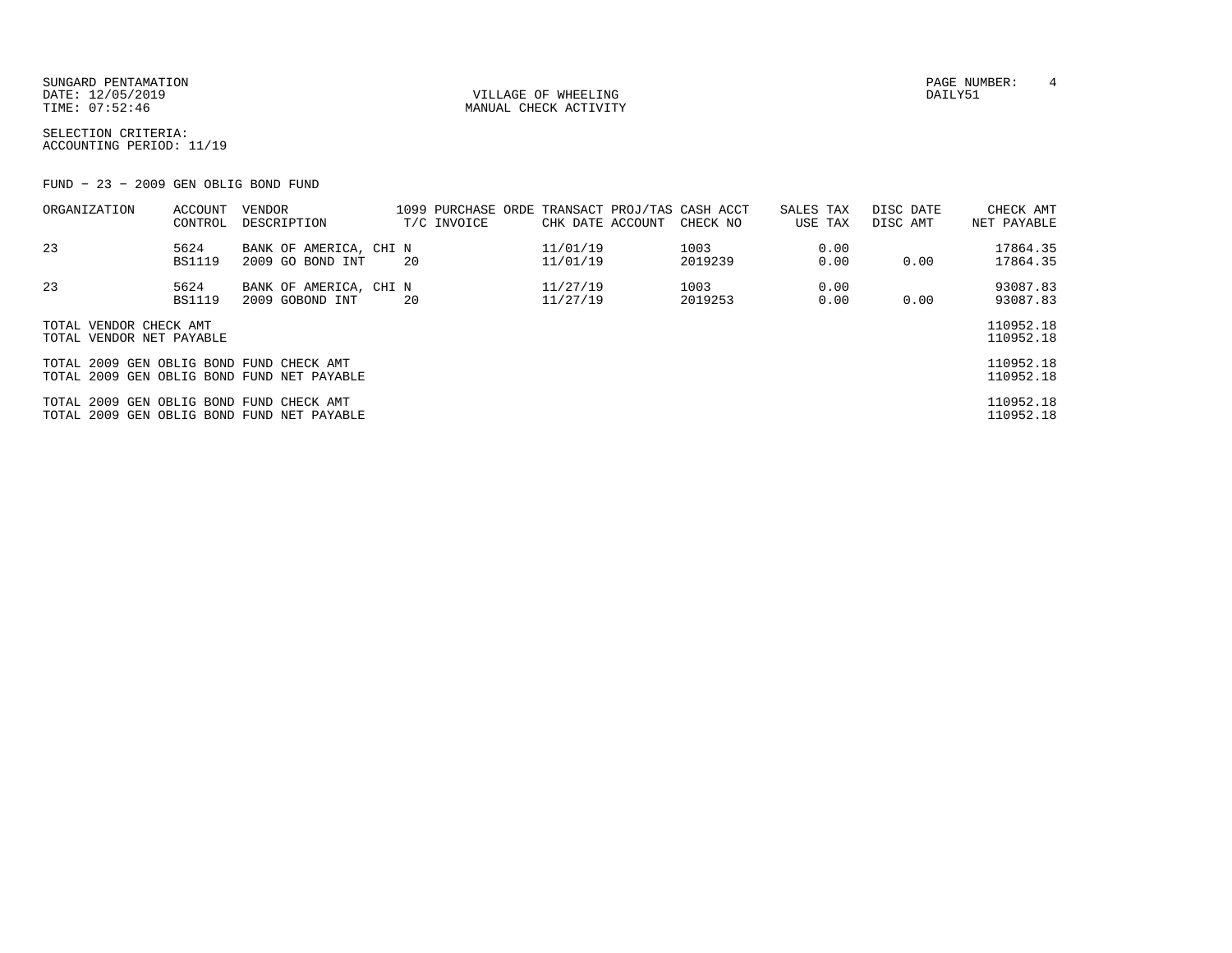SUNGARD PENTAMATION PAGE NUMBER: 5DATE: 12/05/2019 VILLAGE OF WHEELING DAILY51

MANUAL CHECK ACTIVITY

SELECTION CRITERIA:ACCOUNTING PERIOD: 11/19

FUND − 35 − TOWNCENTER TIF 2 FUND

| ORGANIZATION                                                                     | ACCOUNT<br>CONTROL    | VENDOR<br>DESCRIPTION                  |         | T/C INVOICE | CHK DATE ACCOUNT |                        | 1099 PURCHASE ORDE TRANSACT PROJ/TAS CASH ACCT<br>CHECK NO | SALES TAX<br>USE TAX | DISC DATE<br>DISC AMT | CHECK AMT<br>NET PAYABLE |
|----------------------------------------------------------------------------------|-----------------------|----------------------------------------|---------|-------------|------------------|------------------------|------------------------------------------------------------|----------------------|-----------------------|--------------------------|
| 3500                                                                             | 5750<br><b>BS1119</b> | AMALGAMATED BANK OF<br>2016 TIF NOTE A | N<br>20 |             | 11/01/19 5750    | 11/01/19 2019-024 1003 | 2019233                                                    | 0.00<br>0.00         | 0.00                  | 580735.69<br>580735.69   |
| 3500                                                                             | 5750<br><b>BS1119</b> | AMALGAMATED BANK OF<br>2016 TIF NOTE B | N<br>20 |             | 11/01/19 5750    | 11/01/19 2019-024 1003 | 2019233                                                    | 0.00<br>0.00         | 0.00                  | 362959.80<br>362959.80   |
| TOTAL VENDOR CHECK AMT<br>TOTAL VENDOR NET PAYABLE                               |                       |                                        |         |             |                  |                        |                                                            |                      |                       | 943695.49<br>943695.49   |
| TOTAL TOWNCENTER TIF 2 FUND CHECK AMT<br>TOTAL TOWNCENTER TIF 2 FUND NET PAYABLE |                       |                                        |         |             |                  |                        |                                                            |                      |                       | 943695.49<br>943695.49   |
| TOTAL TOWNCENTER TIF 2 FUND CHECK AMT<br>TOTAL TOWNCENTER TIF 2 FUND NET PAYABLE |                       |                                        |         |             |                  |                        |                                                            |                      |                       | 943695.49<br>943695.49   |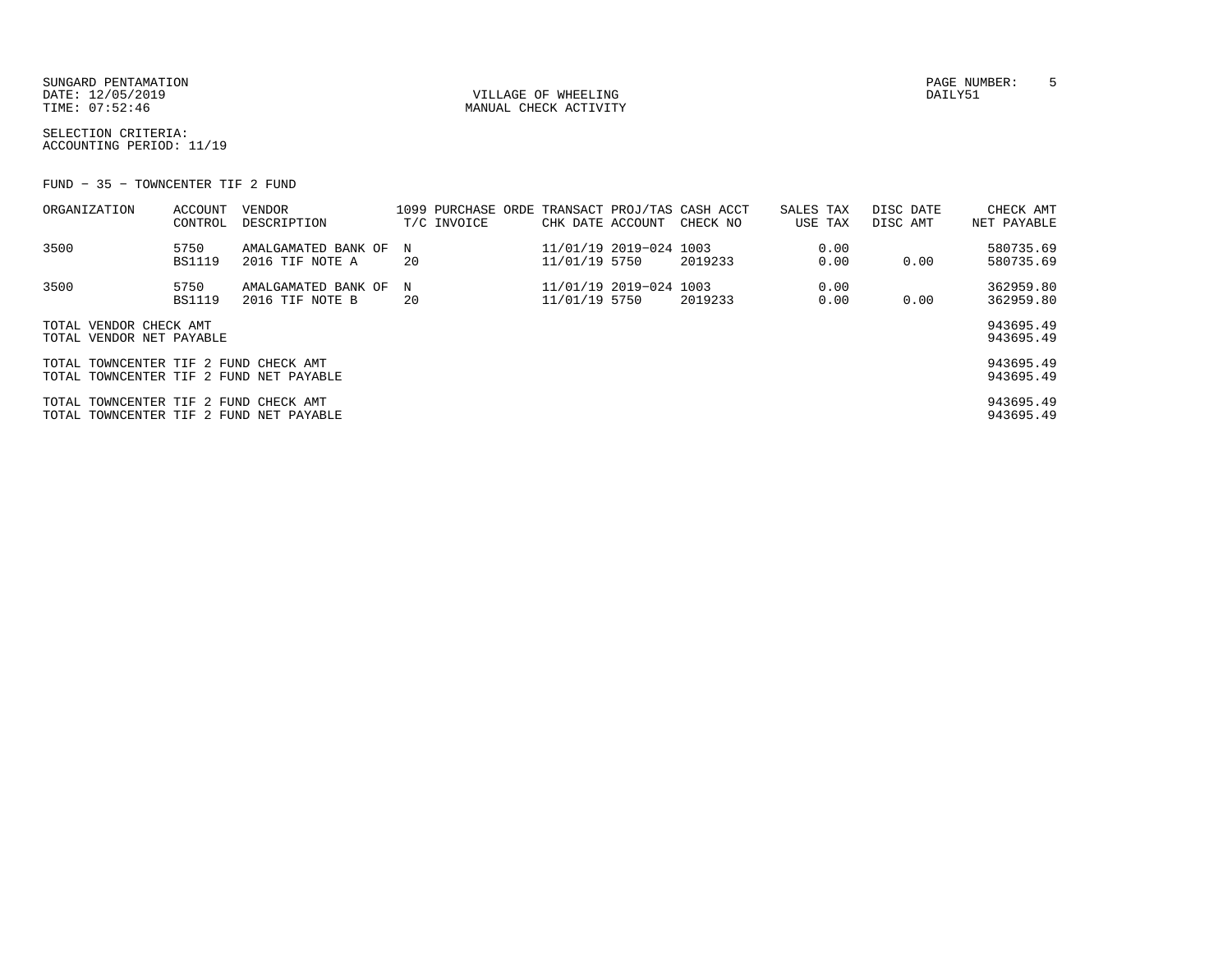SUNGARD PENTAMATION PAGE NUMBER: 6DATE: 12/05/2019 VILLAGE OF WHEELING DAILY51

MANUAL CHECK ACTIVITY

SELECTION CRITERIA:ACCOUNTING PERIOD: 11/19

FUND − 39 − LAKE COOK/MILW TIF FUND

| ORGANIZATION                                                                         | <b>ACCOUNT</b><br>CONTROL | <b>VENDOR</b><br>DESCRIPTION                     |           | T/C INVOICE | CHK DATE ACCOUNT                        |                        | 1099 PURCHASE ORDE TRANSACT PROJ/TAS CASH ACCT<br>CHECK NO | SALES TAX<br>USE TAX | DISC DATE<br>DISC AMT | CHECK AMT<br>NET PAYABLE |
|--------------------------------------------------------------------------------------|---------------------------|--------------------------------------------------|-----------|-------------|-----------------------------------------|------------------------|------------------------------------------------------------|----------------------|-----------------------|--------------------------|
| 3900                                                                                 | 5623<br><b>BS1119</b>     | AMALGAMATED BANK OF N<br>2012A BOND PRINCIPAL 20 |           |             | 11/27/19 5623                           | 11/27/19 2012-013 1003 | 2019254                                                    | 0.00<br>0.00         | 0.00                  | 340000.00<br>340000.00   |
| 3900                                                                                 | 5624<br><b>BS1119</b>     | AMALGAMATED BANK OF<br>2012A BOND INTEREST       | N<br>- 20 |             | 11/27/19 5624                           | 11/27/19 2012-013 1003 | 2019254                                                    | 0.00<br>0.00         | 0.00                  | 35975.00<br>35975.00     |
| 3900                                                                                 | 5623<br><b>BS1119</b>     | AMALGAMATED BANK OF<br>2016 BOND PRINCIPAL       | N<br>-20  |             | 11/27/19 2016-033 1003<br>11/27/19 5623 |                        | 2019256                                                    | 0.00<br>0.00         | 0.00                  | 1625000.00<br>1625000.00 |
| 3900                                                                                 | 5624<br><b>BS1119</b>     | AMALGAMATED BANK OF<br>2016 BOND INTEREST        | N<br>20   |             | 11/27/19 5624                           | 11/27/19 2016-033 1003 | 2019256                                                    | 0.00<br>0.00         | 0.00                  | 174750.00<br>174750.00   |
| TOTAL VENDOR CHECK AMT<br>TOTAL VENDOR NET PAYABLE                                   |                           |                                                  |           |             |                                         |                        |                                                            |                      |                       | 2175725.00<br>2175725.00 |
| TOTAL NORTH TIF DISTRICT CHECK AMT<br>TOTAL NORTH TIF DISTRICT NET PAYABLE           |                           |                                                  |           |             |                                         |                        |                                                            |                      |                       | 2175725.00<br>2175725.00 |
| TOTAL LAKE COOK/MILW TIF FUND CHECK AMT<br>TOTAL LAKE COOK/MILW TIF FUND NET PAYABLE |                           |                                                  |           |             |                                         |                        |                                                            |                      |                       | 2175725.00<br>2175725.00 |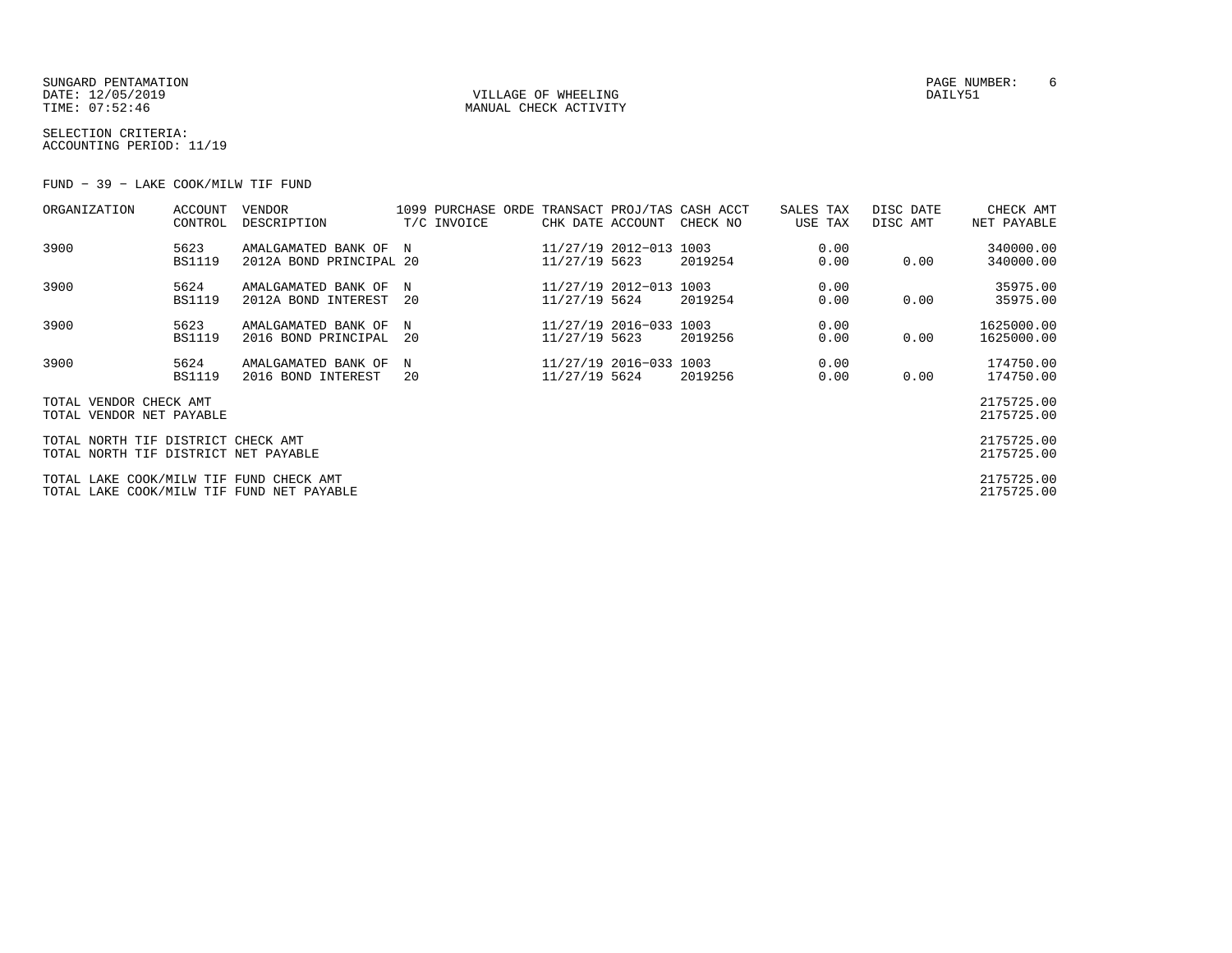SUNGARD PENTAMATION PAGE NUMBER: 7DATE: 12/05/2019 VILLAGE OF WHEELING DAILY51

MANUAL CHECK ACTIVITY

SELECTION CRITERIA:ACCOUNTING PERIOD: 11/19

FUND − 40 − WATER AND SEWER FUND

| ORGANIZATION                                                                   | <b>ACCOUNT</b><br>CONTROL | VENDOR<br>DESCRIPTION                             |         | 1099 PURCHASE ORDE TRANSACT PROJ/TAS CASH ACCT<br>T/C INVOICE | CHK DATE ACCOUNT     |                        | CHECK NO        |              | SALES TAX<br>USE TAX | DISC DATE<br>DISC AMT | CHECK AMT<br>NET PAYABLE |
|--------------------------------------------------------------------------------|---------------------------|---------------------------------------------------|---------|---------------------------------------------------------------|----------------------|------------------------|-----------------|--------------|----------------------|-----------------------|--------------------------|
| 40                                                                             | 2207                      | DOBBE, GARY<br>UB190308 UB REFUND                 | N<br>20 |                                                               | 11/08/19<br>03/21/19 |                        | 1003<br>41008   | $\mathbf{V}$ | 0.00<br>0.00         | 0.00                  | $-49.95$<br>$-49.95$     |
| 40                                                                             | 2207                      | AROS, MARIO<br>UB190412 WATER BILL REFUND         | N       | 20 268 E WAYNE                                                | 11/08/19<br>04/18/19 |                        | 1003<br>41128   | $\mathbf{V}$ | 0.00<br>0.00         | 0.00                  | $-52.90$<br>$-52.90$     |
| 40                                                                             | 1501<br><b>BS1119</b>     | NORTHWEST WATER COMM N<br>1/1/20-1/31/20 WATER 20 |         |                                                               | 11/27/19<br>11/27/19 |                        | 1003<br>2019257 |              | 0.00<br>0.00         | 0.00                  | 117149.67<br>117149.67   |
| TOTAL WATER AND SEWER FUND CHECK AMT<br>TOTAL WATER AND SEWER FUND NET PAYABLE |                           |                                                   |         |                                                               |                      |                        |                 |              |                      |                       | 117046.82<br>117046.82   |
| 4100                                                                           | 5705<br><b>BS1119</b>     | NORTHWEST WATER COMM N<br>11/1-12/31 WATER PUR 20 |         |                                                               | 11/27/19<br>11/27/19 |                        | 1003<br>2019257 |              | 0.00<br>0.00         | 0.00                  | 234299.33<br>234299.33   |
| TOTAL WATER DIVISION CHECK AMT<br>TOTAL WATER DIVISION NET PAYABLE             |                           |                                                   |         |                                                               |                      |                        |                 |              |                      |                       | 234299.33<br>234299.33   |
| 4310                                                                           | 5623<br><b>BS1119</b>     | AMALGAMATED BANK OF N<br>2012B BOND PRINCIPAL 20  |         |                                                               | 11/27/19 5623        | 11/27/19 2012-012 1003 | 2019255         |              | 0.00<br>0.00         | 0.00                  | 150000.00<br>150000.00   |
| 4310                                                                           | 5624<br><b>BS1119</b>     | AMALGAMATED BANK OF N<br>2012B BOND PRINCIPAL 20  |         |                                                               | 11/27/19 5624        | 11/27/19 2012-012 1003 | 2019255         |              | 0.00<br>0.00         | 0.00                  | 43650.00<br>43650.00     |
| TOTAL VENDOR CHECK AMT<br>TOTAL VENDOR NET PAYABLE                             |                           |                                                   |         |                                                               |                      |                        |                 |              |                      |                       | 193650.00<br>193650.00   |
| TOTAL WATER SYSTEM IMPROVEMENT CHECK AMT                                       |                           | TOTAL WATER SYSTEM IMPROVEMENT NET PAYABLE        |         |                                                               |                      |                        |                 |              |                      |                       | 193650.00<br>193650.00   |
| TOTAL WATER AND SEWER FUND CHECK AMT<br>TOTAL WATER AND SEWER FUND NET PAYABLE |                           |                                                   |         |                                                               |                      |                        |                 |              |                      |                       | 544996.15<br>544996.15   |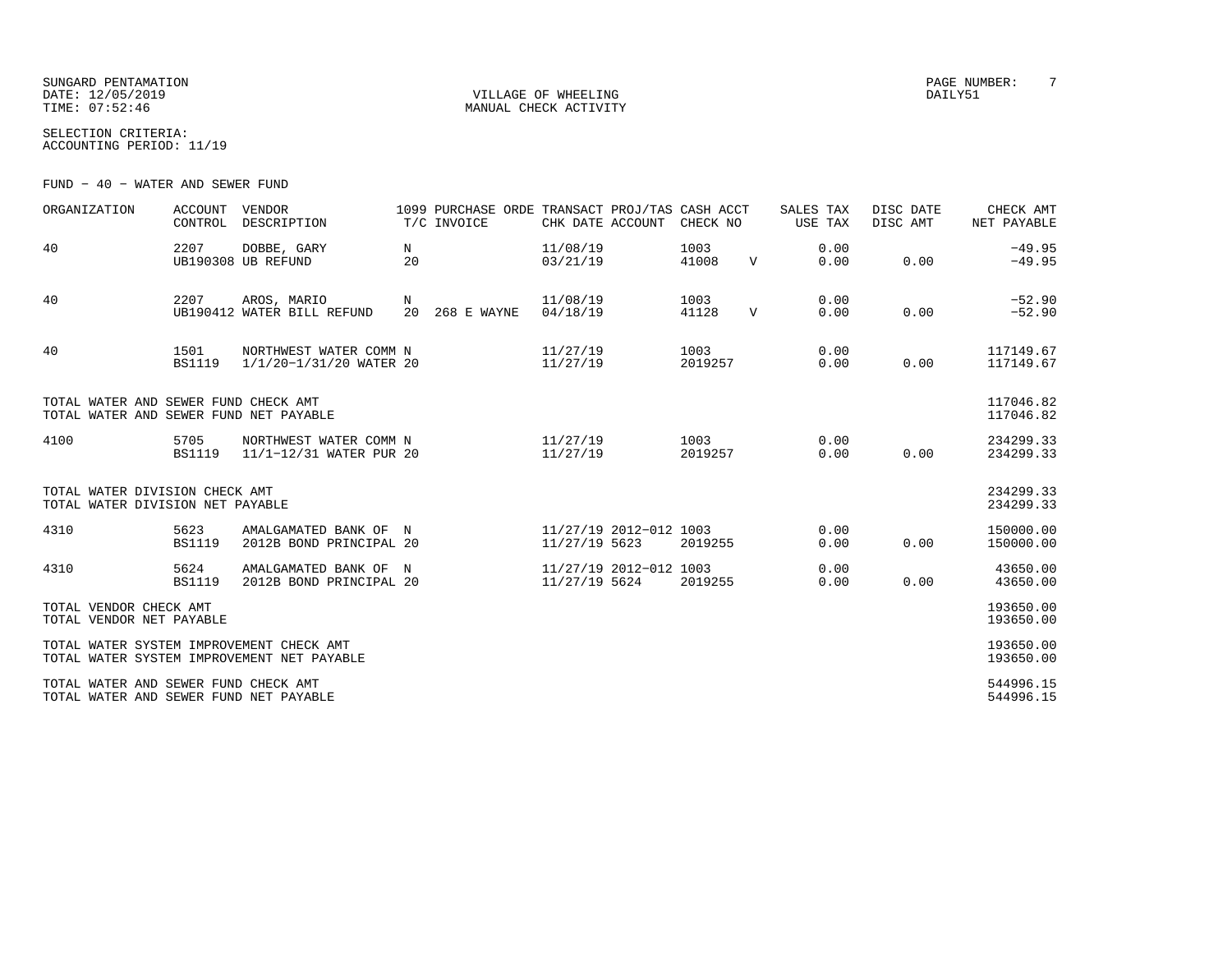#### SUNGARD PENTAMATION PAGE NUMBER: 8DATE:  $12/05/2019$  DAILY51 TIME:  $07:52:46$  MANUAL CHECK ACTIVITY

SELECTION CRITERIA:ACCOUNTING PERIOD: 11/19

FUND − 50 − PAYROLL FUND

| ORGANIZATION                                       | <b>ACCOUNT</b><br>CONTROL | <b>VENDOR</b><br>DESCRIPTION                      | 1099 PURCHASE ORDE TRANSACT PROJ/TAS CASH ACCT<br>T/C INVOICE |                      | CHK DATE ACCOUNT CHECK NO | SALES TAX<br>USE TAX | DISC DATE<br>DISC AMT | CHECK AMT<br>NET PAYABLE |
|----------------------------------------------------|---------------------------|---------------------------------------------------|---------------------------------------------------------------|----------------------|---------------------------|----------------------|-----------------------|--------------------------|
| 50                                                 | 2101<br><b>BS1119</b>     | I C M A RETIREMENT T N<br>110119 457 CONTRIBUT 20 |                                                               | 11/01/19<br>11/01/19 | 1003<br>2019236           | 0.00<br>0.00         | 0.00                  | 30370.68<br>30370.68     |
| 50                                                 | 2101<br><b>BS1119</b>     | I C M A RETIREMENT T N<br>111519 457 CONTRIB      | 20                                                            | 11/15/19<br>11/15/19 | 1003<br>2019246           | 0.00<br>0.00         | 0.00                  | 29967.69<br>29967.69     |
| TOTAL VENDOR CHECK AMT<br>TOTAL VENDOR NET PAYABLE |                           |                                                   |                                                               |                      |                           |                      |                       | 60338.37<br>60338.37     |
| 50                                                 | 2101<br><b>BS1119</b>     | ICMA RETIREMENT TRUS N<br>110119 401A CONTRIB 20  |                                                               | 11/01/19<br>11/01/19 | 1003<br>2019238           | 0.00<br>0.00         | 0.00                  | 1754.42<br>1754.42       |
| 50                                                 | 2101<br><b>BS1119</b>     | ICMA RETIREMENT TRUS N<br>111519 401A CONTRIB 20  |                                                               | 11/15/19<br>11/15/19 | 1003<br>2019248           | 0.00<br>0.00         | 0.00                  | 1754.42<br>1754.42       |
| TOTAL VENDOR CHECK AMT<br>TOTAL VENDOR NET PAYABLE |                           |                                                   |                                                               |                      |                           |                      |                       | 3508.84<br>3508.84       |
| 50                                                 | 2136<br><b>BS1119</b>     | STATE DISBURSEMENT U N<br>STATE DISBURSE 11011 20 |                                                               | 11/01/19<br>11/01/19 | 1003<br>2019237           | 0.00<br>0.00         | 0.00                  | 1191.61<br>1191.61       |
| 50                                                 | 2136<br><b>BS1119</b>     | STATE DISBURSEMENT U N<br>STATE DISBURSE 11151 20 |                                                               | 11/15/19<br>11/15/19 | 1003<br>2019247           | 0.00<br>0.00         | 0.00                  | 1191.61<br>1191.61       |
| 50                                                 | 2136<br><b>BS1119</b>     | STATE DISBURSEMENT U N<br>STATE DISBURSE 11291 20 |                                                               | 11/29/19<br>11/29/19 | 1003<br>2019263           | 0.00<br>0.00         | 0.00                  | 156.92<br>156.92         |
| TOTAL VENDOR CHECK AMT<br>TOTAL VENDOR NET PAYABLE |                           |                                                   |                                                               |                      |                           |                      |                       | 2540.14<br>2540.14       |
| 50                                                 | 2102<br><b>BS1119</b>     | INTERNAL REVENUE SER N<br>FED PR TAXES 110119 20  |                                                               | 11/01/19<br>11/01/19 | 1003<br>2019234           | 0.00<br>0.00         | 0.00                  | 103340.42<br>103340.42   |
| 50                                                 | 2105<br><b>BS1119</b>     | INTERNAL REVENUE SER N<br>FED PR TAXES 110119 20  |                                                               | 11/01/19<br>11/01/19 | 1003<br>2019234           | 0.00<br>0.00         | 0.00                  | 70799.38<br>70799.38     |
| 50                                                 | 2105<br><b>BS1119</b>     | INTERNAL REVENUE SER N<br>FED PR TAXES 111519 20  |                                                               | 11/15/19<br>11/15/19 | 1003<br>2019244           | 0.00<br>0.00         | 0.00                  | 67679.36<br>67679.36     |
| 50                                                 | 2102<br><b>BS1119</b>     | INTERNAL REVENUE SER N<br>FED PR TAXES 111519 20  |                                                               | 11/15/19<br>11/15/19 | 1003<br>2019244           | 0.00<br>0.00         | 0.00                  | 95278.14<br>95278.14     |
| 50                                                 | 2102<br><b>BS1119</b>     | INTERNAL REVENUE SER N<br>FED PR TAXES 112919 20  |                                                               | 11/27/19<br>11/27/19 | 1003<br>2019259           | 0.00<br>0.00         | 0.00                  | 117866.22<br>117866.22   |
| 50                                                 | 2105<br><b>BS1119</b>     | INTERNAL REVENUE SER N<br>FED PR TAXES 112919 20  |                                                               | 11/27/19<br>11/27/19 | 1003<br>2019259           | 0.00<br>0.00         | 0.00                  | 76307.53<br>76307.53     |
| TOTAL VENDOR CHECK AMT                             |                           |                                                   |                                                               |                      |                           |                      |                       | 531271.05                |

TOTAL VENDOR NET PAYABLE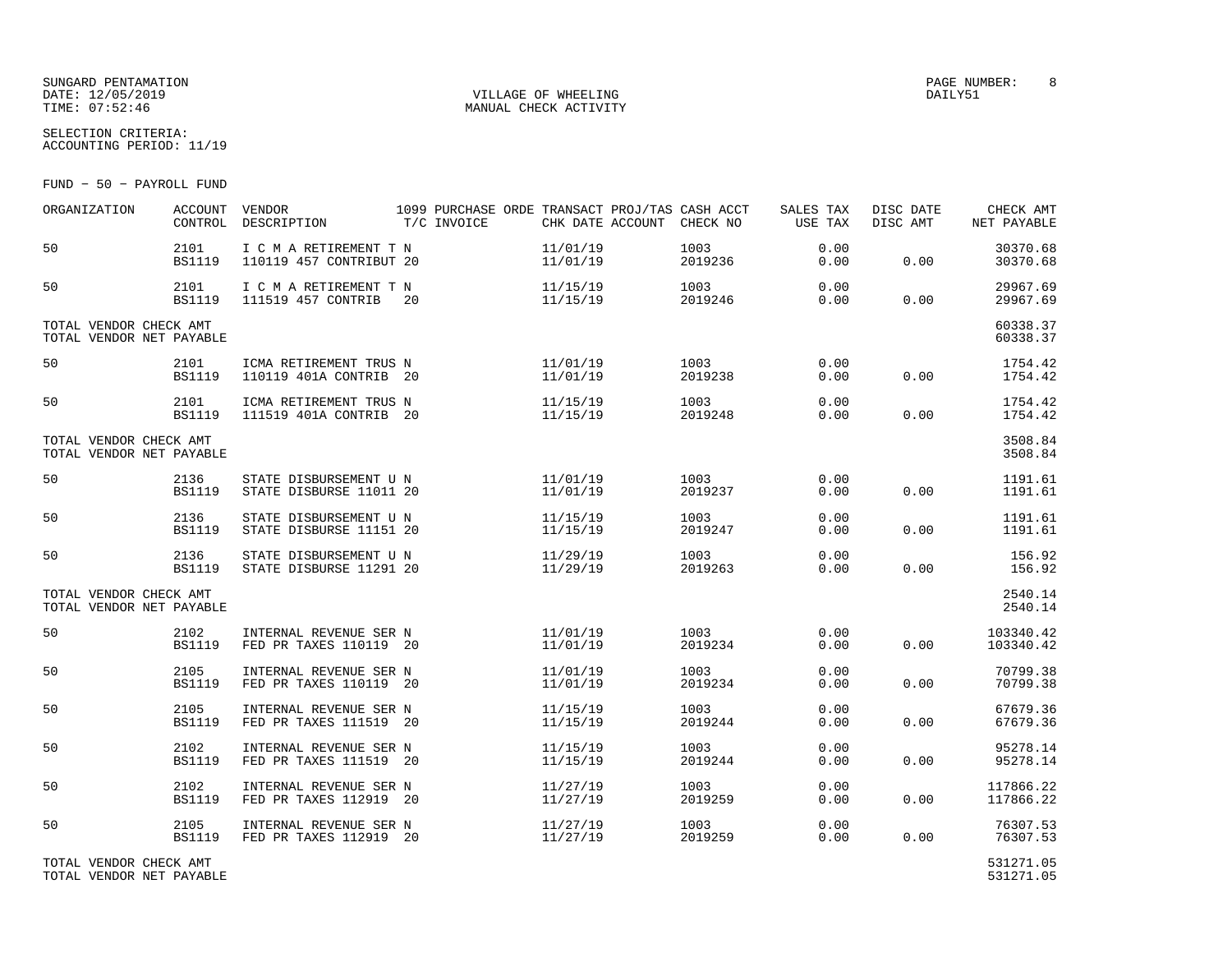## SUNGARD PENTAMATION PAGE NUMBER: 9DATE: 12/05/2019 VILLAGE OF WHEELING DAILY51

MANUAL CHECK ACTIVITY

SELECTION CRITERIA:ACCOUNTING PERIOD: 11/19

FUND − 50 − PAYROLL FUND

| ORGANIZATION                                                   | <b>ACCOUNT</b><br>CONTROL | VENDOR<br>DESCRIPTION                             | T/C INVOICE | CHK DATE ACCOUNT     | 1099 PURCHASE ORDE TRANSACT PROJ/TAS CASH ACCT<br>CHECK NO | SALES TAX<br>USE TAX | DISC DATE<br>DISC AMT | CHECK AMT<br>NET PAYABLE |
|----------------------------------------------------------------|---------------------------|---------------------------------------------------|-------------|----------------------|------------------------------------------------------------|----------------------|-----------------------|--------------------------|
| 50                                                             | 2103<br><b>BS1119</b>     | ILLINOIS DEPARTMENT<br>IL PR TAXES 110119         | N<br>20     | 11/01/19<br>11/01/19 | 1003<br>2019235                                            | 0.00<br>0.00         | 0.00                  | 37351.90<br>37351.90     |
| 50                                                             | 2103<br><b>BS1119</b>     | ILLINOIS DEPARTMENT<br>IL PR TAXES 111519         | N<br>20     | 11/15/19<br>11/15/19 | 1003<br>2019245                                            | 0.00<br>0.00         | 0.00                  | 35202.24<br>35202.24     |
| 50                                                             | 2103<br><b>BS1119</b>     | ILLINOIS DEPARTMENT<br>IL PR TAXES 112919         | N<br>20     | 11/29/19<br>11/29/19 | 1003<br>2019261                                            | 0.00<br>0.00         | 0.00                  | 41213.15<br>41213.15     |
| TOTAL VENDOR CHECK AMT<br>TOTAL VENDOR NET PAYABLE             |                           |                                                   |             |                      |                                                            |                      |                       | 113767.29<br>113767.29   |
| 50                                                             | 2117<br><b>BS1119</b>     | <b>IPBC</b><br>NOV HEALTH INSURANCE 20            | N           | 11/01/19<br>11/01/19 | 1003<br>2019240                                            | 0.00<br>0.00         | 0.00                  | 165051.10<br>165051.10   |
| 50                                                             | 2118<br><b>BS1119</b>     | IPBC<br>NOV HEALTH INSURANCE 20                   | N           | 11/01/19<br>11/01/19 | 1003<br>2019240                                            | 0.00<br>0.00         | 0.00                  | 163915.17<br>163915.17   |
| TOTAL VENDOR CHECK AMT<br>TOTAL VENDOR NET PAYABLE             |                           |                                                   |             |                      |                                                            |                      |                       | 328966.27<br>328966.27   |
| 50                                                             | 2119<br><b>BS1119</b>     | GUARDIAN<br>DEC DENTAL PREMIUMS                   | N<br>20     | 11/27/19<br>11/27/19 | 1003<br>2019258                                            | 0.00<br>0.00         | 0.00                  | 9247.75<br>9247.75       |
| 50                                                             | 2109<br><b>BS1119</b>     | WISCONSIN DEPARTMENT N<br>NOV WI PR TAXES         | 20          | 11/27/19<br>11/27/19 | 1003<br>2019260                                            | 0.00<br>0.00         | 0.00                  | 2518.58<br>2518.58       |
| 50                                                             | 2115                      | DIVERSIFIED 457 INVE N<br>111519 CONTRIBUTIONS 20 |             | 11/14/19<br>11/14/19 | 1003<br>2019243                                            | 0.00<br>0.00         | 0.00                  | 3239.12<br>3239.12       |
| 50                                                             | 2115<br><b>BS1119</b>     | DIVERSIFIED 457 INVE N<br>112919 CONTRIBUTIONS 20 |             | 11/29/19<br>11/29/19 | 1003<br>2019262                                            | 0.00<br>0.00         | 0.00                  | 3720.75<br>3720.75       |
| TOTAL VENDOR CHECK AMT<br>TOTAL VENDOR NET PAYABLE             |                           |                                                   |             |                      |                                                            |                      |                       | 6959.87<br>6959.87       |
| TOTAL PAYROLL FUND CHECK AMT<br>TOTAL PAYROLL FUND NET PAYABLE |                           |                                                   |             |                      |                                                            |                      |                       | 1059118.16<br>1059118.16 |
| TOTAL PAYROLL FUND CHECK AMT<br>TOTAL PAYROLL FUND NET PAYABLE |                           |                                                   |             |                      |                                                            |                      |                       | 1059118.16<br>1059118.16 |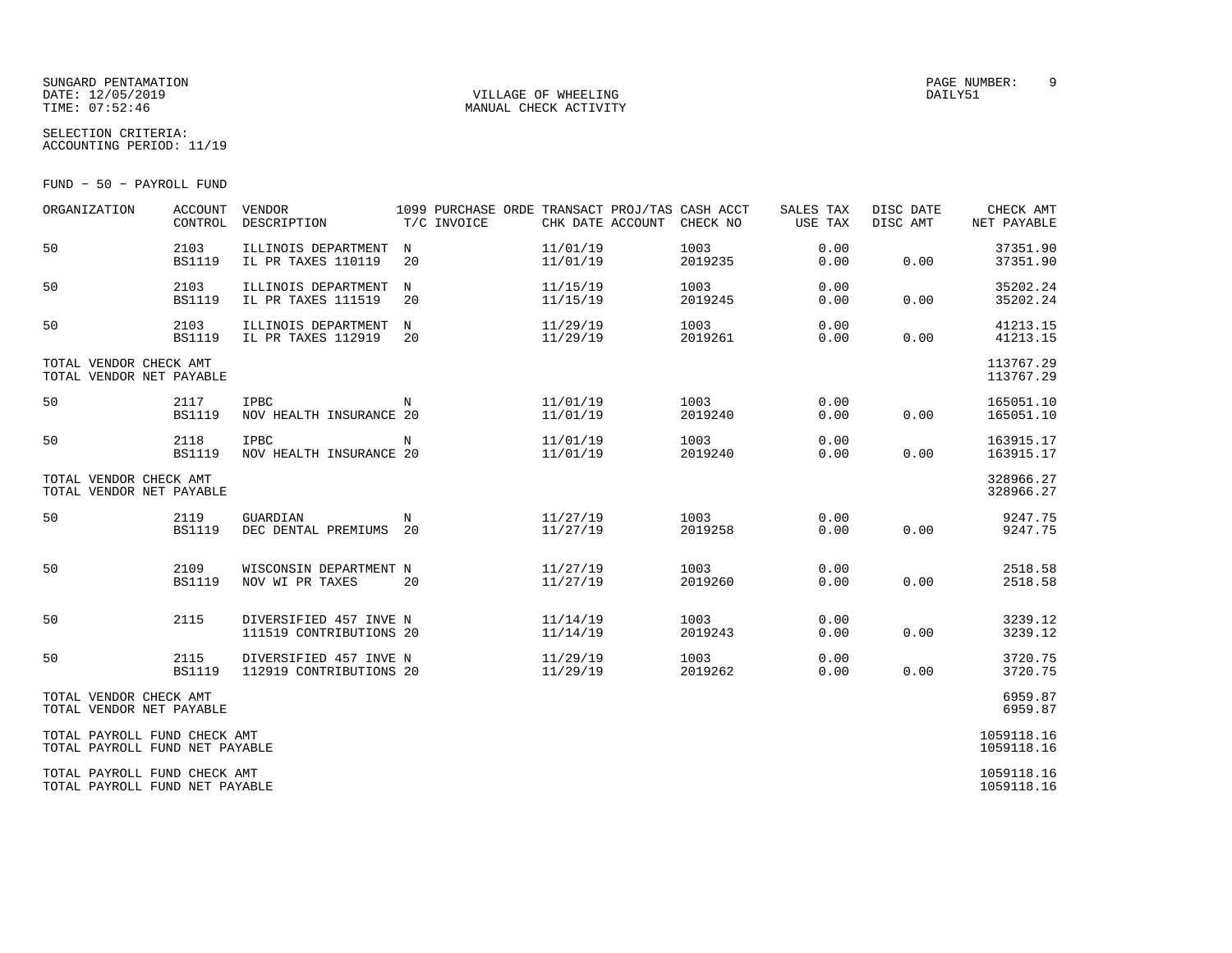SUNGARD PENTAMATION SUNGARD PENTAMATION SUNGARD PAGE NUMBER: 10 DATE: 12/05/2019 VILLAGE OF WHEELING DAILY51

MANUAL CHECK ACTIVITY

SELECTION CRITERIA:ACCOUNTING PERIOD: 11/19

FUND − 51 − LIABILITY INSURANCE FUND

| ORGANIZATION                                       | <b>ACCOUNT</b><br>CONTROL | <b>VENDOR</b><br>DESCRIPTION                            |         | T/C INVOICE | CHK DATE ACCOUNT     | 1099 PURCHASE ORDE TRANSACT PROJ/TAS CASH ACCT<br>CHECK NO | SALES TAX<br>USE TAX | DISC DATE<br>DISC AMT | CHECK AMT<br>NET PAYABLE |
|----------------------------------------------------|---------------------------|---------------------------------------------------------|---------|-------------|----------------------|------------------------------------------------------------|----------------------|-----------------------|--------------------------|
| 51                                                 | 1008<br><b>BS1119</b>     | CCMSI<br>ESCROW FUNDING - OCT 20                        | Ν       |             | 11/06/19<br>11/06/19 | 1003<br>2019241                                            | 0.00<br>0.00         | 0.00                  | 157987.64<br>157987.64   |
| 51                                                 | 1008                      | CCMSI                                                   | N<br>20 |             | 11/06/19             | 1003                                                       | 0.00                 |                       | $-83244.67$              |
| 51                                                 | <b>BS1119</b><br>1008     | ADVANCED FUNDINGS<br>CCMSI                              | Ν       |             | 11/06/19<br>11/14/19 | 2019241<br>1003                                            | 0.00<br>0.00         | 0.00                  | $-83244.67$<br>7874.19   |
|                                                    |                           | ADVANCE FUNDING-ABBI 20                                 |         |             | 11/14/19             | 2019242                                                    | 0.00                 | 0.00                  | 7874.19                  |
| TOTAL VENDOR CHECK AMT<br>TOTAL VENDOR NET PAYABLE |                           |                                                         |         |             |                      |                                                            |                      |                       | 82617.16<br>82617.16     |
| TOTAL LIABILITY INSURANCE FUND CHECK AMT           |                           | TOTAL LIABILITY INSURANCE FUND NET PAYABLE              |         |             |                      |                                                            |                      |                       | 82617.16<br>82617.16     |
| TOTAL LIABILITY INSURANCE FUND                     |                           | CHECK AMT<br>TOTAL LIABILITY INSURANCE FUND NET PAYABLE |         |             |                      |                                                            |                      |                       | 82617.16<br>82617.16     |
| TOTAL REPORT CHECK AMT<br>TOTAL REPORT NET PAYABLE |                           |                                                         |         |             |                      |                                                            |                      |                       | 7226485.33<br>7226485.33 |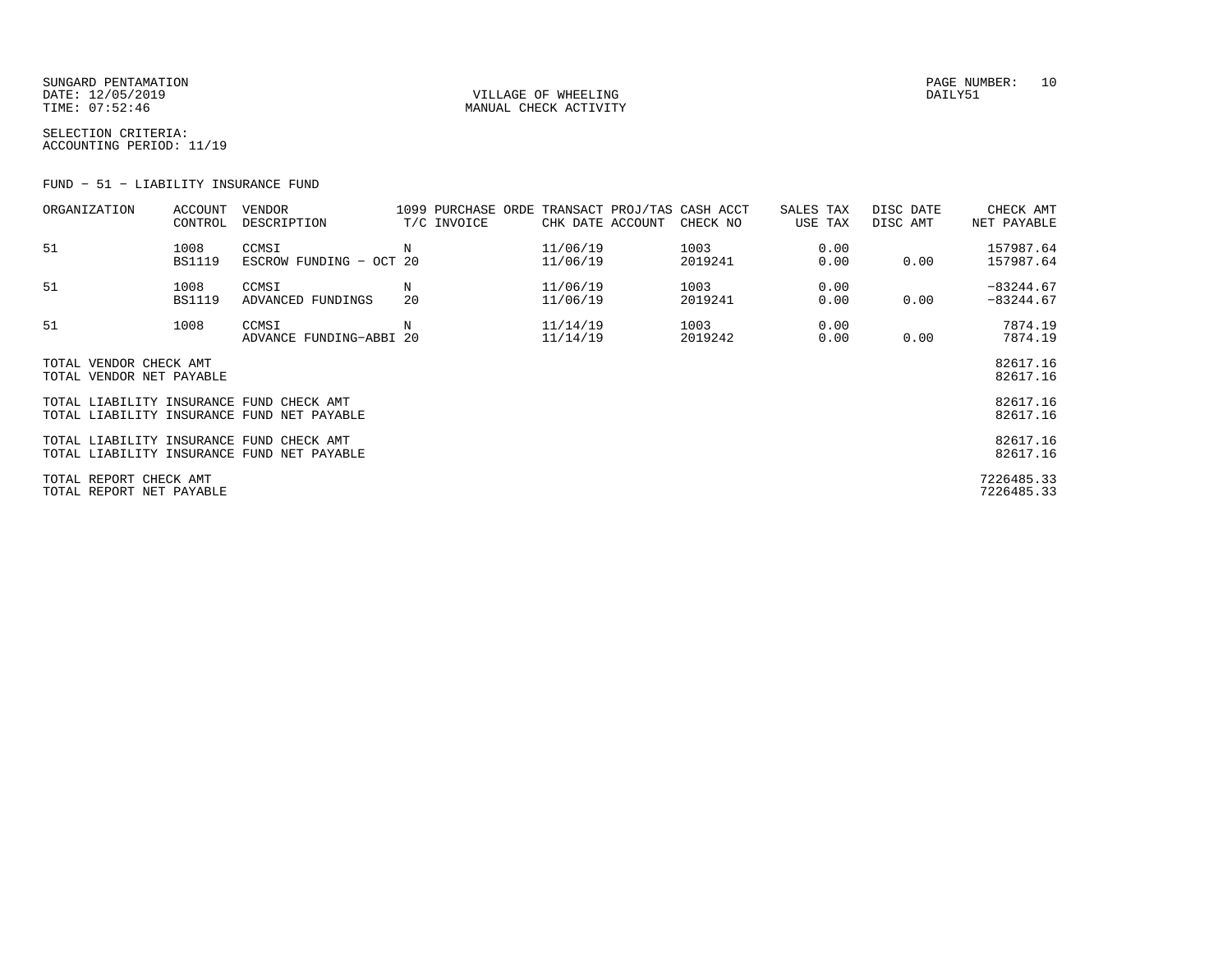# PURCHASE CARD REPORT October, 2019

**(10/05/2019 through 11/04/2019)**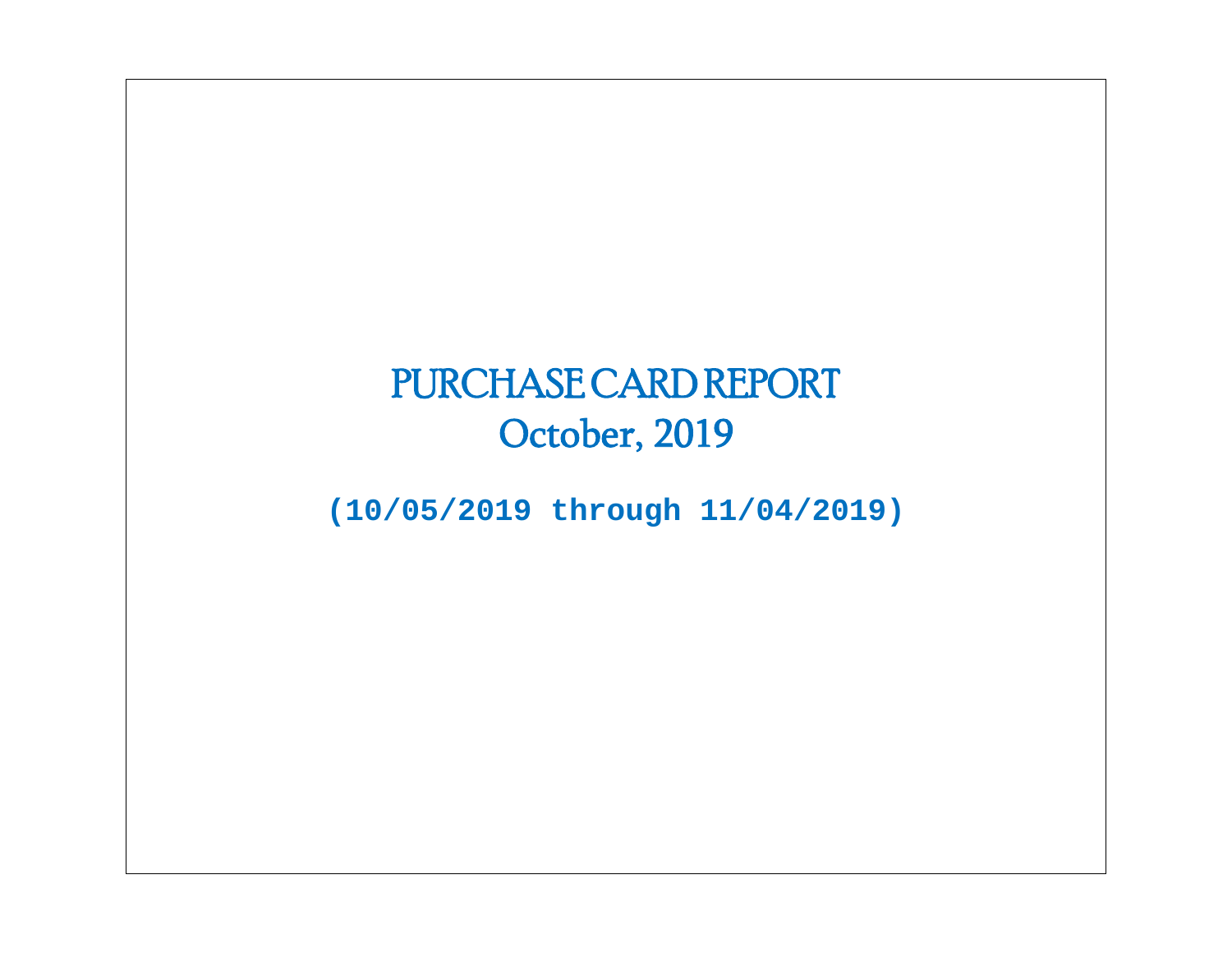### **Account Statement**

Posting Date: 10/05/2019 - 11/04/2019

|                              | <b>Transaction</b> | <b>Transaction</b> |
|------------------------------|--------------------|--------------------|
| <b>Account Name</b>          | Count              | <b>Amount</b>      |
| <b>ANGELA MORRIS</b>         | 7                  | 10,279.99          |
| <b>CHRISTINE BAJOR</b>       | 1                  | 438.75             |
| <b>CHRISTOPHER SURDAM</b>    | 4                  | 4,493.77           |
| <b>CHUCK SPRATT</b>          | $\overline{24}$    | 2,999.56           |
| <b>DERRYL SHAPIRO</b>        | 6                  | 4,671.04           |
| <b>ESMERALDA MENDOZA</b>     | $\overline{2}$     | 183.83             |
| <b>ILEEN BRYER</b>           | $\overline{13}$    | 4,963.78           |
| <b>ISAAC SANTOS</b>          | 1                  | 50.64              |
| <b>JEFF WOLFGRAM</b>         | 1                  | 157.96             |
| <b>JESUS DELGADO-BAHENA</b>  | $\overline{2}$     | 90.41              |
| <b>JOHNNY PEREZ</b>          | 7                  | 1,842.42           |
| <b>JON SFONDILIS</b>         | $\overline{3}$     | 1,252.39           |
| <b>JOSEPH LICARI</b>         | $\overline{5}$     | 842.98             |
| <b>JOSHUA BERMAN</b>         | 5                  | 687.20             |
| <b>KATHERINE WHITEHEAD</b>   | $\overline{20}$    | 5,155.64           |
| <b>LANA RUDNIK</b>           | 6                  | 4,060.47           |
| <b>LISA LEONTEOS</b>         | $\overline{2}$     | 546.00             |
| <b>LUCA URSAN</b>            | $\overline{18}$    | 3,038.45           |
| <b>MARIANTHI THANOPOULOS</b> | 4                  | 210.00             |
| <b>MICHAEL CROTTY</b>        | $\overline{4}$     | 2,447.25           |
| <b>MICHAEL MONDSCHAIN</b>    | 1                  | 66.55              |
| <b>MICHAEL SCHROEDER</b>     | $\overline{3}$     | 467.62             |
| <b>PETER RODGERS</b>         | $\overline{4}$     | 597.97             |
| <b>ROSE LEMANIS</b>          | 10                 | 905.72             |
| <b>SEAN LINDSAY</b>          | 6                  | 1,650.17           |
| <b>SHARI MATTHEWS HUIZAR</b> | 1                  | 7.99               |
| <b>TY JOHNSON</b>            | $\overline{4}$     | 1,255.56           |
| <b>VINCENT HOFFMAN</b>       | $\overline{11}$    | 2,808.45           |
| <b>Report Totals</b>         | 175                | 56,172.56          |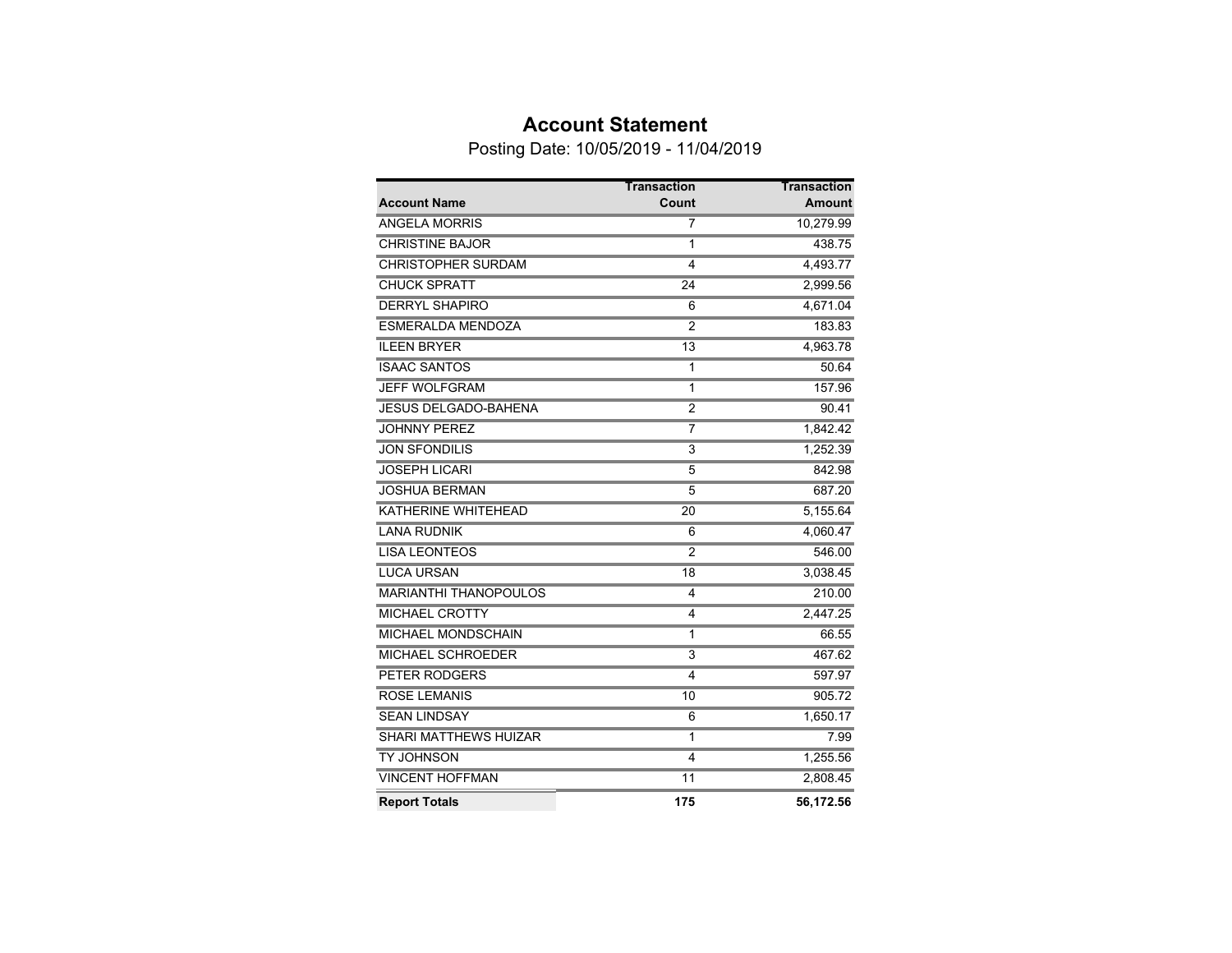#### **Expense Report**

Posting Date: 10/05/2019 - 11/04/2019

| <b>ANGELA MORRIS</b> |  |  |
|----------------------|--|--|
|                      |  |  |
|                      |  |  |

#### Card Transactions

**PROJECT #:**

| Garu Transacuons<br>Posting<br>Date                                                     | <b>Transaction</b><br>Date                                                  | <b>Description</b>                                |                                | <b>Receipt</b><br>Amount | Posted<br>Amount               | <b>Expense</b><br>Amount        | <b>Reviewed</b> | Approved |
|-----------------------------------------------------------------------------------------|-----------------------------------------------------------------------------|---------------------------------------------------|--------------------------------|--------------------------|--------------------------------|---------------------------------|-----------------|----------|
| 10/07/2019                                                                              | 10/03/2019                                                                  | ILLINOIS GOVERNMENT FI-GLEN ELLYN, IL, 60137      |                                | 85.00 USD                | 85.00 USD                      | 85.00 USD                       | $\checkmark$    |          |
| Expense Description: Seminar-M. Marro<br><b>FUND/PROGRAM:</b><br><b>PROJECT#:</b>       | 1700 FINANCE DEPARTMENT                                                     | <b>EXPENDITURE ACCOUNTS:</b>                      | 5105 LOCAL TRAINING & MEETINGS | <b>VENDOR#:</b>          |                                |                                 |                 |          |
| 10/09/2019                                                                              | 10/08/2019                                                                  | COMCAST-866-511-6489, PA, 19462                   |                                | 3,250.14 USD             | 3,250.14 USD                   | 1,625.07 USD                    | $\checkmark$    |          |
| Expense Description: Fiber Optic Links-Sept<br><b>FUND/PROGRAM:</b><br><b>PROJECT#:</b> | 1750 INFORMATION SYSTEMS                                                    | <b>EXPENDITURE ACCOUNTS:</b>                      | 5207 IS SERV & MAINT AGREEMENT | <b>VENDOR#:</b>          |                                |                                 |                 |          |
| 10/09/2019                                                                              | 10/08/2019                                                                  | COMCAST-866-511-6489.PA.19462                     |                                | 3.250.14 USD             | 3.250.14 USD                   | 1.625.07 USD                    | $\checkmark$    |          |
| Expense Description: Fiber Optic Links-Sept<br><b>FUND/PROGRAM:</b><br>PROJECT#:        | 0015 EMERGENCY TELEPHONE SYS (911)<br>2014-037                              | <b>EXPENDITURE ACCOUNTS:</b>                      | 5207 IS SERV & MAINT AGREEMENT | <b>VENDOR#:</b>          |                                |                                 |                 |          |
| 10/09/2019                                                                              | 10/09/2019                                                                  | VZWRLSS MY VZ VB P-800-922-0204,FL,32746          |                                | 6,667.54 USD             | 6,667.54 USD                   | 6,667.54 USD                    | $\checkmark$    |          |
| <b>Expense Description: Cellular Service-Sept</b><br><b>FUND/PROGRAM:</b><br>PROJECT#:  | 1600 ADMIN & BOT                                                            | <b>EXPENDITURE ACCOUNTS:</b>                      | 5239 CELLULAR SERVICES         | <b>VENDOR#:</b>          |                                |                                 |                 |          |
| 10/09/2019                                                                              | 10/09/2019                                                                  | AMAZON.COM VN0M90JX3-<br>AMZN.COM/BILL, WA, 98109 |                                | 15.63 USD                | 15.63 USD                      | 15.63 USD                       | $\checkmark$    |          |
| Expense Description: Shredder Oil/Scissors<br><b>FUND/PROGRAM:</b><br>PROJECT#:         | 1700 FINANCE DEPARTMENT                                                     | <b>EXPENDITURE ACCOUNTS:</b>                      | 5318 OFFICE SUPPLIES           | <b>VENDOR#:</b>          |                                |                                 |                 |          |
| 10/11/2019                                                                              | 10/09/2019                                                                  | STARVED ROCK LODGE/CON-<br>OGLESBY, IL, 613489518 |                                | 77.45 USD                | 77.45 USD                      | 77.45 USD                       | $\checkmark$    |          |
| <b>FUND/PROGRAM:</b><br>PROJECT#:                                                       | Expense Description: Conf. Lodging-A. Huffman<br>1300 COMMUNITY DEVELOPMENT | <b>EXPENDITURE ACCOUNTS:</b>                      | 5205 CONFERENCES & MEETINGS    | <b>VENDOR#:</b>          |                                |                                 |                 |          |
| 10/14/2019                                                                              | 10/13/2019                                                                  | AMAZON.COM 2P3KO00D3-<br>AMZN.COM/BILL, WA, 98109 |                                | 4.18 USD                 | 4.18 USD                       | 4.18 USD                        | $\checkmark$    |          |
| <b>Expense Description: Hand Soap</b><br><b>FUND/PROGRAM:</b><br><b>PROJECT#:</b>       | 1700 FINANCE DEPARTMENT                                                     | <b>EXPENDITURE ACCOUNTS:</b>                      | 5318 OFFICE SUPPLIES           | <b>VENDOR#:</b>          |                                |                                 |                 |          |
| 11/04/2019                                                                              | 10/31/2019                                                                  | NATIONAL PRINT&PROMO/B-7075276022,CA,95407        |                                | 180.05 USD               | 180.05 USD                     | 180.05 USD                      | $\checkmark$    |          |
| Expense Description: W2's/1099's<br><b>FUND/PROGRAM:</b><br>PROJECT#:                   | 1700 FINANCE DEPARTMENT                                                     | <b>EXPENDITURE ACCOUNTS:</b>                      | 5228 PRINTING & BINDING        | <b>VENDOR#:</b>          |                                |                                 |                 |          |
|                                                                                         |                                                                             | <b>Card Subtotal</b>                              |                                |                          |                                | 10,279.99                       |                 |          |
| <b>CHRISTINE BAJOR</b><br><b>Card Transactions</b>                                      |                                                                             |                                                   |                                |                          |                                |                                 |                 |          |
| Posting<br>Date                                                                         | <b>Transaction</b><br>Date                                                  | <b>Description</b>                                |                                | <b>Receipt</b><br>Amount | <b>Posted</b><br><b>Amount</b> | <b>Expense</b><br><b>Amount</b> | <b>Reviewed</b> | Approved |
| 11/01/2019                                                                              | 10/31/2019                                                                  | MARRIOTT-NORMAL, IL, 61761                        |                                | 438.75 USD               | 438.75 USD                     | 438.75 USD                      | $\checkmark$    |          |
| Expense Description: IPELRA Conf. - Bajor<br><b>FUND/PROGRAM:</b>                       | 1500 PUBLIC WORKS ADMINISTRATI                                              | <b>EXPENDITURE ACCOUNTS:</b>                      | 5205 CONFERENCES & MEETINGS    | <b>VENDOR#:</b>          |                                |                                 |                 |          |

**Card Subtotal**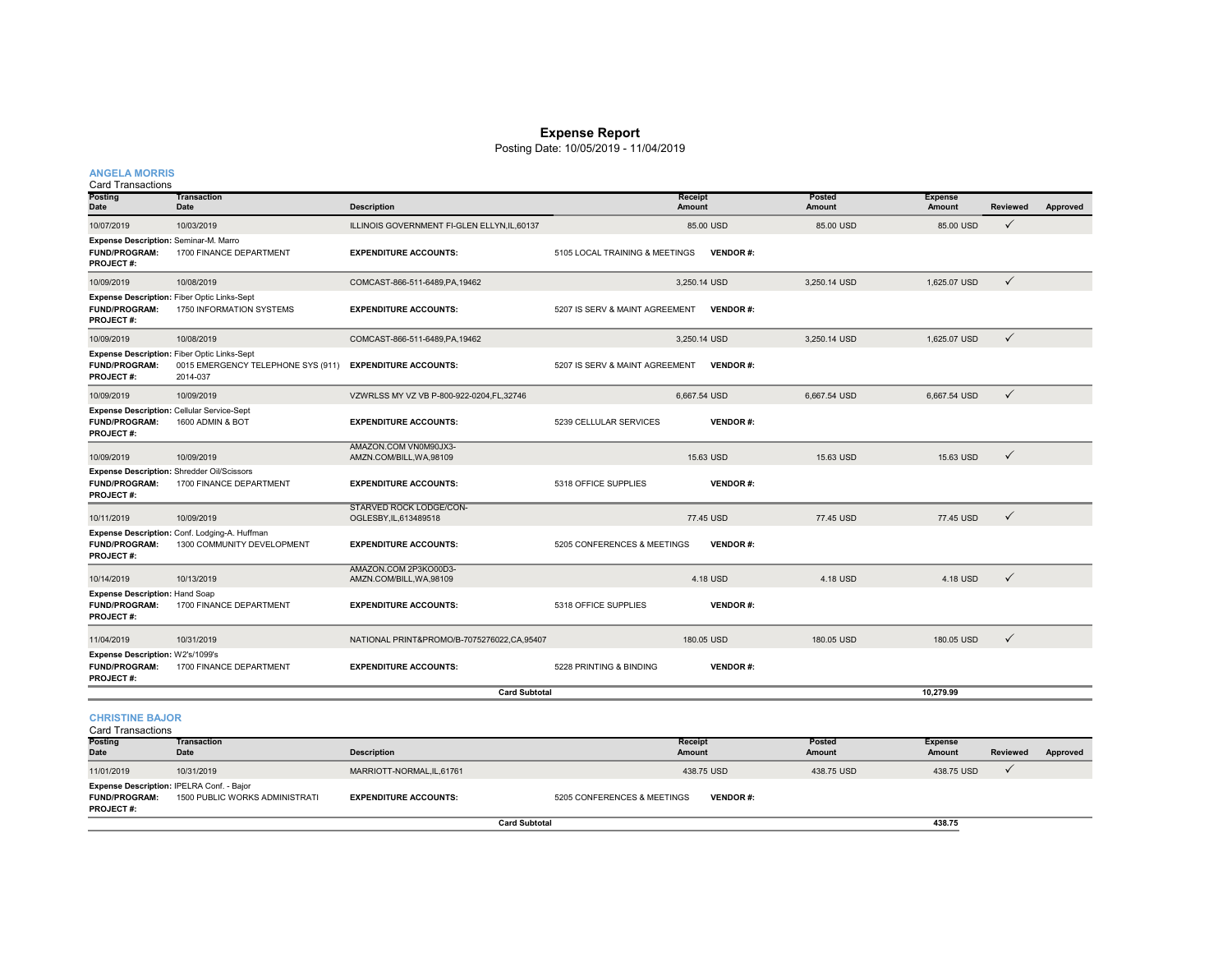## **CHRISTOPHER SURDAM** Card Transactions

| Posting<br><b>Date</b>                                                                | <b>Transaction</b><br>Date                                              | <b>Description</b>                                 |                                         | <b>Receipt</b><br>Amount | <b>Posted</b><br>Amount | <b>Expense</b><br>Amount | <b>Reviewed</b> | Approved |
|---------------------------------------------------------------------------------------|-------------------------------------------------------------------------|----------------------------------------------------|-----------------------------------------|--------------------------|-------------------------|--------------------------|-----------------|----------|
| 10/14/2019                                                                            | 10/11/2019                                                              | BERLAND'S INC-PALATINE, IL, 60074                  |                                         | 80.97 USD                | 80.97 USD               | 80.97 USD                | $\checkmark$    |          |
| <b>Expense Description: Protective kneepads</b><br>FUND/PROGRAM:<br>PROJECT#:         | 1420 STREETS DIVISION                                                   | <b>EXPENDITURE ACCOUNTS:</b>                       | 5319 PROTECTIVE CLOTHING                | <b>VENDOR#:</b>          |                         |                          |                 |          |
| 10/14/2019                                                                            | 10/11/2019                                                              | THE HOME DEPOT #1913-MT<br>PROSPECT, IL, 600560000 |                                         | 22.16 USD                | 22.16 USD               | 22.16 USD                | $\checkmark$    |          |
| <b>FUND/PROGRAM:</b><br><b>PROJECT#:</b>                                              | Expense Description: Outlet box for Lark Park<br>1430 FORESTRY DIVISION | <b>EXPENDITURE ACCOUNTS:</b>                       | 5311 BLDG/GROUNDS MAINTENANCE VENDOR #: |                          |                         |                          |                 |          |
| 10/14/2019                                                                            | 10/11/2019                                                              | BERLAND'S INC-PALATINE, IL, 60074                  |                                         | 400.64 USD               | 400.64 USD              | 400.64 USD               | $\checkmark$    |          |
| <b>Expense Description: Concrete tools</b><br><b>FUND/PROGRAM:</b><br>PROJECT#:       | 1420 STREETS DIVISION                                                   | <b>EXPENDITURE ACCOUNTS:</b>                       | 5315 SMALL TOOLS & EQUIPMENT            | <b>VENDOR#:</b>          |                         |                          |                 |          |
| 11/04/2019                                                                            | 11/01/2019                                                              | MENARDS LONG GROVE IL-LONG GROVE, IL, 60047        |                                         | 3,990.00 USD             | 3,990.00 USD            | 3,990.00 USD             | $\checkmark$    |          |
| Expense Description: Fence Stain<br><b>FUND/PROGRAM:</b><br><b>PROJECT#:</b>          | 1420 STREETS DIVISION                                                   | <b>EXPENDITURE ACCOUNTS:</b>                       | 5311 BLDG/GROUNDS MAINTENANCE VENDOR #: |                          |                         |                          |                 |          |
|                                                                                       |                                                                         | <b>Card Subtotal</b>                               |                                         |                          |                         | 4,493.77                 |                 |          |
| <b>CHUCK SPRATT</b><br><b>Card Transactions</b>                                       |                                                                         |                                                    |                                         |                          |                         |                          |                 |          |
| <b>Posting</b><br><b>Date</b>                                                         | <b>Transaction</b><br>Date                                              | <b>Description</b>                                 |                                         | <b>Receipt</b><br>Amount | <b>Posted</b><br>Amount | <b>Expense</b><br>Amount | <b>Reviewed</b> | Approved |
| 10/07/2019                                                                            | 10/03/2019                                                              | AUTOZONE #3569-WHEELING,IL,60090                   |                                         | 43.99 USD                | 43.99 USD               | 43.99 USD                | $\checkmark$    |          |
| <b>FUND/PROGRAM:</b><br>PROJECT#:                                                     | Expense Description: brake hose for FD PU 660<br>2200 FIRE DEPARTMENT   | <b>EXPENDITURE ACCOUNTS:</b>                       | 5310 VEHICLE MAINTENANCE                | <b>VENDOR#:</b>          |                         |                          |                 |          |
| 10/08/2019                                                                            | 10/07/2019                                                              | PAYPAL SE EQUIPMEN-4029357733.SC.29172             |                                         | 102.90 USD               | 102.90 USD              | 102.90 USD               | $\checkmark$    |          |
| <b>FUND/PROGRAM:</b><br>PROJECT#:                                                     | Expense Description: Repl waste wtr tube #753<br>1220 BUILDING SERVICES | <b>EXPENDITURE ACCOUNTS:</b>                       | 5310 VEHICLE MAINTENANCE                | <b>VENDOR#:</b>          |                         |                          |                 |          |
| 10/11/2019                                                                            | 10/10/2019                                                              | RADCO BRAINERD-BAXTER.MN.56425                     |                                         | 175,00 USD               | 175,00 USD              | 175,00 USD               | $\checkmark$    |          |
| <b>Expense Description:</b> seat covers for #350<br><b>FUND/PROGRAM:</b><br>PROJECT#: | 1240 FLEET SERVICES                                                     | <b>EXPENDITURE ACCOUNTS:</b>                       | 5310 VEHICLE MAINTENANCE                | <b>VENDOR#:</b>          |                         |                          |                 |          |
| 10/11/2019                                                                            | 10/10/2019                                                              | AUTOZONE #3569-WHEELING,IL,60090                   |                                         | 7.58 USD                 | 7.58 USD                | 7.58 USD                 | $\checkmark$    |          |
| Expense Description: tire valve #P-42<br><b>FUND/PROGRAM:</b><br><b>PROJECT#:</b>     | 2100 POLICE DEPARTMENT                                                  | <b>EXPENDITURE ACCOUNTS:</b>                       | 5310 VEHICLE MAINTENANCE                | <b>VENDOR#:</b>          |                         |                          |                 |          |
| 10/16/2019                                                                            | 10/15/2019                                                              | AUTOZONE #3569-WHEELING,IL,60090                   |                                         | $(110.00)$ USD           | $(110.00)$ USD          | $(110.00)$ USD           | $\checkmark$    |          |
| <b>FUND/PROGRAM:</b><br><b>PROJECT#:</b>                                              | Expense Description: Core charge refund #660<br>2200 FIRE DEPARTMENT    | <b>EXPENDITURE ACCOUNTS:</b>                       | 5310 VEHICLE MAINTENANCE                | <b>VENDOR#:</b>          |                         |                          |                 |          |
| 10/16/2019                                                                            | 10/15/2019                                                              | AUTOZONE #3569-WHEELING,IL,60090                   |                                         | 249.98 USD               | 249.98 USD              | 249.98 USD               | $\checkmark$    |          |
| <b>FUND/PROGRAM:</b><br>PROJECT#:                                                     | Expense Description: Repl brake prts for #405<br>1400 CIP ENGINEERING   | <b>EXPENDITURE ACCOUNTS:</b>                       | 5310 VEHICLE MAINTENANCE                | <b>VENDOR#:</b>          |                         |                          |                 |          |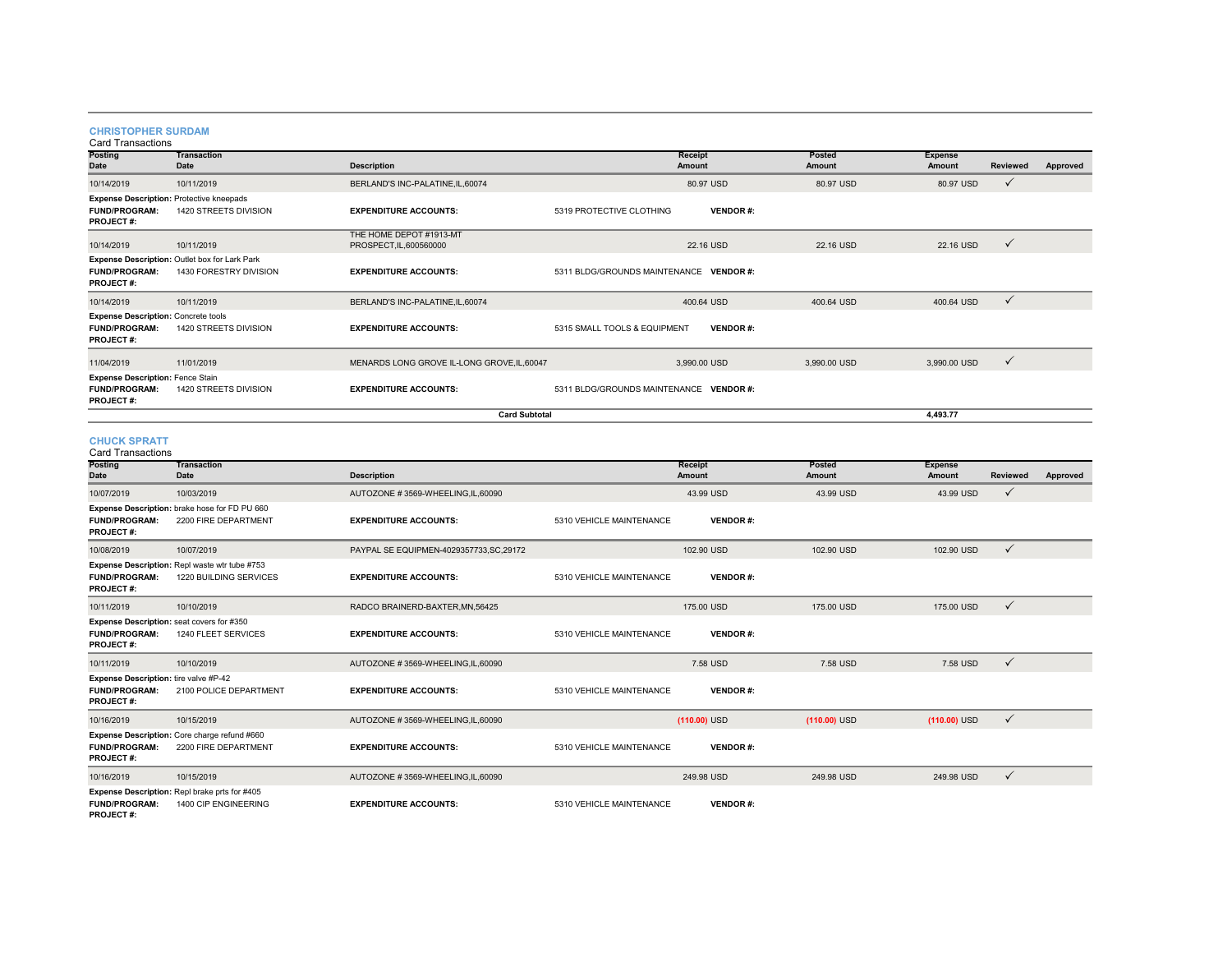| 10/16/2019                                                                                 | 10/15/2019                                                              | HUSKY LINERS-8003448759, KS, 67156                |                              | 35.95 USD       | 35.95 USD  | 35.95 USD  | $\checkmark$ |
|--------------------------------------------------------------------------------------------|-------------------------------------------------------------------------|---------------------------------------------------|------------------------------|-----------------|------------|------------|--------------|
| Expense Description: floor mats #573<br>FUND/PROGRAM:<br>PROJECT#:                         | 1300 COMMUNITY DEVELOPMENT                                              | <b>EXPENDITURE ACCOUNTS:</b>                      | 5310 VEHICLE MAINTENANCE     | <b>VENDOR#:</b> |            |            |              |
| 10/17/2019                                                                                 | 10/16/2019                                                              | AUTOZONE #3569-WHEELING,IL,60090                  |                              | 22.99 USD       | 22.99 USD  | 22.99 USD  | $\checkmark$ |
| <b>FUND/PROGRAM:</b><br>PROJECT#:                                                          | Expense Description: Manifold gskt for unit #3<br>1240 FLEET SERVICES   | <b>EXPENDITURE ACCOUNTS:</b>                      | 5310 VEHICLE MAINTENANCE     | <b>VENDOR#:</b> |            |            |              |
| 10/18/2019                                                                                 | 10/17/2019                                                              | ADVANCE AUTO PARTS #71-WHEELING,IL,60090          |                              | 2.66 USD        | 2.66 USD   | 2.66 USD   | $\checkmark$ |
| Expense Description: oil filter -Indian Trails<br><b>FUND/PROGRAM:</b><br><b>PROJECT#:</b> | 1240 FLEET SERVICES                                                     | <b>EXPENDITURE ACCOUNTS:</b>                      | 5317 MISC OPERATING SUPPLIES | <b>VENDOR#:</b> |            |            |              |
| 10/18/2019                                                                                 | 10/17/2019                                                              | PAYPAL DIGIKEYCORP-4029357733.MN.56701            |                              | 46.96 USD       | 46.96 USD  | 46.96 USD  | $\checkmark$ |
| Expense Description: Repl circ bkr unit 612<br><b>FUND/PROGRAM:</b><br><b>PROJECT#:</b>    | 2200 FIRE DEPARTMENT                                                    | <b>EXPENDITURE ACCOUNTS:</b>                      | 5310 VEHICLE MAINTENANCE     | <b>VENDOR#:</b> |            |            |              |
| 10/21/2019                                                                                 | 10/18/2019                                                              | AUTOZONE #3569-WHEELING,IL,60090                  |                              | 239.98 USD      | 239.98 USD | 239.98 USD | $\checkmark$ |
| Expense Description: Repl brks #345<br><b>FUND/PROGRAM:</b><br>PROJECT#:                   | 1240 FLEET SERVICES                                                     | <b>EXPENDITURE ACCOUNTS:</b>                      | 5310 VEHICLE MAINTENANCE     | <b>VENDOR#:</b> |            |            |              |
| 10/21/2019                                                                                 | 10/20/2019                                                              | AMAZON.COM PX93Q3663-<br>AMZN.COM/BILL, WA, 98109 |                              | 15.36 USD       | 15.36 USD  | 15.36 USD  | $\checkmark$ |
| <b>Expense Description: Printer labels</b><br><b>FUND/PROGRAM:</b><br><b>PROJECT#:</b>     | 1500 PUBLIC WORKS ADMINISTRATI                                          | <b>EXPENDITURE ACCOUNTS:</b>                      | 5318 OFFICE SUPPLIES         | <b>VENDOR#:</b> |            |            |              |
| 10/23/2019                                                                                 | 10/22/2019                                                              | AUTOZONE #3569-WHEELING.IL.60090                  |                              | 12.07 USD       | 12.07 USD  | 12.07 USD  | $\checkmark$ |
| FUND/PROGRAM:<br>PROJECT#:                                                                 | Expense Description: Misc. vacuum conectors<br>1240 FLEET SERVICES      | <b>EXPENDITURE ACCOUNTS:</b>                      | 5317 MISC OPERATING SUPPLIES | <b>VENDOR#:</b> |            |            |              |
| 10/23/2019                                                                                 | 10/22/2019                                                              | VEHICLESAFETYSUPPLYCOM-917-<br>4425886, NY, 10583 |                              | 96.99 USD       | 96.99 USD  | 96.99 USD  | $\checkmark$ |
| <b>FUND/PROGRAM:</b><br>PROJECT#:                                                          | Expense Description: Rep spotigt bulbs squads<br>2100 POLICE DEPARTMENT | <b>EXPENDITURE ACCOUNTS:</b>                      | 5310 VEHICLE MAINTENANCE     | <b>VENDOR#:</b> |            |            |              |
| 10/23/2019                                                                                 | 10/22/2019                                                              | ADVANCE AUTO PARTS #71-WHEELING,IL,60090          |                              | 25.41 USD       | 25.41 USD  | 22.54 USD  | $\checkmark$ |
| <b>Expense Description: misc filters</b><br><b>FUND/PROGRAM:</b><br>PROJECT#:              | 2200 FIRE DEPARTMENT                                                    | <b>EXPENDITURE ACCOUNTS:</b>                      | 5310 VEHICLE MAINTENANCE     | <b>VENDOR#:</b> |            |            |              |
| 10/23/2019                                                                                 | 10/22/2019                                                              | ADVANCE AUTO PARTS #71-WHEELING.IL.60090          |                              | 25.41 USD       | 25.41 USD  | 2.87 USD   | $\checkmark$ |
| <b>Expense Description: misc filters</b><br><b>FUND/PROGRAM:</b><br><b>PROJECT#:</b>       | 4100 WATER DIVISION                                                     | <b>EXPENDITURE ACCOUNTS:</b>                      | 5310 VEHICLE MAINTENANCE     | <b>VENDOR#:</b> |            |            |              |
| 10/24/2019                                                                                 | 10/22/2019                                                              | OTC BRANDS INC-OMAHA, NE, 68137                   |                              | 7.89 USD        | 7.89 USD   | 7.89 USD   | $\checkmark$ |
| <b>Expense Description: bags for LAW</b>                                                   |                                                                         |                                                   |                              |                 |            |            |              |
| <b>FUND/PROGRAM:</b><br>PROJECT#:                                                          | 1140 SPECIAL EVENTS<br>2019-204                                         | <b>EXPENDITURE ACCOUNTS:</b>                      | 5317 MISC OPERATING SUPPLIES | <b>VENDOR#:</b> |            |            |              |
| 10/24/2019                                                                                 | 10/23/2019                                                              | PAYPAL FIRE LINE-4029357733, PA, 17557            |                              | 143.33 USD      | 143.33 USD | 143.33 USD | $\checkmark$ |
| Expense Description: Repl marker Igts #630<br>FUND/PROGRAM:<br>PROJECT#:                   | 2200 FIRE DEPARTMENT                                                    | <b>EXPENDITURE ACCOUNTS:</b>                      | 5310 VEHICLE MAINTENANCE     | <b>VENDOR#:</b> |            |            |              |
| 10/25/2019                                                                                 | 10/24/2019                                                              | BP#9739111FRANKFORTQPS-FRANKFORT,IL,60423         |                              | 10.00 USD       | 10.00 USD  | 10.00 USD  | ✓            |
| Expense Description: fuel for new truck                                                    |                                                                         |                                                   |                              |                 |            |            |              |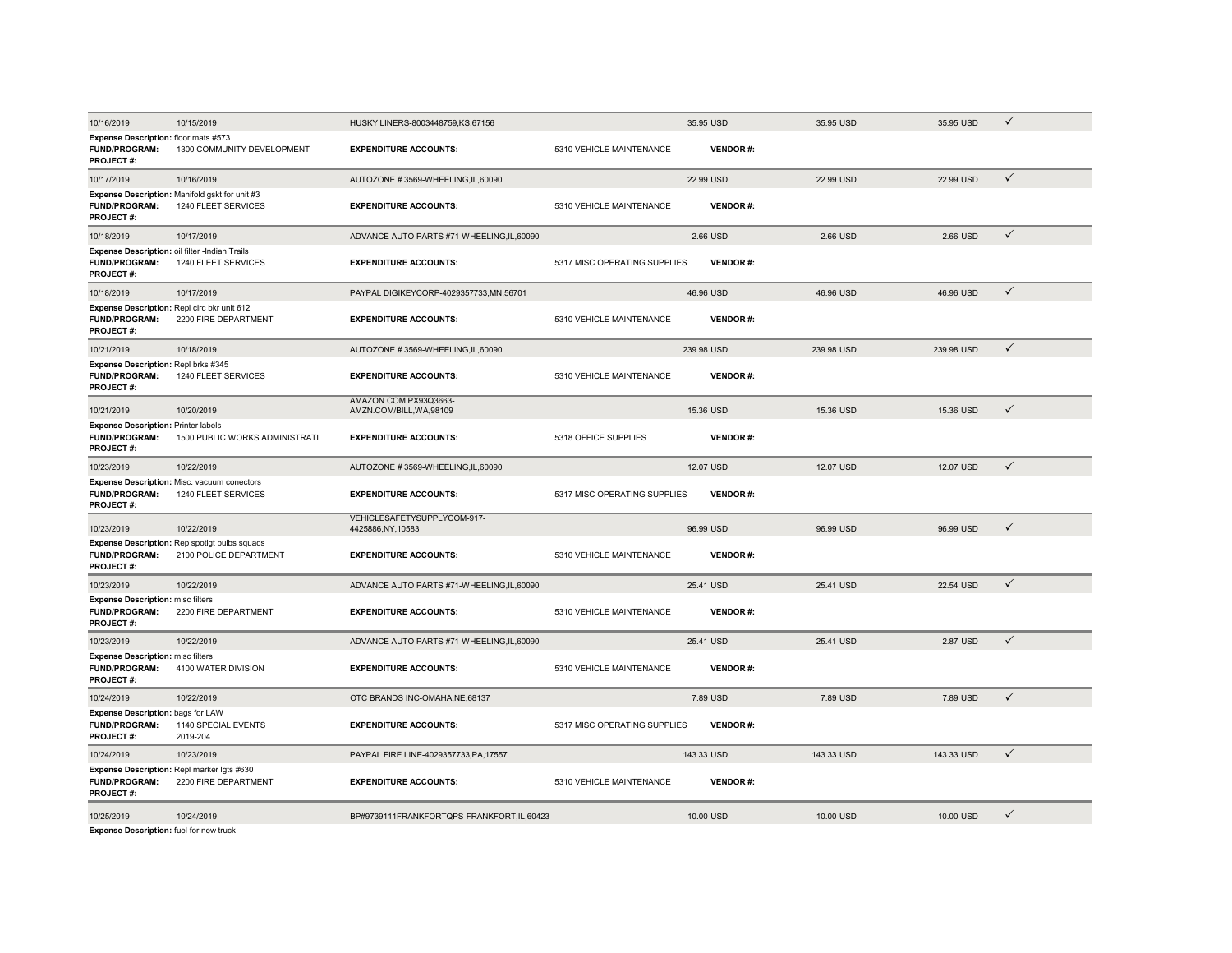| <b>FUND/PROGRAM:</b><br><b>PROJECT#:</b>                                           | 1430 FORESTRY DIVISION                                                       | <b>EXPENDITURE ACCOUNTS:</b>                          | 5301 AUTO PETROL PRODUCTS    | <b>VENDOR#:</b> |            |            |              |
|------------------------------------------------------------------------------------|------------------------------------------------------------------------------|-------------------------------------------------------|------------------------------|-----------------|------------|------------|--------------|
| 10/29/2019                                                                         | 10/28/2019                                                                   | ACME TRUCK BRAKE & SUP-ELK GROVE<br>VIL, IL, 60007    |                              | 73.74 USD       | 73.74 USD  | 73.74 USD  | $\checkmark$ |
| <b>FUND/PROGRAM:</b><br><b>PROJECT#:</b>                                           | Expense Description: drain valv heater #653<br>2200 FIRE DEPARTMENT          | <b>EXPENDITURE ACCOUNTS:</b>                          | 5310 VEHICLE MAINTENANCE     | <b>VENDOR#:</b> |            |            |              |
| 10/30/2019                                                                         | 10/29/2019                                                                   | INT IN ULTRA STROBE C-815-4791717.IL.60014            |                              | 302.01 USD      | 302.01 USD | 302.01 USD | $\checkmark$ |
| <b>FUND/PROGRAM:</b><br><b>PROJECT#:</b>                                           | Expense Description: emer lghts CD vehicles<br>1300 COMMUNITY DEVELOPMENT    | <b>EXPENDITURE ACCOUNTS:</b>                          | 5310 VEHICLE MAINTENANCE     | <b>VENDOR#:</b> |            |            |              |
| 10/30/2019                                                                         | 10/29/2019                                                                   | PAYPAL DOLLARTREED-4029357733.VA.23320                |                              | 519.36 USD      | 519.36 USD | 519.36 USD | $\checkmark$ |
| <b>FUND/PROGRAM:</b><br><b>PROJECT#:</b>                                           | Expense Description: good bag items LAW<br>1140 SPECIAL EVENTS<br>2019-040   | <b>EXPENDITURE ACCOUNTS:</b>                          | 5317 MISC OPERATING SUPPLIES | <b>VENDOR#:</b> |            |            |              |
| 10/31/2019                                                                         | 10/30/2019                                                                   | HOLIDAY TRIMS-262-2853719.WI.53004-9570               |                              | 162.56 USD      | 162.56 USD | 162.56 USD | $\checkmark$ |
| <b>FUND/PROGRAM:</b><br><b>PROJECT#:</b>                                           | Expense Description: ribbon for décor LAW<br>1140 SPECIAL EVENTS<br>2019-040 | <b>EXPENDITURE ACCOUNTS:</b>                          | 5317 MISC OPERATING SUPPLIES | <b>VENDOR#:</b> |            |            |              |
| 11/01/2019                                                                         | 10/30/2019                                                                   | OTC BRANDS INC-OMAHA.NE.68137                         |                              | 302.85 USD      | 302.85 USD | 302.85 USD | $\checkmark$ |
| <b>FUND/PROGRAM:</b><br><b>PROJECT#:</b>                                           | Expense Description: Good Bag Items LAW<br>1140 SPECIAL EVENTS<br>2019-040   | <b>EXPENDITURE ACCOUNTS:</b>                          | 5317 MISC OPERATING SUPPLIES | <b>VENDOR#:</b> |            |            |              |
| 11/04/2019                                                                         | 11/01/2019                                                                   | INT IN PRO-GUARD SOLU-630-6534656, IL, 60188-<br>1897 |                              | 510.00 USD      | 510.00 USD | 510.00 USD | $\checkmark$ |
| Expense Description: Bedliner new #202<br><b>FUND/PROGRAM:</b><br><b>PROJECT#:</b> | 0033 CAPITAL EQPT REPL FUND                                                  | <b>EXPENDITURE ACCOUNTS:</b>                          | 5401 MOBILE EQUIPMENT        | <b>VENDOR#:</b> |            |            |              |
|                                                                                    | <b>Card Subtotal</b>                                                         |                                                       |                              |                 |            | 2.999.56   |              |

#### **DERRYL SHAPIRO**

Card Transactions

| <b>Posting</b><br>Date                                                                   | Transaction<br><b>Date</b>                                       | <b>Description</b>                                  | Receipt<br>Amount                                 | Posted<br>Amount | <b>Expense</b><br>Amount | <b>Reviewed</b> | Approved |
|------------------------------------------------------------------------------------------|------------------------------------------------------------------|-----------------------------------------------------|---------------------------------------------------|------------------|--------------------------|-----------------|----------|
| 10/07/2019                                                                               | 10/06/2019                                                       | AMZN MKTP US DV11N5Q73-<br>AMZN.COM/BILL, WA, 98109 | 36.30 USD                                         | 36.30 USD        | 36.30 USD                | $\checkmark$    |          |
| <b>Expense Description: Flash Drives</b><br><b>FUND/PROGRAM:</b><br><b>PROJECT#:</b>     | 1750 INFORMATION SYSTEMS                                         | <b>EXPENDITURE ACCOUNTS:</b>                        | 5313 IS MISC EQPT & SUPPLIES<br><b>VENDOR#:</b>   |                  |                          |                 |          |
| 10/08/2019                                                                               | 10/07/2019                                                       | AMZN MKTP US 3X9O60F73-<br>AMZN.COM/BILL, WA, 98109 | 87.99 USD                                         | 87.99 USD        | 87.99 USD                | $\checkmark$    |          |
| Expense Description: ID Printer Ribbon<br><b>FUND/PROGRAM:</b><br><b>PROJECT#:</b>       | 1750 INFORMATION SYSTEMS                                         | <b>EXPENDITURE ACCOUNTS:</b>                        | 5313 IS MISC EQPT & SUPPLIES<br><b>VENDOR#:</b>   |                  |                          |                 |          |
| 10/14/2019                                                                               | 10/14/2019                                                       | DMI DELL HIGHER EDUC-8002747799, TX, 78682          | 3,275.00 USD                                      | 3,275.00 USD     | 3,275.00 USD             | $\checkmark$    |          |
| <b>FUND/PROGRAM:</b><br><b>PROJECT#:</b>                                                 | Expense Description: DellServerVMWareRenewal<br>2110 DISPATCHERS | <b>EXPENDITURE ACCOUNTS:</b>                        | 5207 IS SERV & MAINT AGREEMENT<br><b>VENDOR#:</b> |                  |                          |                 |          |
| 10/15/2019                                                                               | 10/14/2019                                                       | CDW GOVT #VHZ7110-800-808-4239, IL, 60061           | 501.00 USD                                        | 501.00 USD       | 501.00 USD               | $\checkmark$    |          |
| <b>Expense Description: Monitors CIP/ENG</b><br><b>FUND/PROGRAM:</b><br><b>PROJECT#:</b> | 1400 CIP ENGINEERING                                             | <b>EXPENDITURE ACCOUNTS:</b>                        | 5313 IS MISC EQPT & SUPPLIES<br><b>VENDOR#:</b>   |                  |                          |                 |          |
| 10/28/2019<br>_________                                                                  | 10/24/2019                                                       | WAREHOUSE DIRECT-CCRECEIPTS@WA,IL,60056             | 740.76 USD                                        | 740.76 USD       | 54.40 USD                | $\checkmark$    |          |

**Expense Description:** Copies CD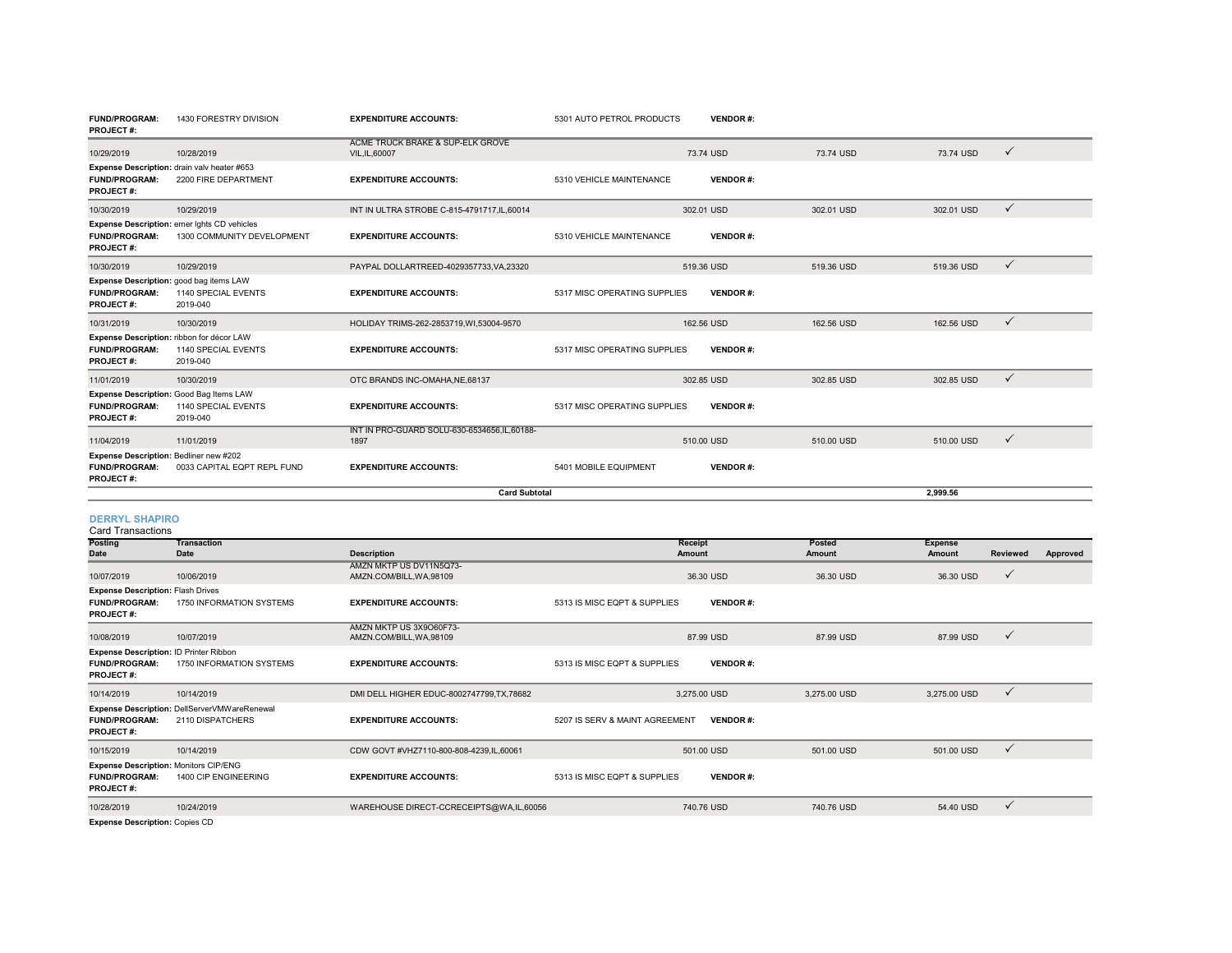| <b>FUND/PROGRAM:</b><br>PROJECT#:                                                             | 1300 COMMUNITY DEVELOPMENT     | <b>EXPENDITURE ACCOUNTS:</b>                        | 5220 MAINT OFF/SPEC EQUIPMENT | <b>VENDOR#:</b> |            |            |              |
|-----------------------------------------------------------------------------------------------|--------------------------------|-----------------------------------------------------|-------------------------------|-----------------|------------|------------|--------------|
| 10/28/2019                                                                                    | 10/24/2019                     | WAREHOUSE DIRECT-CCRECEIPTS@WA,IL,60056             |                               | 740.76 USD      | 740.76 USD | 13.16 USD  | $\checkmark$ |
| <b>Expense Description: Copies PW Fleet</b><br><b>FUND/PROGRAM:</b><br><b>PROJECT#:</b>       | 1240 FLEET SERVICES            | <b>EXPENDITURE ACCOUNTS:</b>                        | 5220 MAINT OFF/SPEC EQUIPMENT | <b>VENDOR#:</b> |            |            |              |
| 10/28/2019                                                                                    | 10/24/2019                     | WAREHOUSE DIRECT-CCRECEIPTS@WA,IL,60056             |                               | 740.76 USD      | 740.76 USD | 103.54 USD | $\checkmark$ |
| Expense Description: Copies Police Hall<br><b>FUND/PROGRAM:</b><br><b>PROJECT#:</b>           | 2100 POLICE DEPARTMENT         | <b>EXPENDITURE ACCOUNTS:</b>                        | 5220 MAINT OFF/SPEC EQUIPMENT | <b>VENDOR#:</b> |            |            |              |
| 10/28/2019                                                                                    | 10/24/2019                     | WAREHOUSE DIRECT-CCRECEIPTS@WA,IL,60056             |                               | 740.76 USD      | 740.76 USD | 310.43 USD | $\checkmark$ |
| <b>Expense Description: Copies Police Records</b><br><b>FUND/PROGRAM:</b><br><b>PROJECT#:</b> | 2100 POLICE DEPARTMENT         | <b>EXPENDITURE ACCOUNTS:</b>                        | 5220 MAINT OFF/SPEC EQUIPMENT | <b>VENDOR#:</b> |            |            |              |
| 10/28/2019                                                                                    | 10/24/2019                     | WAREHOUSE DIRECT-CCRECEIPTS@WA,IL,60056             |                               | 740.76 USD      | 740.76 USD | 123.98 USD | $\checkmark$ |
| <b>Expense Description: Copies Finance</b><br><b>FUND/PROGRAM:</b><br><b>PROJECT#:</b>        | 1700 FINANCE DEPARTMENT        | <b>EXPENDITURE ACCOUNTS:</b>                        | 5220 MAINT OFF/SPEC EQUIPMENT | <b>VENDOR#:</b> |            |            |              |
| 10/28/2019                                                                                    | 10/24/2019                     | WAREHOUSE DIRECT-CCRECEIPTS@WA,IL,60056             |                               | 740.76 USD      | 740.76 USD | 45.08 USD  | $\checkmark$ |
| Expense Description: Copies PW Admin<br><b>FUND/PROGRAM:</b><br><b>PROJECT#:</b>              | 1500 PUBLIC WORKS ADMINISTRATI | <b>EXPENDITURE ACCOUNTS:</b>                        | 5220 MAINT OFF/SPEC EQUIPMENT | <b>VENDOR#:</b> |            |            |              |
| 10/28/2019                                                                                    | 10/24/2019                     | WAREHOUSE DIRECT-CCRECEIPTS@WA,IL,60056             |                               | 740.76 USD      | 740.76 USD | 45.09 USD  | $\checkmark$ |
| Expense Description: Copies PW Water<br><b>FUND/PROGRAM:</b><br><b>PROJECT#:</b>              | 4100 WATER DIVISION            | <b>EXPENDITURE ACCOUNTS:</b>                        | 5220 MAINT OFF/SPEC EQUIPMENT | <b>VENDOR#:</b> |            |            |              |
| 10/28/2019                                                                                    | 10/24/2019                     | WAREHOUSE DIRECT-CCRECEIPTS@WA,IL,60056             |                               | 740.76 USD      | 740.76 USD | 45.08 USD  | $\checkmark$ |
| <b>Expense Description: Copies PW Sewer</b><br><b>FUND/PROGRAM:</b><br><b>PROJECT#:</b>       | 4200 SEWER DIVISION            | <b>EXPENDITURE ACCOUNTS:</b>                        | 5220 MAINT OFF/SPEC EQUIPMENT | <b>VENDOR#:</b> |            |            |              |
| 11/01/2019                                                                                    | 10/31/2019                     | AMZN MKTP US 4J19V9453-<br>AMZN.COM/BILL, WA, 98109 |                               | 29.99 USD       | 29.99 USD  | 29.99 USD  | $\checkmark$ |
| <b>Expense Description: Presentation Remote</b><br><b>FUND/PROGRAM:</b><br><b>PROJECT#:</b>   | 2200 FIRE DEPARTMENT           | <b>EXPENDITURE ACCOUNTS:</b>                        | 5313 IS MISC EQPT & SUPPLIES  | <b>VENDOR#:</b> |            |            |              |
|                                                                                               |                                |                                                     |                               | 4.671.04        |            |            |              |

#### **ESMERALDA MENDOZA**  $C$ ard Tr

| Card Transactions                    |                                   |                                           |                                |                   |                  |                          |             |          |
|--------------------------------------|-----------------------------------|-------------------------------------------|--------------------------------|-------------------|------------------|--------------------------|-------------|----------|
| Posting                              | <b>Transaction</b><br><b>Date</b> | <b>Description</b>                        |                                | Receipt<br>Amount | Posted<br>Amount | <b>Expense</b><br>Amount | Reviewed    |          |
| Date                                 |                                   |                                           |                                |                   |                  |                          |             | Approved |
| 10/23/2019                           | 10/22/2019                        | QUILL CORPORATION-800-982-3400, SC, 29203 |                                |                   | 166,88 USD       | 166.88 USD               | $\check{ }$ |          |
| <b>Expense Description: Supplies</b> |                                   |                                           |                                |                   |                  |                          |             |          |
| <b>FUND/PROGRAM:</b>                 | 1300 COMMUNITY DEVELOPMENT        | <b>EXPENDITURE ACCOUNTS:</b>              | 5318 OFFICE SUPPLIES           | <b>VENDOR#:</b>   |                  |                          |             |          |
| <b>PROJECT#:</b>                     |                                   |                                           |                                |                   |                  |                          |             |          |
| 10/28/2019                           | 10/26/2019                        | PLANETIZEN-8772607526-8772607526.CA.90010 |                                | 16.95 USD         | 16.95 USD        | 16.95 USD                | $\check{ }$ |          |
| Expense Description: AJ'S PLANETIZEN |                                   |                                           |                                |                   |                  |                          |             |          |
| <b>FUND/PROGRAM:</b>                 | 1300 COMMUNITY DEVELOPMENT        | <b>EXPENDITURE ACCOUNTS:</b>              | 5105 LOCAL TRAINING & MEETINGS | <b>VENDOR#:</b>   |                  |                          |             |          |
| <b>PROJECT#:</b>                     |                                   |                                           |                                |                   |                  |                          |             |          |
|                                      |                                   | <b>Card Subtotal</b>                      |                                |                   |                  | 183.83                   |             |          |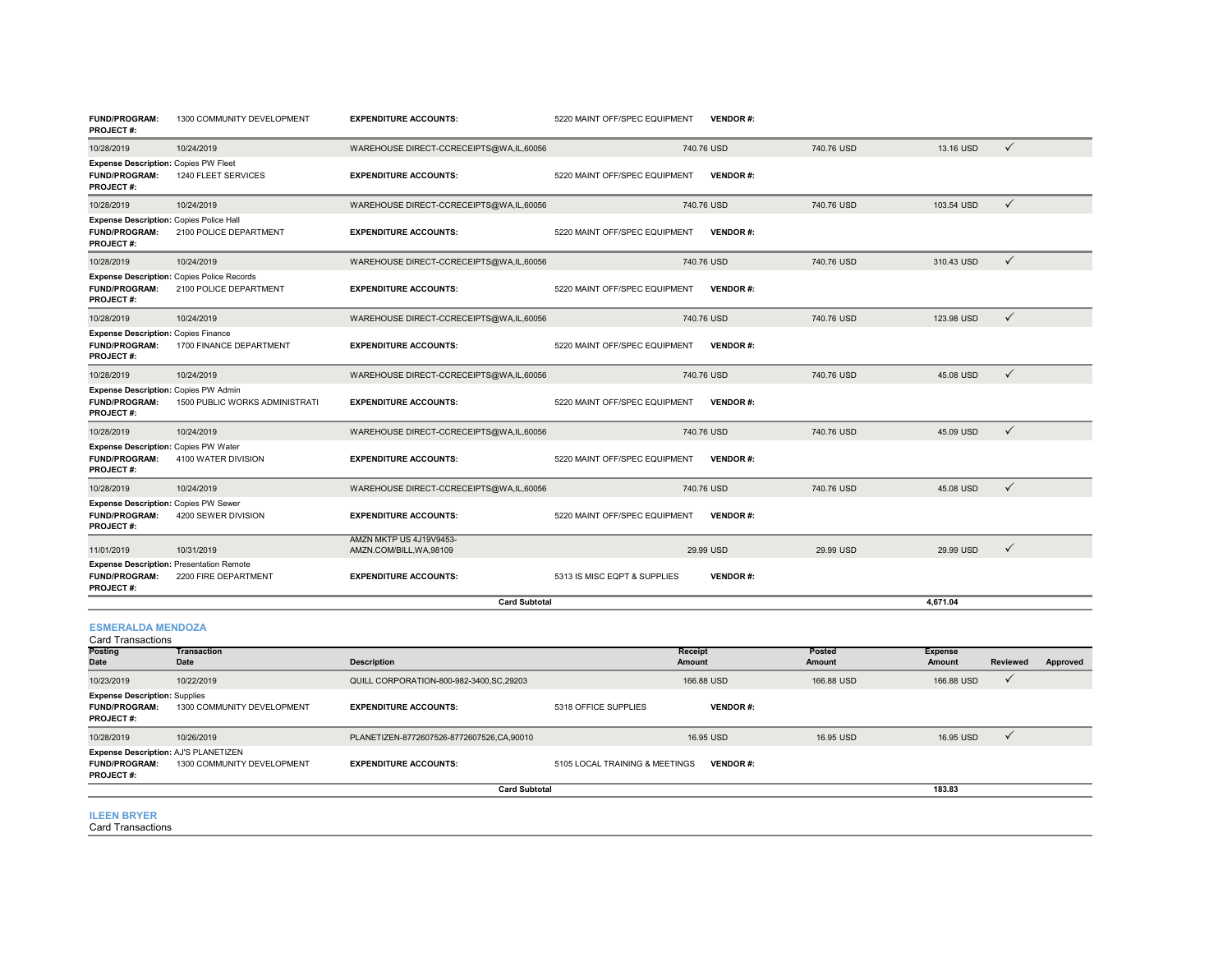| <b>Posting</b><br><b>Date</b>                                                            | <b>Transaction</b><br>Date                                                | <b>Description</b>                                       |                                         | Receipt<br>Amount |                 | Posted<br>Amount | <b>Expense</b><br>Amount | <b>Reviewed</b> | Approved |
|------------------------------------------------------------------------------------------|---------------------------------------------------------------------------|----------------------------------------------------------|-----------------------------------------|-------------------|-----------------|------------------|--------------------------|-----------------|----------|
| 10/07/2019                                                                               | 10/04/2019                                                                | HOLIDAY INNS-CHAMPAIGN, IL, 61820                        |                                         | 440.65 USD        |                 | 440.65 USD       | 440.65 USD               | $\checkmark$    |          |
| Expense Description: IFSI Training-Menzel<br>FUND/PROGRAM:<br>PROJECT#:                  | 2200 FIRE DEPARTMENT                                                      | <b>EXPENDITURE ACCOUNTS:</b>                             | 5105 LOCAL TRAINING & MEETINGS          |                   | <b>VENDOR#:</b> |                  |                          |                 |          |
| 10/10/2019                                                                               | 10/09/2019                                                                | WEBER STEPHEN PRODUCTS-8004461071.IL.60067               |                                         | 28.79 USD         |                 | 28.79 USD        | 28.79 USD                | $\checkmark$    |          |
| <b>FUND/PROGRAM:</b><br>PROJECT#:                                                        | Expense Description: Replacement part sta 23<br>2200 FIRE DEPARTMENT      | <b>EXPENDITURE ACCOUNTS:</b>                             | 5311 BLDG/GROUNDS MAINTENANCE VENDOR #: |                   |                 |                  |                          |                 |          |
| 10/11/2019                                                                               | 10/10/2019                                                                | WM SUPERCENTER #1735-WHEELING,IL,60090                   |                                         | 12.96 USD         |                 | 12.96 USD        | 12.96 USD                | $\checkmark$    |          |
| <b>FUND/PROGRAM:</b><br>PROJECT#:                                                        | Expense Description: Food for THIRA Meeting<br>2200 FIRE DEPARTMENT       | <b>EXPENDITURE ACCOUNTS:</b>                             | 5105 LOCAL TRAINING & MEETINGS          |                   | <b>VENDOR#:</b> |                  |                          |                 |          |
| 10/14/2019                                                                               | 10/10/2019                                                                | WORLDPOINT ECC INCORPO-8474653200.IL.60090               |                                         | 21.60 USD         |                 | 21.60 USD        | 21.60 USD                | $\checkmark$    |          |
| <b>Expense Description: CPR Cards</b><br><b>FUND/PROGRAM:</b><br>PROJECT#:               | 2200 FIRE DEPARTMENT                                                      | <b>EXPENDITURE ACCOUNTS:</b>                             | 5312 MEDICAL SUPPLIES                   |                   | <b>VENDOR#:</b> |                  |                          |                 |          |
| 10/14/2019                                                                               | 10/11/2019                                                                | INT IN WING INFLATABL-925-2537955, CA, 94549             |                                         | 554.45 USD        |                 | 554.45 USD       | 554.45 USD               | $\checkmark$    |          |
| <b>Expense Description: Dive Equipment</b><br><b>FUND/PROGRAM:</b><br>PROJECT#:          | 2200 FIRE DEPARTMENT                                                      | <b>EXPENDITURE ACCOUNTS:</b>                             | 5220 MAINT OFF/SPEC EQUIPMENT           |                   | <b>VENDOR#:</b> |                  |                          |                 |          |
| 10/21/2019                                                                               | 10/19/2019                                                                | WEBER STEPHEN PRODUCTS-8004461071,IL,60067               |                                         | 35.01 USD         |                 | 35.01 USD        | 35.01 USD                | $\checkmark$    |          |
| FUND/PROGRAM:<br>PROJECT#:                                                               | Expense Description: Replacement Part Sta 23<br>2200 FIRE DEPARTMENT      | <b>EXPENDITURE ACCOUNTS:</b>                             | 5311 BLDG/GROUNDS MAINTENANCE VENDOR #: |                   |                 |                  |                          |                 |          |
| 10/22/2019                                                                               | 10/21/2019                                                                | PAYPAL ZS-4029357733,IL,60089                            |                                         | 1,185.06 USD      |                 | 1,185.06 USD     | 1,185.06 USD             | $\checkmark$    |          |
| Expense Description: Replace Tile Sta 24<br><b>FUND/PROGRAM:</b><br>PROJECT#:            | 2200 FIRE DEPARTMENT                                                      | <b>EXPENDITURE ACCOUNTS:</b>                             | 5311 BLDG/GROUNDS MAINTENANCE VENDOR #: |                   |                 |                  |                          |                 |          |
| 10/23/2019                                                                               | 10/18/2019                                                                | <b>BOUND TREE MEDICAL LLC-</b><br>TEL8002827904,OH,94043 |                                         | 556.90 USD        |                 | 556.90 USD       | 556.90 USD               | $\checkmark$    |          |
| <b>Expense Description: Medical Supplies</b><br><b>FUND/PROGRAM:</b><br><b>PROJECT#:</b> | 2200 FIRE DEPARTMENT                                                      | <b>EXPENDITURE ACCOUNTS:</b>                             | 5312 MEDICAL SUPPLIES                   |                   | <b>VENDOR#:</b> |                  |                          |                 |          |
| 10/23/2019                                                                               | 10/21/2019                                                                | <b>BOUND TREE MEDICAL LLC-</b><br>TEL8002827904,OH,94043 |                                         | 1,267.64 USD      |                 | 1,267.64 USD     | 1,267.64 USD             | $\checkmark$    |          |
| <b>Expense Description: Medical Supplies</b><br><b>FUND/PROGRAM:</b><br>PROJECT#:        | 2200 FIRE DEPARTMENT                                                      | <b>EXPENDITURE ACCOUNTS:</b>                             | 5311 BLDG/GROUNDS MAINTENANCE VENDOR #: |                   |                 |                  |                          |                 |          |
| 10/28/2019                                                                               | 10/25/2019                                                                | WM SUPERCENTER #1735-WHEELING,IL,60090                   |                                         | 11.70 USD         |                 | 11.70 USD        | 11.70 USD                | $\checkmark$    |          |
| <b>FUND/PROGRAM:</b><br><b>PROJECT#:</b>                                                 | Expense Description: Food for THIRA Meeting<br>2200 FIRE DEPARTMENT       | <b>EXPENDITURE ACCOUNTS:</b>                             | 5105 LOCAL TRAINING & MEETINGS          |                   | <b>VENDOR#:</b> |                  |                          |                 |          |
| 10/28/2019                                                                               | 10/27/2019                                                                | AMAZON.COM E45RF7L83-<br>AMZN.COM/BILL, WA, 98109        |                                         | 95.88 USD         |                 | 95.88 USD        | 95.88 USD                | $\checkmark$    |          |
| <b>FUND/PROGRAM:</b><br><b>PROJECT#:</b>                                                 | <b>Expense Description: Cold Weather supplies</b><br>2200 FIRE DEPARTMENT | <b>EXPENDITURE ACCOUNTS:</b>                             | 5305 FIREFIGHTING SUPPLIES              |                   | <b>VENDOR#:</b> |                  |                          |                 |          |
| 11/01/2019                                                                               | 10/31/2019                                                                | ZOLL MEDICAL CORP-800-242-9150.MA.01824                  |                                         | 522.72 USD        |                 | 522.72 USD       | 522.72 USD               | $\checkmark$    |          |
| <b>Expense Description: Medical Supplies</b><br><b>FUND/PROGRAM:</b>                     | 2200 FIRE DEPARTMENT                                                      | <b>EXPENDITURE ACCOUNTS:</b>                             | 5312 MEDICAL SUPPLIES                   |                   | <b>VENDOR#:</b> |                  |                          |                 |          |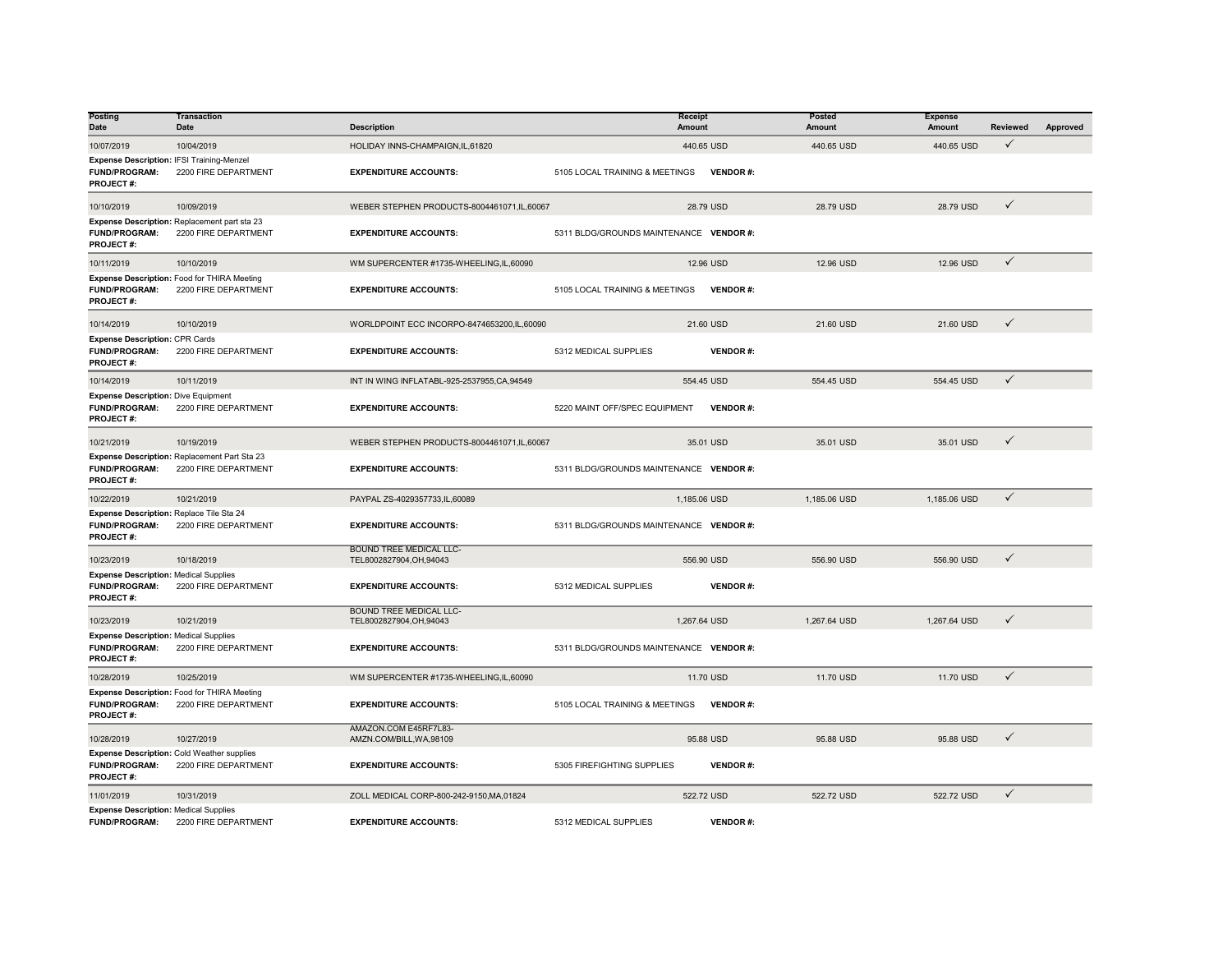#### **PROJECT #:**

| 1.15955177                               |                                                                           |                                                   |                                         |            |            |  |
|------------------------------------------|---------------------------------------------------------------------------|---------------------------------------------------|-----------------------------------------|------------|------------|--|
| 11/04/2019                               | 11/03/2019                                                                | AMAZON.COM YL2NX7AP3-<br>AMZN.COM/BILL, WA, 98109 | 230.42 USD                              | 230.42 USD | 230.42 USD |  |
| <b>FUND/PROGRAM:</b><br><b>PROJECT#:</b> | <b>Expense Description: Floor mats for Sta 24</b><br>2200 FIRE DEPARTMENT | <b>EXPENDITURE ACCOUNTS:</b>                      | 5311 BLDG/GROUNDS MAINTENANCE VENDOR #: |            |            |  |
|                                          |                                                                           |                                                   | <b>Card Subtotal</b>                    |            | 4,963.78   |  |

#### **ISAAC SANTOS**

| Card Transactions |  |
|-------------------|--|
|-------------------|--|

| Calu Halloavuullo                                                                          |                     |                                                    |                                                |           |                           |          |
|--------------------------------------------------------------------------------------------|---------------------|----------------------------------------------------|------------------------------------------------|-----------|---------------------------|----------|
| <b>Posting</b>                                                                             | Transaction         |                                                    | <b>Receipt</b>                                 | Posted    | <b>Expense</b>            |          |
| <b>Date</b>                                                                                | <b>Date</b>         | <b>Description</b>                                 | Amount                                         | Amount    | <b>Reviewed</b><br>Amount | Approved |
| 11/01/2019                                                                                 | 10/30/2019          | THE HOME DEPOT #1913-MT<br>PROSPECT, IL, 600560000 | 50.64 USD                                      | 50.64 USD | 50.64 USD                 |          |
| <b>Expense Description: coupling for b-box</b><br><b>FUND/PROGRAM:</b><br><b>PROJECT#:</b> | 4100 WATER DIVISION | <b>EXPENDITURE ACCOUNTS:</b>                       | <b>VENDOR#:</b><br>5344 WATER MAIN MAINTENANCE |           |                           |          |
|                                                                                            |                     |                                                    | <b>Card Subtotal</b>                           |           | 50.64                     |          |

#### **JEFF WOLFGRAM**

| <b>Card Transactions</b> |                                              |                                             |                              |                 |            |                |                 |          |  |  |  |
|--------------------------|----------------------------------------------|---------------------------------------------|------------------------------|-----------------|------------|----------------|-----------------|----------|--|--|--|
| <b>Posting</b>           | <b>Transaction</b>                           |                                             |                              | Receipt         | Posted     | <b>Expense</b> |                 |          |  |  |  |
| <b>Date</b>              | Date                                         | <b>Description</b>                          |                              | Amount          | Amount     | Amount         | <b>Reviewed</b> | Approved |  |  |  |
| 11/01/2019               | 10/30/2019                                   | MENARDS LONG GROVE IL-LONG GROVE, IL, 60047 |                              | 157.96 USD      | 157.96 USD | 157.96 USD     |                 |          |  |  |  |
|                          | Expense Description: LAW Event - Decorations |                                             |                              |                 |            |                |                 |          |  |  |  |
| <b>FUND/PROGRAM:</b>     | 1140 SPECIAL EVENTS                          | <b>EXPENDITURE ACCOUNTS:</b>                | 5317 MISC OPERATING SUPPLIES | <b>VENDOR#:</b> |            |                |                 |          |  |  |  |
| <b>PROJECT#:</b>         | 2019-040                                     |                                             |                              |                 |            |                |                 |          |  |  |  |
|                          | <b>Card Subtotal</b>                         |                                             |                              |                 |            | 157.96         |                 |          |  |  |  |

#### **JESUS DELGADO-BAHENA**

| Card Transactions                                                                          |                                        |                                          |                                                 |                  |                          |          |          |  |  |  |  |
|--------------------------------------------------------------------------------------------|----------------------------------------|------------------------------------------|-------------------------------------------------|------------------|--------------------------|----------|----------|--|--|--|--|
| Posting                                                                                    | <b>Transaction</b><br>Date             | <b>Description</b>                       | Receipt<br>Amount                               | Posted<br>Amount | <b>Expense</b><br>Amount | Reviewed |          |  |  |  |  |
| Date                                                                                       |                                        |                                          |                                                 |                  |                          |          | Approved |  |  |  |  |
| 10/10/2019                                                                                 | 10/08/2019                             | SAMSCLUB.COM-888-746-7726.AR.72712       | 86.42 USD                                       | 86.42 USD        | 86.42 USD                |          |          |  |  |  |  |
| <b>Expense Description: Operating supplies</b><br><b>FUND/PROGRAM:</b><br><b>PROJECT#:</b> | 1315 SOCIAL SERVICES                   | <b>EXPENDITURE ACCOUNTS:</b>             | 5317 MISC OPERATING SUPPLIES<br><b>VENDOR#:</b> |                  |                          |          |          |  |  |  |  |
| 10/28/2019                                                                                 | 10/25/2019                             | FRESH FARMS INTERNATIO-WHEELING.IL.60090 | 3.99 USD                                        | 3.99 USD         | 3.99 USD                 |          |          |  |  |  |  |
| <b>Expense Description: Bread for LAP</b><br><b>FUND/PROGRAM:</b><br><b>PROJECT#:</b>      | 5500 GRANT FUNDED PROJECTS<br>2019-034 | <b>EXPENDITURE ACCOUNTS:</b>             | 5299 MISC CONTRACTUAL SERVICES VENDOR #:        |                  |                          |          |          |  |  |  |  |
|                                                                                            | <b>Card Subtotal</b><br>90.41          |                                          |                                                 |                  |                          |          |          |  |  |  |  |

#### **JOHNNY PEREZ**

| <b>Card Transactions</b>                                                           |                                                                            |                                             |                                         |                  |                          |                 |          |  |  |  |  |  |
|------------------------------------------------------------------------------------|----------------------------------------------------------------------------|---------------------------------------------|-----------------------------------------|------------------|--------------------------|-----------------|----------|--|--|--|--|--|
| <b>Posting</b><br><b>Date</b>                                                      | Transaction<br><b>Date</b>                                                 | <b>Description</b>                          | <b>Receipt</b><br>Amount                | Posted<br>Amount | <b>Expense</b><br>Amount | <b>Reviewed</b> | Approved |  |  |  |  |  |
|                                                                                    |                                                                            |                                             |                                         |                  |                          |                 |          |  |  |  |  |  |
| 10/14/2019                                                                         | 10/11/2019                                                                 | LEN'S ACE HARDWARE-BUFFALO GROVE, IL, 60089 | 9.32 USD                                | 9.32 USD         | 9.32 USD                 | $\mathbf v$     |          |  |  |  |  |  |
| <b>FUND/PROGRAM:</b><br><b>PROJECT#:</b>                                           | <b>Expense Description: Screws/Copper tubing</b><br>1220 BUILDING SERVICES | <b>EXPENDITURE ACCOUNTS:</b>                | 5311 BLDG/GROUNDS MAINTENANCE VENDOR #: |                  |                          |                 |          |  |  |  |  |  |
| 10/25/2019                                                                         | 10/24/2019                                                                 | GRAINGER-877-2022594,IL,60045-5202          | 456.05 USD                              | 456.05 USD       | 456.05 USD               |                 |          |  |  |  |  |  |
| <b>Expense Description: Trash bags</b><br><b>FUND/PROGRAM:</b><br><b>PROJECT#:</b> | 1220 BUILDING SERVICES                                                     | <b>EXPENDITURE ACCOUNTS:</b>                | 5309 JANITORIAL SUPPLIES                | <b>VENDOR#:</b>  |                          |                 |          |  |  |  |  |  |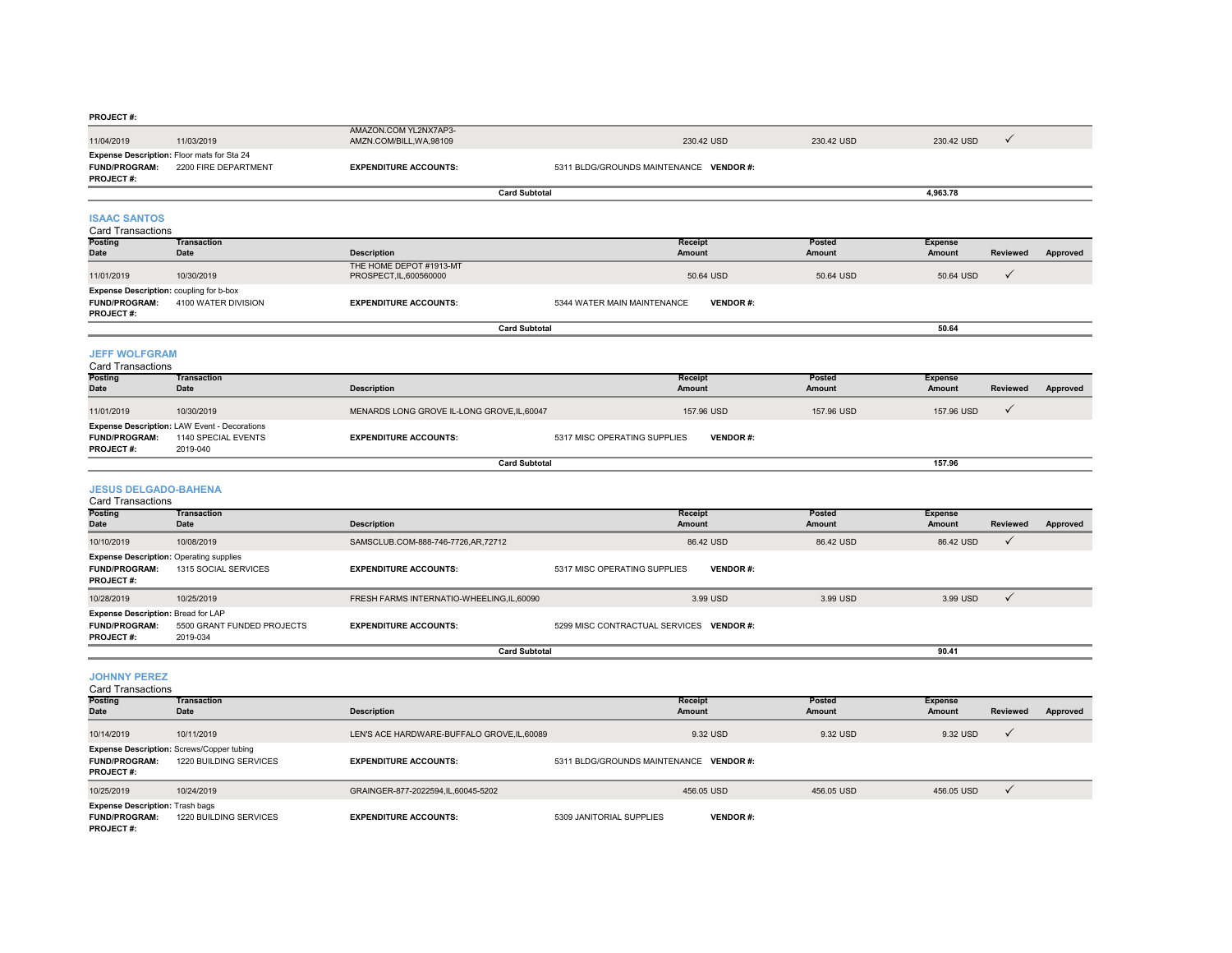|                                                                                             |                        | <b>Card Subtotal</b>                              |                                             |            | 1,842.42   |              |
|---------------------------------------------------------------------------------------------|------------------------|---------------------------------------------------|---------------------------------------------|------------|------------|--------------|
| Expense Description: LED light fixtures<br><b>FUND/PROGRAM:</b><br><b>PROJECT#:</b>         | 1170 COMMUTER PARKING  | <b>EXPENDITURE ACCOUNTS:</b>                      | 5311 BLDG/GROUNDS MAINTENANCE VENDOR #:     |            |            |              |
| 11/04/2019                                                                                  | 11/01/2019             | ENERGY AVENUE-LAS VEGAS, NV, 89102                | 655.60 USD                                  | 655,60 USD | 655.60 USD | $\checkmark$ |
| <b>Expense Description: LED light bulbs</b><br><b>FUND/PROGRAM:</b><br><b>PROJECT#:</b>     | 1170 COMMUTER PARKING  | <b>EXPENDITURE ACCOUNTS:</b>                      | 5311 BLDG/GROUNDS MAINTENANCE VENDOR #:     |            |            |              |
| 11/04/2019                                                                                  | 11/01/2019             | SPOT LIGHTING SUPPL SP-8669502852,CA,90813        | 399.90 USD                                  | 399.90 USD | 399.90 USD | $\checkmark$ |
| <b>Expense Description: Anchors</b><br><b>FUND/PROGRAM:</b><br><b>PROJECT#:</b>             | 1220 BUILDING SERVICES | <b>EXPENDITURE ACCOUNTS:</b>                      | 5311 BLDG/GROUNDS MAINTENANCE VENDOR #:     |            |            |              |
| 10/31/2019                                                                                  | 10/29/2019             | MCMASTER-CARR-630-834-9600.IL.60126               | 35.01 USD                                   | 35.01 USD  | 35.01 USD  | $\checkmark$ |
| <b>Expense Description: Janitorial supplies</b><br><b>FUND/PROGRAM:</b><br><b>PROJECT#:</b> | 1220 BUILDING SERVICES | <b>EXPENDITURE ACCOUNTS:</b>                      | 5309 JANITORIAL SUPPLIES<br><b>VENDOR#:</b> |            |            |              |
| 10/29/2019                                                                                  | 10/24/2019             | THE WEBSTAURANT STORE-717-392-<br>7472, PA, 17602 | 177.34 USD                                  | 177.34 USD | 177.34 USD | $\checkmark$ |
| Expense Description: LED light bulbs<br><b>FUND/PROGRAM:</b><br><b>PROJECT#:</b>            | 1430 FORESTRY DIVISION | <b>EXPENDITURE ACCOUNTS:</b>                      | 5311 BLDG/GROUNDS MAINTENANCE VENDOR #:     |            |            |              |
| 10/28/2019                                                                                  | 10/25/2019             | 1000BULBS.COM-800-624-4488,TX,75041               | 109.20 USD                                  | 109.20 USD | 109.20 USD | $\checkmark$ |

#### **JON SFONDILIS**

| <b>Card Transactions</b> |
|--------------------------|
|--------------------------|

| Posting<br>Date                                                                              | <b>Transaction</b><br>Date | <b>Description</b>                           | Receipt<br>Amount              |                 | Posted<br>Amount | <b>Expense</b><br>Amount | <b>Reviewed</b> | Approved |
|----------------------------------------------------------------------------------------------|----------------------------|----------------------------------------------|--------------------------------|-----------------|------------------|--------------------------|-----------------|----------|
| 10/07/2019                                                                                   | 10/03/2019                 | MCDONALD'S F37651-HOFFMAN ESTAT, IL, 60169   |                                | 1.12 USD        | 1.12 USD         | 1.12 USD                 | $\checkmark$    |          |
| <b>Expense Description: Reimbursed</b><br><b>FUND/PROGRAM:</b><br><b>PROJECT#:</b>           | 1600 ADMIN & BOT           | <b>EXPENDITURE ACCOUNTS:</b>                 | 5105 LOCAL TRAINING & MEETINGS | <b>VENDOR#:</b> |                  |                          |                 |          |
| 10/25/2019                                                                                   | 10/24/2019                 | WESTIN-NASHVILLE, TN, 37203-2563             | 1.222.44 USD                   |                 | 1.222.44 USD     | 1,222.44 USD             | $\checkmark$    |          |
| Expense Description: ICMA conf hotel<br><b>FUND/PROGRAM:</b><br><b>PROJECT#:</b>             | 1600 ADMIN & BOT           | <b>EXPENDITURE ACCOUNTS:</b>                 | 5205 CONFERENCES & MEETINGS    | <b>VENDOR#:</b> |                  |                          |                 |          |
| 10/25/2019                                                                                   | 10/24/2019                 | CHICAGO TRIB SUBSCRIPT-3125467900, TX, 75067 |                                | 28.83 USD       | 28.83 USD        | 28.83 USD                | $\checkmark$    |          |
| <b>Expense Description: Tribune subscription</b><br><b>FUND/PROGRAM:</b><br><b>PROJECT#:</b> | 1600 ADMIN & BOT           | <b>EXPENDITURE ACCOUNTS:</b>                 | 5302 BOOKS & SUBSCRIPTIONS     | <b>VENDOR#:</b> |                  |                          |                 |          |
|                                                                                              |                            | <b>Card Subtotal</b>                         |                                |                 |                  | 1.252.39                 |                 |          |

**JOSEPH LICARI** Card Transactions

| Garu Transacuons                                                                     |                            |                                         |                                |                  |                          |                 |          |
|--------------------------------------------------------------------------------------|----------------------------|-----------------------------------------|--------------------------------|------------------|--------------------------|-----------------|----------|
| Posting<br>Date                                                                      | <b>Transaction</b><br>Date | <b>Description</b>                      | <b>Receipt</b><br>Amount       | Posted<br>Amount | <b>Expense</b><br>Amount | <b>Reviewed</b> | Approved |
| 10/28/2019                                                                           | 10/26/2019                 | 71020 - MCCORMICK PLAC-CHICAGO.IL.60616 | 29.00 USD                      | 29.00 USD        | 29.00 USD                |                 |          |
| <b>Expense Description: IACP-Parking</b><br><b>FUND/PROGRAM:</b><br><b>PROJECT#:</b> | 2100 POLICE DEPARTMENT     | <b>EXPENDITURE ACCOUNTS:</b>            | 5105 LOCAL TRAINING & MEETINGS | <b>VENDOR#:</b>  |                          |                 |          |
| 10/29/2019                                                                           | 10/27/2019                 | 71020 - MCCORMICK PLAC-CHICAGO.IL.60616 | 36,00 USD                      | 36,00 USD        | 36,00 USD                |                 |          |
| <b>Expense Description: IACP-Parking</b><br><b>FUND/PROGRAM:</b><br><b>PROJECT#:</b> | 2100 POLICE DEPARTMENT     | <b>EXPENDITURE ACCOUNTS:</b>            | 5105 LOCAL TRAINING & MEETINGS | <b>VENDOR#:</b>  |                          |                 |          |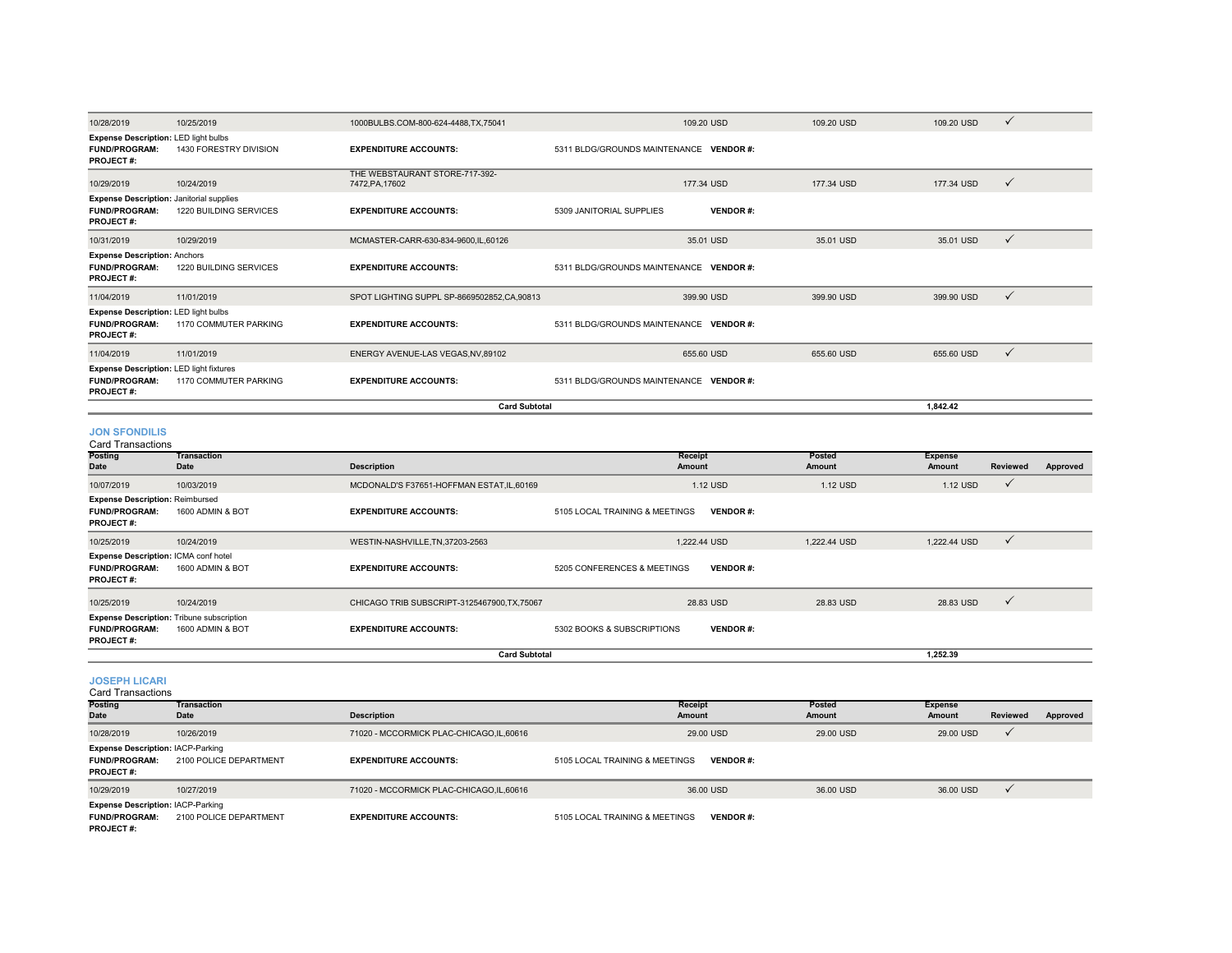| 10/29/2019                                                                                | 10/28/2019                 | LAZ PARKING 600182-FLA-CHICAGO, IL, 60616   |                                         | 29.00 USD         |                 | 29.00 USD        | 29.00 USD                | $\checkmark$    |          |
|-------------------------------------------------------------------------------------------|----------------------------|---------------------------------------------|-----------------------------------------|-------------------|-----------------|------------------|--------------------------|-----------------|----------|
| <b>Expense Description: IACP-Parking</b><br><b>FUND/PROGRAM:</b><br><b>PROJECT#:</b>      | 2100 POLICE DEPARTMENT     | <b>EXPENDITURE ACCOUNTS:</b>                | 5105 LOCAL TRAINING & MEETINGS          |                   | <b>VENDOR#:</b> |                  |                          |                 |          |
| 10/31/2019                                                                                | 10/29/2019                 | 71020 - MCCORMICK PLAC-CHICAGO, IL, 60616   |                                         | 29.00 USD         |                 | 29.00 USD        | 29.00 USD                | $\checkmark$    |          |
| <b>Expense Description: IACP-Parking</b><br><b>FUND/PROGRAM:</b><br><b>PROJECT#:</b>      | 2100 POLICE DEPARTMENT     | <b>EXPENDITURE ACCOUNTS:</b>                | 5105 LOCAL TRAINING & MEETINGS          |                   | <b>VENDOR#:</b> |                  |                          |                 |          |
| 11/04/2019                                                                                | 11/01/2019                 | BEST BUY 00003038-ARLINGTON HEI, IL, 60004  |                                         | 719.98 USD        |                 | 719.98 USD       | 719.98 USD               | $\checkmark$    |          |
| Expense Description: Monitor; Field Division<br><b>FUND/PROGRAM:</b><br>PROJECT#:         | 2100 POLICE DEPARTMENT     | <b>EXPENDITURE ACCOUNTS:</b>                | 5313 IS MISC EQPT & SUPPLIES            |                   | <b>VENDOR#:</b> |                  |                          |                 |          |
|                                                                                           |                            | <b>Card Subtotal</b>                        |                                         |                   |                 |                  | 842.98                   |                 |          |
| <b>JOSHUA BERMAN</b><br><b>Card Transactions</b>                                          |                            |                                             |                                         |                   |                 |                  |                          |                 |          |
| Posting<br>Date                                                                           | <b>Transaction</b><br>Date | <b>Description</b>                          |                                         | Receipt<br>Amount |                 | Posted<br>Amount | <b>Expense</b><br>Amount | <b>Reviewed</b> | Approved |
| 10/16/2019                                                                                | 10/15/2019                 | GRAINGER-877-2022594,IL,60045-5202          |                                         | 338.22 USD        |                 | 338.22 USD       | 338.22 USD               | $\checkmark$    |          |
| <b>Expense Description: Heater</b><br><b>FUND/PROGRAM:</b><br>PROJECT#:                   | 4100 WATER DIVISION        | <b>EXPENDITURE ACCOUNTS:</b>                | 5311 BLDG/GROUNDS MAINTENANCE VENDOR #: |                   |                 |                  |                          |                 |          |
| 10/18/2019                                                                                | 10/17/2019                 | GRAINGER-877-2022594,IL,60045-5202          |                                         | 43.00 USD         |                 | 43.00 USD        | 43.00 USD                | $\checkmark$    |          |
| <b>Expense Description: Pressure Gauge</b><br><b>FUND/PROGRAM:</b><br>PROJECT#:           | 4100 WATER DIVISION        | <b>EXPENDITURE ACCOUNTS:</b>                | 5315 SMALL TOOLS & EQUIPMENT            |                   | <b>VENDOR#:</b> |                  |                          |                 |          |
| 10/21/2019                                                                                | 10/18/2019                 | MENARDS LONG GROVE IL-LONG GROVE, IL, 60047 |                                         | 34.30 USD         |                 | 34.30 USD        | 34.30 USD                | $\checkmark$    |          |
| <b>Expense Description: Cleaning Supplies</b><br><b>FUND/PROGRAM:</b><br><b>PROJECT#:</b> | 4100 WATER DIVISION        | <b>EXPENDITURE ACCOUNTS:</b>                | 5303 CHEMICALS                          |                   | <b>VENDOR#:</b> |                  |                          |                 |          |
| 11/04/2019                                                                                | 11/01/2019                 | GRAINGER-877-2022594,IL,60045-5202          |                                         | 62.40 USD         |                 | 62.40 USD        | 62.40 USD                | $\checkmark$    |          |
| <b>Expense Description: Rags</b><br><b>FUND/PROGRAM:</b><br><b>PROJECT#:</b>              | 4100 WATER DIVISION        | <b>EXPENDITURE ACCOUNTS:</b>                | 5344 WATER MAIN MAINTENANCE             |                   | <b>VENDOR#:</b> |                  |                          |                 |          |
| 11/04/2019                                                                                | 11/01/2019                 | GRAINGER-877-2022594,IL,60045-5202          |                                         | 209.28 USD        |                 | 209.28 USD       | 209.28 USD               | $\checkmark$    |          |
| <b>Expense Description: Saw Blades</b><br><b>FUND/PROGRAM:</b><br>PROJECT#:               | 4200 SEWER DIVISION        | <b>EXPENDITURE ACCOUNTS:</b>                | 5315 SMALL TOOLS & EQUIPMENT            |                   | <b>VENDOR#:</b> |                  |                          |                 |          |
|                                                                                           |                            | <b>Card Subtotal</b>                        |                                         |                   |                 |                  | 687.20                   |                 |          |

#### **KATHERINE WHITEHEAD** Card Transactions

| 0010 1101100010110                                                                      |                                                                                |                                                   |                                |                 |            |                |                 |          |
|-----------------------------------------------------------------------------------------|--------------------------------------------------------------------------------|---------------------------------------------------|--------------------------------|-----------------|------------|----------------|-----------------|----------|
| <b>Posting</b>                                                                          | <b>Transaction</b>                                                             |                                                   | <b>Receipt</b>                 |                 | Posted     | <b>Expense</b> |                 |          |
| <b>Date</b>                                                                             | Date                                                                           | <b>Description</b>                                | Amount                         |                 | Amount     | Amount         | <b>Reviewed</b> | Approved |
| 10/07/2019                                                                              | 10/05/2019                                                                     | COMCAST CHICAGO CS 1X-800-266-2278, IL, 60173     |                                | 203.52 USD      | 203.52 USD | 203.52 USD     |                 |          |
| <b>Expense Description: Internet for PD</b><br><b>FUND/PROGRAM:</b><br><b>PROJECT#:</b> | 1750 INFORMATION SYSTEMS                                                       | <b>EXPENDITURE ACCOUNTS:</b>                      | 5207 IS SERV & MAINT AGREEMENT | <b>VENDOR#:</b> |            |                |                 |          |
| 10/07/2019                                                                              | 10/06/2019                                                                     | AMZN MKTP US MY4XW9K23-<br>AMZN.COM/BILL.WA.98109 |                                | 124.95 USD      | 124.95 USD | 124.95 USD     |                 |          |
| <b>FUND/PROGRAM:</b>                                                                    | <b>Expense Description: USB Drives for Subpoenas</b><br>2100 POLICE DEPARTMENT | <b>EXPENDITURE ACCOUNTS:</b>                      | 5318 OFFICE SUPPLIES           | <b>VENDOR#:</b> |            |                |                 |          |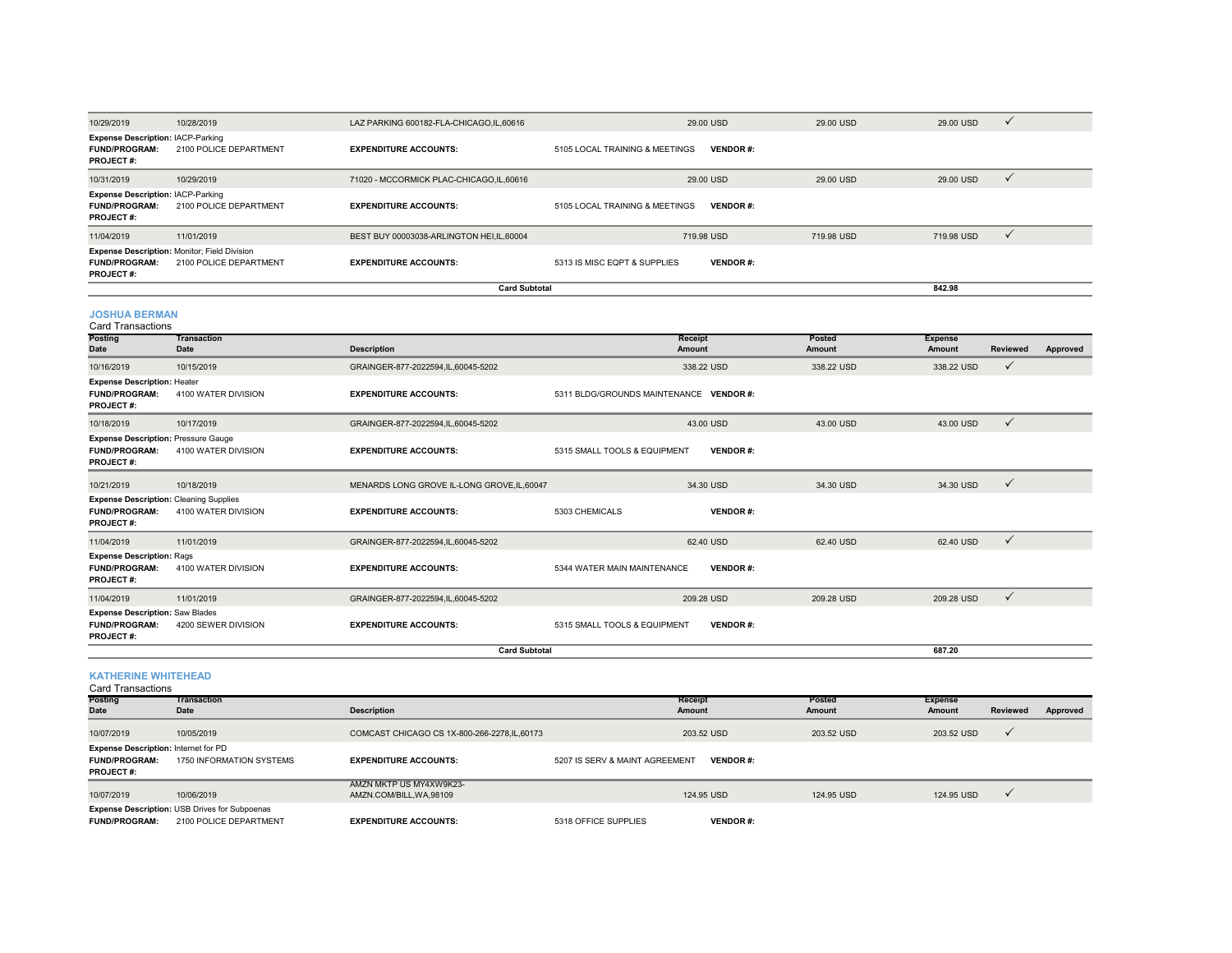#### **PROJECT #:**

| 10/09/2019                                                                                | 10/08/2019                                                               | THOMSON WEST TCD-800-328-4880, MN, 55123          |                                | 231.53 USD      | 231.53 USD | 231.53 USD | ✓            |
|-------------------------------------------------------------------------------------------|--------------------------------------------------------------------------|---------------------------------------------------|--------------------------------|-----------------|------------|------------|--------------|
| <b>Expense Description: ILCS Subscription</b><br><b>FUND/PROGRAM:</b><br><b>PROJECT#:</b> | 2100 POLICE DEPARTMENT                                                   | <b>EXPENDITURE ACCOUNTS:</b>                      | 5231 REG & SPCL AGENCY ASSESS  | <b>VENDOR#:</b> |            |            |              |
| 10/11/2019                                                                                | 10/09/2019                                                               | NORTH AMERICAN POLICE-WHITE LAKE, MI, 44081       |                                | 45.00 USD       | 45.00 USD  | 45.00 USD  | $\checkmark$ |
| <b>FUND/PROGRAM:</b><br><b>PROJECT#:</b>                                                  | Expense Description: Member Dues Kanches<br>2100 POLICE DEPARTMENT       | <b>EXPENDITURE ACCOUNTS:</b>                      | 5222 MEMBERSHIP DUES           | <b>VENDOR#:</b> |            |            |              |
| 10/11/2019                                                                                | 10/11/2019                                                               | AMAZON.COM ZQ63O8HJ3-<br>AMZN.COM/BILL, WA, 98109 |                                | 98.58 USD       | 98.58 USD  | 98.58 USD  | $\checkmark$ |
| <b>FUND/PROGRAM:</b><br>PROJECT#:                                                         | Expense Description: Bulanda Uniform Deduct<br>2100 POLICE DEPARTMENT    | <b>EXPENDITURE ACCOUNTS:</b>                      | 5106 UNIFORM ALLOWANCE         | <b>VENDOR#:</b> |            |            |              |
| 10/15/2019                                                                                | 10/14/2019                                                               | AMAZON.COM 9K5E74KA3-<br>AMZN.COM/BILL, WA, 98109 |                                | 104.16 USD      | 104.16 USD | 104.16 USD | ✓            |
| <b>FUND/PROGRAM:</b><br><b>PROJECT#:</b>                                                  | Expense Description: Kaehler Uniform Deduct<br>2100 POLICE DEPARTMENT    | <b>EXPENDITURE ACCOUNTS:</b>                      | 5106 UNIFORM ALLOWANCE         | <b>VENDOR#:</b> |            |            |              |
| 10/15/2019                                                                                | 10/14/2019                                                               | AMAZON.COM BQ3953NR3-<br>AMZN.COM/BILL.WA.98109   |                                | 76.78 USD       | 76.78 USD  | 76.78 USD  | $\checkmark$ |
| <b>FUND/PROGRAM:</b><br>PROJECT#:                                                         | Expense Description: Bulanda Uniform Deduct<br>2100 POLICE DEPARTMENT    | <b>EXPENDITURE ACCOUNTS:</b>                      | 5106 UNIFORM ALLOWANCE         | <b>VENDOR#:</b> |            |            |              |
| 10/18/2019                                                                                | 10/16/2019                                                               | THE CLEANERS-WHEELING,IL,60090                    |                                | 35.00 USD       | 35.00 USD  | 35.00 USD  | $\checkmark$ |
| <b>FUND/PROGRAM:</b><br>PROJECT#:                                                         | Expense Description: Dry Clean WPD Tablecloths<br>2100 POLICE DEPARTMENT | <b>EXPENDITURE ACCOUNTS:</b>                      | 5105 LOCAL TRAINING & MEETINGS | <b>VENDOR#:</b> |            |            |              |
| 10/21/2019                                                                                | 10/17/2019                                                               | WABASH RANDOLPH GARAGE-CHICAGO,IL,60601           |                                | 18.00 USD       | 18.00 USD  | 18.00 USD  | $\checkmark$ |
| <b>Expense Description: Laverd Training</b><br><b>FUND/PROGRAM:</b><br><b>PROJECT#:</b>   | 2100 POLICE DEPARTMENT                                                   | <b>EXPENDITURE ACCOUNTS:</b>                      | 5105 LOCAL TRAINING & MEETINGS | <b>VENDOR#:</b> |            |            |              |
| 10/21/2019                                                                                | 10/18/2019                                                               | WAV ONTARGET SOLUTION-815-5451609, IL, 60560      |                                | 150.00 USD      | 150.00 USD | 150.00 USD | $\checkmark$ |
| <b>Expense Description: Giltner Training</b><br><b>FUND/PROGRAM:</b><br><b>PROJECT#:</b>  | 2100 POLICE DEPARTMENT                                                   | <b>EXPENDITURE ACCOUNTS:</b>                      | 5105 LOCAL TRAINING & MEETINGS | <b>VENDOR#:</b> |            |            |              |
| 10/21/2019                                                                                | 10/19/2019                                                               | COMCAST CHICAGO-800-COMCAST, IL, 60173            |                                | 16.37 USD       | 16.37 USD  | 16.37 USD  | $\checkmark$ |
| Expense Description: Internet for PD<br><b>FUND/PROGRAM:</b><br><b>PROJECT#:</b>          | 1750 INFORMATION SYSTEMS                                                 | <b>EXPENDITURE ACCOUNTS:</b>                      | 5207 IS SERV & MAINT AGREEMENT | <b>VENDOR#:</b> |            |            |              |
| 10/24/2019                                                                                | 10/23/2019                                                               | ITOAORG-7089221280,IL,60002                       |                                | 650.00 USD      | 650.00 USD | 650,00 USD | $\checkmark$ |
| <b>FUND/PROGRAM:</b><br>PROJECT#:                                                         | Expense Description: Bernabei/Ladesic training<br>2100 POLICE DEPARTMENT | <b>EXPENDITURE ACCOUNTS:</b>                      | 5105 LOCAL TRAINING & MEETINGS | <b>VENDOR#:</b> |            |            |              |
| 10/25/2019                                                                                | 10/23/2019                                                               | VERIZON WRLS 00673-01-TREVOSE, PA, 19053          |                                | 699.99 USD      | 699.99 USD | 699.99 USD | $\checkmark$ |
| Expense Description: Dunne I-Phone<br><b>FUND/PROGRAM:</b><br>PROJECT#:                   | 2100 POLICE DEPARTMENT                                                   | <b>EXPENDITURE ACCOUNTS:</b>                      | 5313 IS MISC EQPT & SUPPLIES   | <b>VENDOR#:</b> |            |            |              |
| 10/25/2019                                                                                | 10/24/2019                                                               | WAV ONTARGET SOLUTION-815-5451609, IL, 60560      |                                | 300,00 USD      | 300.00 USD | 300.00 USD | $\checkmark$ |
| <b>FUND/PROGRAM:</b><br>PROJECT#:                                                         | Expense Description: Giltner/Bulanda training<br>2100 POLICE DEPARTMENT  | <b>EXPENDITURE ACCOUNTS:</b>                      | 5105 LOCAL TRAINING & MEETINGS | <b>VENDOR#:</b> |            |            |              |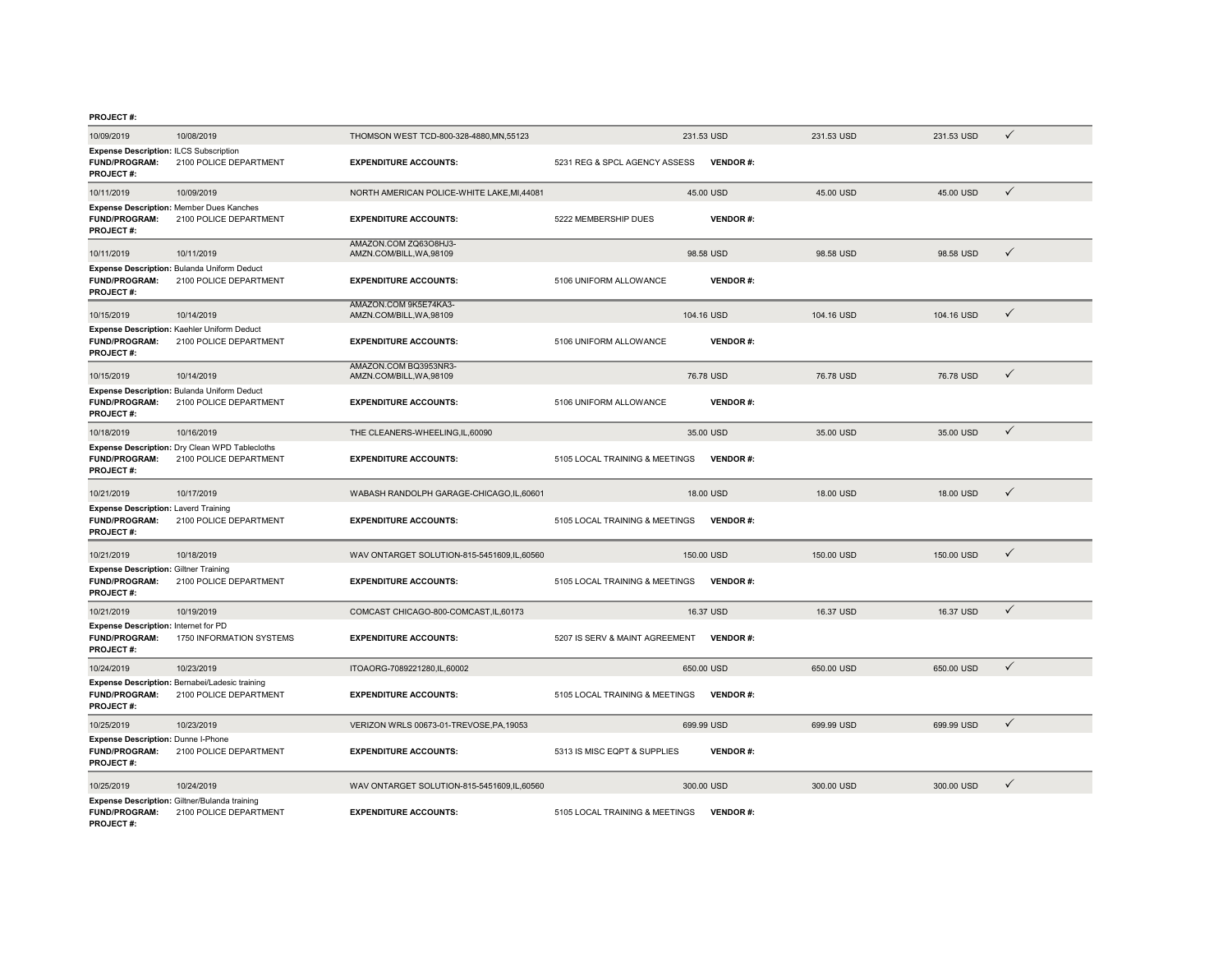| 10/25/2019                                                                            | 10/25/2019                                                             | VZWRLSS MY VZ VB P-800-922-0204.FL.32746                 |                                 | 974.29 USD      | 974.29 USD              | 974.29 USD                      | ✓                           |
|---------------------------------------------------------------------------------------|------------------------------------------------------------------------|----------------------------------------------------------|---------------------------------|-----------------|-------------------------|---------------------------------|-----------------------------|
| Expense Description: Broadband 9/5-10/4<br><b>FUND/PROGRAM:</b><br><b>PROJECT#:</b>   | 1600 ADMIN & BOT                                                       | <b>EXPENDITURE ACCOUNTS:</b>                             | 5239 CELLULAR SERVICES          | <b>VENDOR#:</b> |                         |                                 |                             |
| 10/25/2019                                                                            | 10/25/2019                                                             | COMCAST CHICAGO CS 1X-800-266-2278, IL, 60173            |                                 | 203.52 USD      | 203.52 USD              | 203.52 USD                      | ✓                           |
| Expense Description: Internet for PD<br><b>FUND/PROGRAM:</b><br><b>PROJECT#:</b>      | 1750 INFORMATION SYSTEMS                                               | <b>EXPENDITURE ACCOUNTS:</b>                             | 5207 IS SERV & MAINT AGREEMENT  | <b>VENDOR#:</b> |                         |                                 |                             |
| 10/28/2019                                                                            | 10/24/2019                                                             | SPECIAL TUNLIMTED-HILLSIDE.IL.60162                      |                                 | 210.00 USD      | 210.00 USD              | 210,00 USD                      | $\checkmark$                |
| <b>FUND/PROGRAM:</b><br><b>PROJECT#:</b>                                              | Expense Description: Recruit Uniform Ubalde<br>2100 POLICE DEPARTMENT  | <b>EXPENDITURE ACCOUNTS:</b>                             | 5106 UNIFORM ALLOWANCE          | <b>VENDOR#:</b> |                         |                                 |                             |
| 10/28/2019                                                                            | 10/25/2019                                                             | <b>SIRCHIE FINGER PRINT L-</b><br>MPERRY@SIRCHI,NC,27596 |                                 | 74.00 USD       | 74.00 USD               | 74.00 USD                       | $\checkmark$                |
| <b>Expense Description: IT Supplies</b><br><b>FUND/PROGRAM:</b><br><b>PROJECT#:</b>   | 2100 POLICE DEPARTMENT                                                 | <b>EXPENDITURE ACCOUNTS:</b>                             | 5317 MISC OPERATING SUPPLIES    | <b>VENDOR#:</b> |                         |                                 |                             |
| 10/29/2019                                                                            | 10/28/2019                                                             | ATT BILL PAYMENT-800-288-2020, TX, 75202                 |                                 | 99.47 USD       | 99.47 USD               | 99.47 USD                       | $\checkmark$                |
| Expense Description: Internet 10/20-11/19<br><b>FUND/PROGRAM:</b><br><b>PROJECT#:</b> | 2110 DISPATCHERS                                                       | <b>EXPENDITURE ACCOUNTS:</b>                             | 5207 IS SERV & MAINT AGREEMENT  | <b>VENDOR#:</b> |                         |                                 |                             |
| 11/04/2019                                                                            | 11/01/2019                                                             | STATE GRAPHICS-WHEELING,IL,60090                         |                                 | 840.48 USD      | 840.48 USD              | 624.63 USD                      | $\checkmark$                |
| <b>FUND/PROGRAM:</b><br><b>PROJECT#:</b>                                              | Expense Description: 2100-5318 Short Forms<br>2100 POLICE DEPARTMENT   | <b>EXPENDITURE ACCOUNTS:</b>                             | 5318 OFFICE SUPPLIES            | <b>VENDOR#:</b> |                         |                                 |                             |
| 11/04/2019                                                                            | 11/01/2019                                                             | STATE GRAPHICS-WHEELING,IL,60090                         |                                 | 840.48 USD      | 840.48 USD              | 215.85 USD                      | $\checkmark$                |
| <b>FUND/PROGRAM:</b><br><b>PROJECT#:</b>                                              | Expense Description: 2100-5323 Note Cards<br>2100 POLICE DEPARTMENT    | <b>EXPENDITURE ACCOUNTS:</b>                             | 5323 AWARDS/DECORATIONS         | <b>VENDOR#:</b> |                         |                                 |                             |
|                                                                                       |                                                                        | <b>Card Subtotal</b>                                     |                                 |                 |                         | 5,155.64                        |                             |
| <b>LANA RUDNIK</b><br><b>Card Transactions</b>                                        |                                                                        |                                                          |                                 |                 |                         |                                 |                             |
| Posting<br><b>Date</b>                                                                | <b>Transaction</b><br><b>Date</b>                                      | <b>Description</b>                                       | <b>Receipt</b><br><b>Amount</b> |                 | Posted<br><b>Amount</b> | <b>Expense</b><br><b>Amount</b> | <b>Reviewed</b><br>Approved |
| 10/07/2019                                                                            | 10/04/2019                                                             | UWEX REGISTRATION-608-2622451, WI,53706-1415             |                                 | 1,195.00 USD    | 1,195.00 USD            | 1,195.00 USD                    | ✓                           |
| <b>FUND/PROGRAM:</b><br><b>PROJECT#:</b>                                              | Expense Description: Grade Crossing Safety -JT<br>1400 CIP ENGINEERING | <b>EXPENDITURE ACCOUNTS:</b>                             | 5205 CONFERENCES & MEETINGS     | <b>VENDOR#:</b> |                         |                                 |                             |

10/07/2019 10/05/2019 KARA CO., INC.-708-482-8888,IL,60525-3123 184.00 USD 184.00 USD 170.00 USD **FUND/PROGRAM:** 4100 WATER DIVISION**EXPENDITURE ACCOUNTS:** 5344 WATER MAIN MAINTENANCE **VENDOR** #: **PROJECT #:** 10/07/2019 10/05/2019 KARA CO., INC.-708-482-8888,IL,60525-3123 184.00 USD 184.00 USD 14.00 USD **FUND/PROGRAM:** 1400 CIP ENGINEERING**EXPENDITURE ACCOUNTS:** 5317 MISC OPERATING SUPPLIES **VENDOR** #: **PROJECT #:** 10/14/2019 10/11/2019 TRANSOFT SOLUTIONS INC-RICHMOND,BC,V6B2L1 1,090.00 USD 1,090.00 USD 272.50 USD **FUND/PROGRAM:** 1400 CIP ENGINEERING**EXPENDITURE ACCOUNTS:** 5327 IS MISC SOFTWARE **VENDOR #: Expense Description:** Split - laths, hubs **Expense Description:** Split - laths, hubs **Expense Description:** Split - AutoStripe 2019

**PROJECT #:**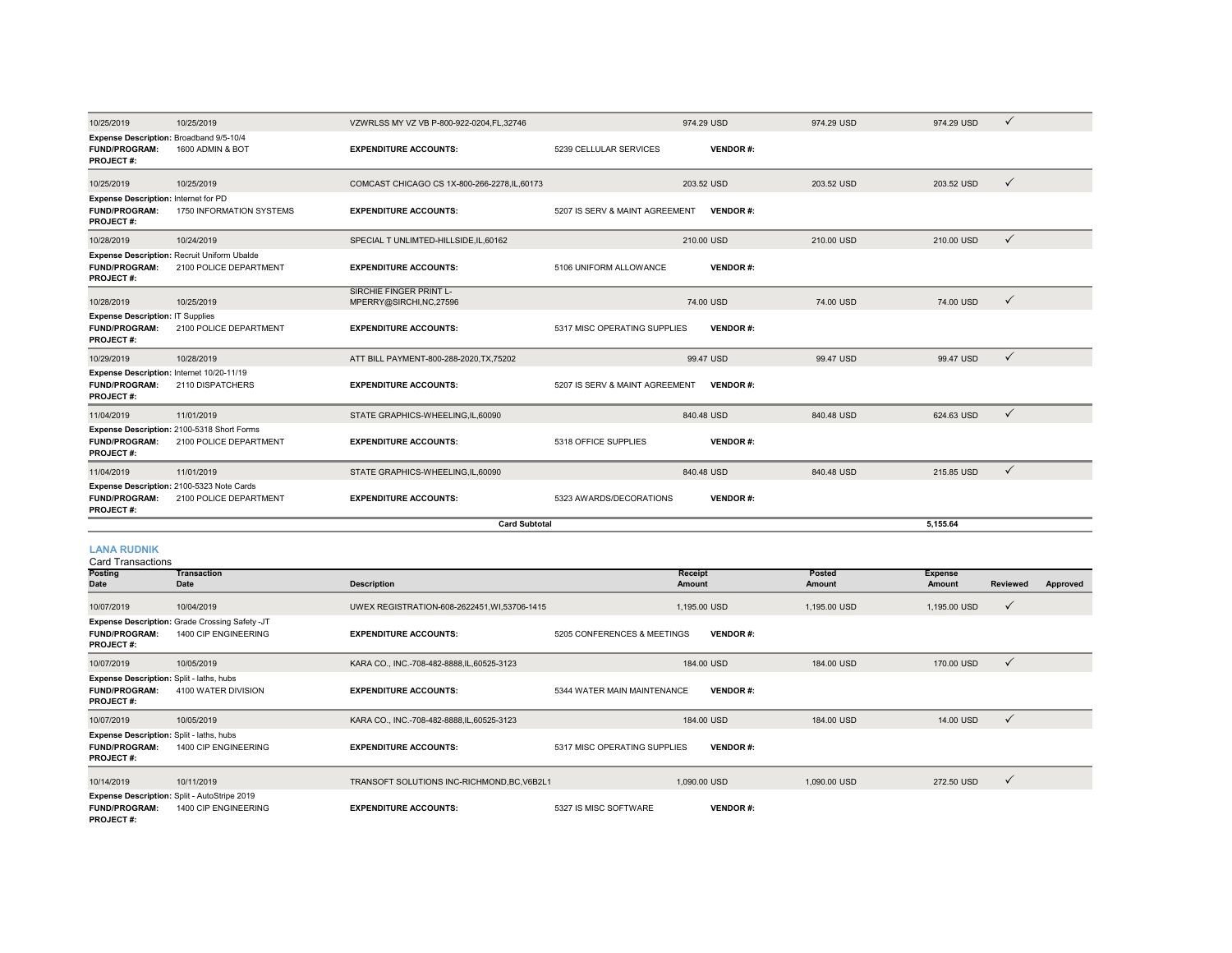| 10/14/2019                                                                            | 10/11/2019                                                           | TRANSOFT SOLUTIONS INC-RICHMOND, BC, V6B2L1         |                              | 1,090.00 USD    | 1,090.00 USD | 817.50 USD     | $\checkmark$ |
|---------------------------------------------------------------------------------------|----------------------------------------------------------------------|-----------------------------------------------------|------------------------------|-----------------|--------------|----------------|--------------|
| <b>FUND/PROGRAM:</b><br><b>PROJECT#:</b>                                              | Expense Description: Split - AutoStripe 2020<br>1400 CIP ENGINEERING | <b>EXPENDITURE ACCOUNTS:</b>                        | 5327 IS MISC SOFTWARE        | <b>VENDOR#:</b> |              |                |              |
| 10/14/2019                                                                            | 10/12/2019                                                           | DMI DELL BUS ONLINE-8004563355, TX, 78682           |                              | 1,478.99 USD    | 1,478.99 USD | 1,478.99 USD   | $\checkmark$ |
| <b>Expense Description: Laptop</b><br><b>FUND/PROGRAM:</b><br><b>PROJECT#:</b>        | 1400 CIP ENGINEERING                                                 | <b>EXPENDITURE ACCOUNTS:</b>                        | 5313 IS MISC EQPT & SUPPLIES | <b>VENDOR#:</b> |              |                |              |
| 10/22/2019                                                                            | 10/22/2019                                                           | PELEMAN INDUSTRIES INC-7706746000, GA, 30009        |                              | 96.49 USD       | 96.49 USD    | 96.49 USD      | $\checkmark$ |
| <b>Expense Description: Report covers</b><br><b>FUND/PROGRAM:</b><br><b>PROJECT#:</b> | 1700 FINANCE DEPARTMENT                                              | <b>EXPENDITURE ACCOUNTS:</b>                        | 5318 OFFICE SUPPLIES         | <b>VENDOR#:</b> |              |                |              |
| 10/24/2019                                                                            | 10/24/2019                                                           | AMZN MKTP US NP68A2NY3-<br>AMZN.COM/BILL, WA, 98109 |                              | 15.99 USD       | 15.99 USD    | 15.99 USD      | $\checkmark$ |
| Expense Description: USB hub<br><b>FUND/PROGRAM:</b><br><b>PROJECT#:</b>              | 1400 CIP ENGINEERING                                                 | <b>EXPENDITURE ACCOUNTS:</b>                        | 5317 MISC OPERATING SUPPLIES | <b>VENDOR#:</b> |              |                |              |
|                                                                                       |                                                                      | <b>Card Subtotal</b>                                |                              |                 |              | 4.060.47       |              |
| <b>LISA LEONTEOS</b><br><b>Card Transactions</b>                                      | Transaction                                                          |                                                     |                              |                 | Posted       |                |              |
| <b>Posting</b>                                                                        |                                                                      |                                                     |                              | <b>Receipt</b>  |              | <b>Expense</b> |              |

| <b>Date</b>                              | <b>Date</b>                                                                            | <b>Description</b>                         |                            | Amount          | Amount     | <b>Amount</b> | <b>Reviewed</b> | Approved |
|------------------------------------------|----------------------------------------------------------------------------------------|--------------------------------------------|----------------------------|-----------------|------------|---------------|-----------------|----------|
| 10/21/2019                               | 10/18/2019                                                                             | JOURNAL & AMP TOPICS-8472995511.IL.60016   |                            | 66.00 USD       | 66.00 USD  | 16.50 USD     | $\checkmark$    |          |
| <b>FUND/PROGRAM:</b><br><b>PROJECT#:</b> | <b>Expense Description: Journal/Topics subscript</b><br>1600 ADMIN & BOT               | <b>EXPENDITURE ACCOUNTS:</b>               | 5302 BOOKS & SUBSCRIPTIONS | <b>VENDOR#:</b> |            |               |                 |          |
| 10/21/2019                               | 10/18/2019                                                                             | JOURNAL & AMP TOPICS-8472995511, IL, 60016 |                            | 66,00 USD       | 66,00 USD  | 49.50 USD     | $\checkmark$    |          |
| <b>FUND/PROGRAM:</b><br><b>PROJECT#:</b> | Expense Description: Journal/Topics subscript<br>1600 ADMIN & BOT                      | <b>EXPENDITURE ACCOUNTS:</b>               | 5302 BOOKS & SUBSCRIPTIONS | <b>VENDOR#:</b> |            |               |                 |          |
| 10/28/2019                               | 10/25/2019                                                                             | SIGN A RAMA-8472151535.IL.60089            |                            | 480.00 USD      | 480.00 USD | 480.00 USD    | $\checkmark$    |          |
| <b>FUND/PROGRAM:</b><br><b>PROJECT#:</b> | <b>Expense Description: Lights/Wheeling banners</b><br>1140 SPECIAL EVENTS<br>2019-040 | <b>EXPENDITURE ACCOUNTS:</b>               | 5297 PROGRAMS/ACTIVITIES   | <b>VENDOR#:</b> |            |               |                 |          |
|                                          |                                                                                        | <b>Card Subtotal</b>                       |                            |                 |            | 546.00        |                 |          |

**LUCA URSAN**

| <b>Card Transactions</b>                                                                   |                                                                                 |                                        |                                |                   |                  |                   |              |          |
|--------------------------------------------------------------------------------------------|---------------------------------------------------------------------------------|----------------------------------------|--------------------------------|-------------------|------------------|-------------------|--------------|----------|
| <b>Posting</b><br>Date                                                                     | Transaction<br><b>Date</b>                                                      | <b>Description</b>                     |                                | Receipt<br>Amount | Posted<br>Amount | Expense<br>Amount | Reviewed     | Approved |
| 10/07/2019                                                                                 | 10/05/2019                                                                      | AT&T DATA-8003310500, GA, 30004        |                                | 19.99 USD         | 19.99 USD        | 19.99 USD         | $\checkmark$ |          |
| <b>Expense Description: Wireless Data Svcs</b><br><b>FUND/PROGRAM:</b><br><b>PROJECT#:</b> | 1600 ADMIN & BOT                                                                | <b>EXPENDITURE ACCOUNTS:</b>           | 5239 CELLULAR SERVICES         | <b>VENDOR#:</b>   |                  |                   |              |          |
| 10/07/2019                                                                                 | 10/06/2019                                                                      | COMCAST CHICAGO-800-COMCAST, IL, 60173 |                                | 256.85 USD        | 256,85 USD       | 256.85 USD        | $\checkmark$ |          |
| <b>FUND/PROGRAM:</b><br><b>PROJECT#:</b>                                                   | <b>Expense Description: HighSpeed Internet Svcs</b><br>1750 INFORMATION SYSTEMS | <b>EXPENDITURE ACCOUNTS:</b>           | 5207 IS SERV & MAINT AGREEMENT | <b>VENDOR#:</b>   |                  |                   |              |          |
| 10/08/2019                                                                                 | 10/07/2019                                                                      | AT&T DATA-8003310500, GA, 30004        |                                | 19.99 USD         | 19.99 USD        | 19.99 USD         | $\checkmark$ |          |
| <b>Expense Description: Wireless Data Svcs</b><br><b>FUND/PROGRAM:</b><br><b>PROJECT#:</b> | 1600 ADMIN & BOT                                                                | <b>EXPENDITURE ACCOUNTS:</b>           | 5239 CELLULAR SERVICES         | <b>VENDOR#:</b>   |                  |                   |              |          |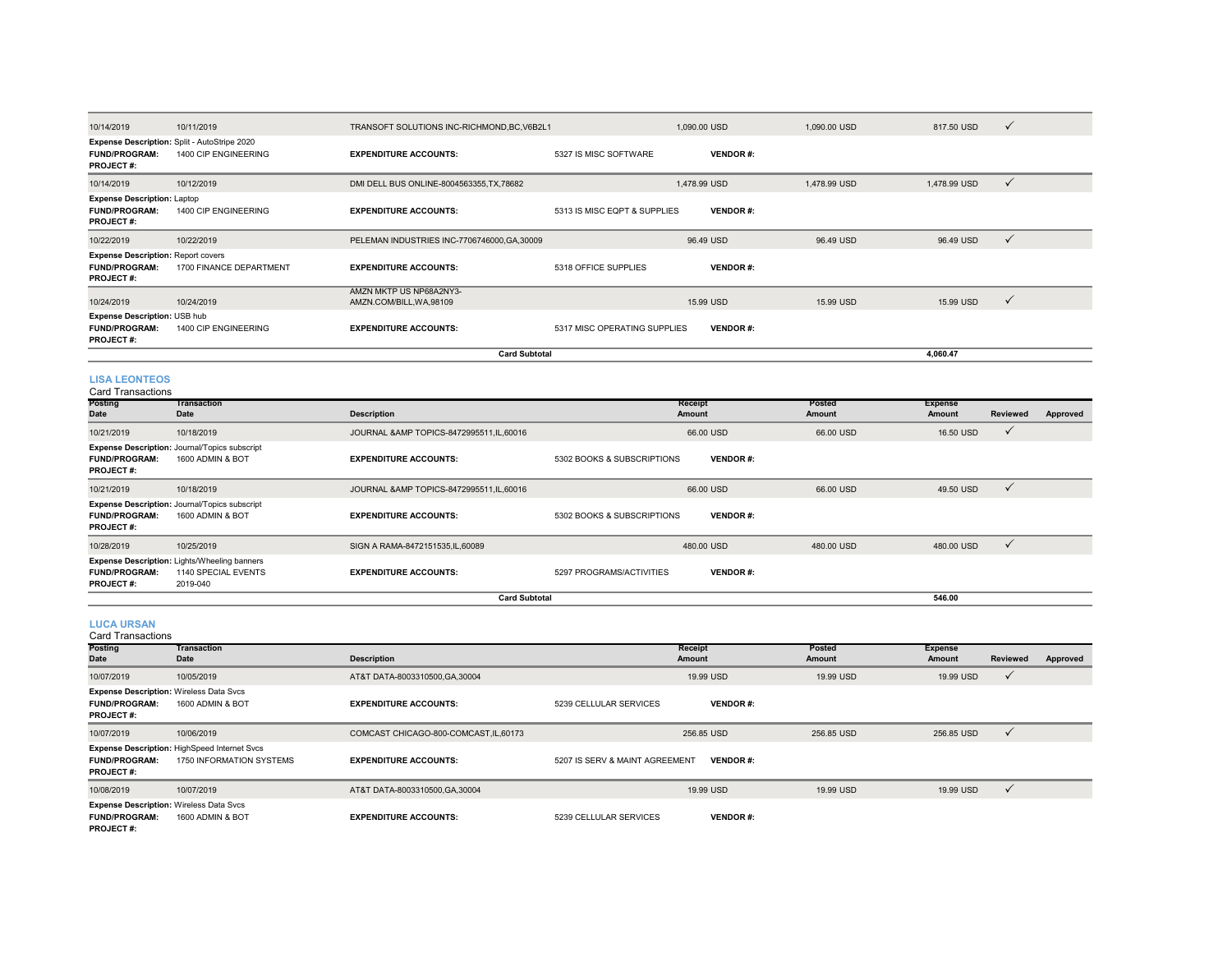| 10/09/2019                                                                                 | 10/09/2019                                                                        | DKC DIGI KEY CORP-800-344-4539, MN, 56701           |                                | 109.79 USD      | 109.79 USD   | 109.79 USD   | $\checkmark$ |
|--------------------------------------------------------------------------------------------|-----------------------------------------------------------------------------------|-----------------------------------------------------|--------------------------------|-----------------|--------------|--------------|--------------|
| <b>FUND/PROGRAM:</b><br><b>PROJECT#:</b>                                                   | Expense Description: IT Equip - PowerSupplies<br>1750 INFORMATION SYSTEMS         | <b>EXPENDITURE ACCOUNTS:</b>                        | 5313 IS MISC EQPT & SUPPLIES   | <b>VENDOR#:</b> |              |              |              |
| 10/11/2019                                                                                 | 10/09/2019                                                                        | AT&T DATA-8003310500, GA, 30004                     |                                | 19.99 USD       | 19.99 USD    | 19.99 USD    | ✓            |
| <b>Expense Description: Wireless Data Svcs</b><br><b>FUND/PROGRAM:</b><br><b>PROJECT#:</b> | 1600 ADMIN & BOT                                                                  | <b>EXPENDITURE ACCOUNTS:</b>                        | 5239 CELLULAR SERVICES         | <b>VENDOR#:</b> |              |              |              |
| 10/15/2019                                                                                 | 10/14/2019                                                                        | AMZN MKTP US A52XN1JD3-<br>AMZN.COM/BILL, WA, 98109 |                                | 176.56 USD      | 176.56 USD   | 176.56 USD   | ✓            |
| <b>FUND/PROGRAM:</b><br><b>PROJECT#:</b>                                                   | Expense Description: IT-AV Misc Equipment<br>1750 INFORMATION SYSTEMS             | <b>EXPENDITURE ACCOUNTS:</b>                        | 5313 IS MISC EQPT & SUPPLIES   | <b>VENDOR#:</b> |              |              |              |
| 10/16/2019                                                                                 | 10/16/2019                                                                        | AMZN MKTP US YL7G034O3-<br>AMZN.COM/BILL, WA, 98109 |                                | 7.94 USD        | 7.94 USD     | 7.94 USD     | $\checkmark$ |
| <b>Expense Description: IT Misc Equipment</b><br><b>FUND/PROGRAM:</b><br>PROJECT#:         | 1750 INFORMATION SYSTEMS                                                          | <b>EXPENDITURE ACCOUNTS:</b>                        | 5317 MISC OPERATING SUPPLIES   | VENDOR#:        |              |              |              |
| 10/17/2019                                                                                 | 10/16/2019                                                                        | AMZN MKTP US 1158B34E3-<br>AMZN.COM/BILL, WA, 98109 |                                | 39.00 USD       | 39.00 USD    | 39.00 USD    | ✓            |
| <b>Expense Description: IT Misc Equipment</b><br><b>FUND/PROGRAM:</b><br><b>PROJECT#:</b>  | 1750 INFORMATION SYSTEMS                                                          | <b>EXPENDITURE ACCOUNTS:</b>                        | 5317 MISC OPERATING SUPPLIES   | <b>VENDOR#:</b> |              |              |              |
| 10/17/2019                                                                                 | 10/17/2019                                                                        | COMCAST CHICAGO-800-COMCAST, IL, 60173              |                                | 176.85 USD      | 176.85 USD   | 176.85 USD   | $\checkmark$ |
| <b>FUND/PROGRAM:</b><br><b>PROJECT#:</b>                                                   | Expense Description: HighSpeed Internet Svcs<br>1750 INFORMATION SYSTEMS          | <b>EXPENDITURE ACCOUNTS:</b>                        | 5207 IS SERV & MAINT AGREEMENT | <b>VENDOR#:</b> |              |              |              |
| 10/28/2019                                                                                 | 10/25/2019                                                                        | B&H PHOTO 800-606-696-800-2215743,NY,10001          |                                | 68.50 USD       | 68.50 USD    | 68.50 USD    | $\checkmark$ |
| <b>FUND/PROGRAM:</b><br><b>PROJECT#:</b>                                                   | Expense Description: IT AV Equip - FD Paging<br>1750 INFORMATION SYSTEMS          | <b>EXPENDITURE ACCOUNTS:</b>                        | 5313 IS MISC EQPT & SUPPLIES   | <b>VENDOR#:</b> |              |              |              |
| 10/28/2019                                                                                 | 10/28/2019                                                                        | COMCAST CHICAGO-800-COMCAST, IL, 60173              |                                | 241.85 USD      | 241.85 USD   | 241.85 USD   | $\checkmark$ |
| <b>FUND/PROGRAM:</b><br><b>PROJECT#:</b>                                                   | Expense Description: HighSpeed Internet Svcs<br>1750 INFORMATION SYSTEMS          | <b>EXPENDITURE ACCOUNTS:</b>                        | 5207 IS SERV & MAINT AGREEMENT | <b>VENDOR#:</b> |              |              |              |
| 10/31/2019                                                                                 | 10/30/2019                                                                        | DIGICERT INC-8017019684, UT, 84043                  |                                | 1,499.00 USD    | 1,499.00 USD | 124.92 USD   | $\checkmark$ |
| FUND/PROGRAM:<br>PROJECT#:                                                                 | <b>Expense Description: Site Security Certificate</b><br>1750 INFORMATION SYSTEMS | <b>EXPENDITURE ACCOUNTS:</b>                        | 5207 IS SERV & MAINT AGREEMENT | <b>VENDOR#:</b> |              |              |              |
| 10/31/2019                                                                                 | 10/30/2019                                                                        | DIGICERT INC-8017019684, UT, 84043                  |                                | 1,499.00 USD    | 1,499.00 USD | 1,374.08 USD | $\checkmark$ |
| <b>FUND/PROGRAM:</b><br><b>PROJECT#:</b>                                                   | Expense Description: Site Security Certificate<br>1750 INFORMATION SYSTEMS        | <b>EXPENDITURE ACCOUNTS:</b>                        | 5207 IS SERV & MAINT AGREEMENT | <b>VENDOR#:</b> |              |              |              |
| 11/01/2019                                                                                 | 10/31/2019                                                                        | APPLE STORE #R258-DEER PARK,IL,60010                |                                | 249.00 USD      | 249.00 USD   | 249.00 USD   | $\checkmark$ |
| <b>Expense Description: IT Misc Equipment</b><br><b>FUND/PROGRAM:</b><br><b>PROJECT#:</b>  | 1750 INFORMATION SYSTEMS                                                          | <b>EXPENDITURE ACCOUNTS:</b>                        | 5313 IS MISC EQPT & SUPPLIES   | <b>VENDOR#:</b> |              |              |              |
| 11/01/2019                                                                                 | 10/31/2019                                                                        | AT&T DATA-8003310500, GA, 30004                     |                                | 19.99 USD       | 19.99 USD    | 19.99 USD    | $\checkmark$ |
| <b>Expense Description: Wireless Data Svcs</b><br><b>FUND/PROGRAM:</b><br><b>PROJECT#:</b> | 1600 ADMIN & BOT                                                                  | <b>EXPENDITURE ACCOUNTS:</b>                        | 5239 CELLULAR SERVICES         | <b>VENDOR#:</b> |              |              |              |
| 11/01/2019                                                                                 | 10/31/2019                                                                        | AT&T DATA-8003310500, GA, 30004                     |                                | 19.99 USD       | 19.99 USD    | 19.99 USD    | $\checkmark$ |
| <b>Expense Description: Wireless Data Svcs</b>                                             |                                                                                   |                                                     |                                |                 |              |              |              |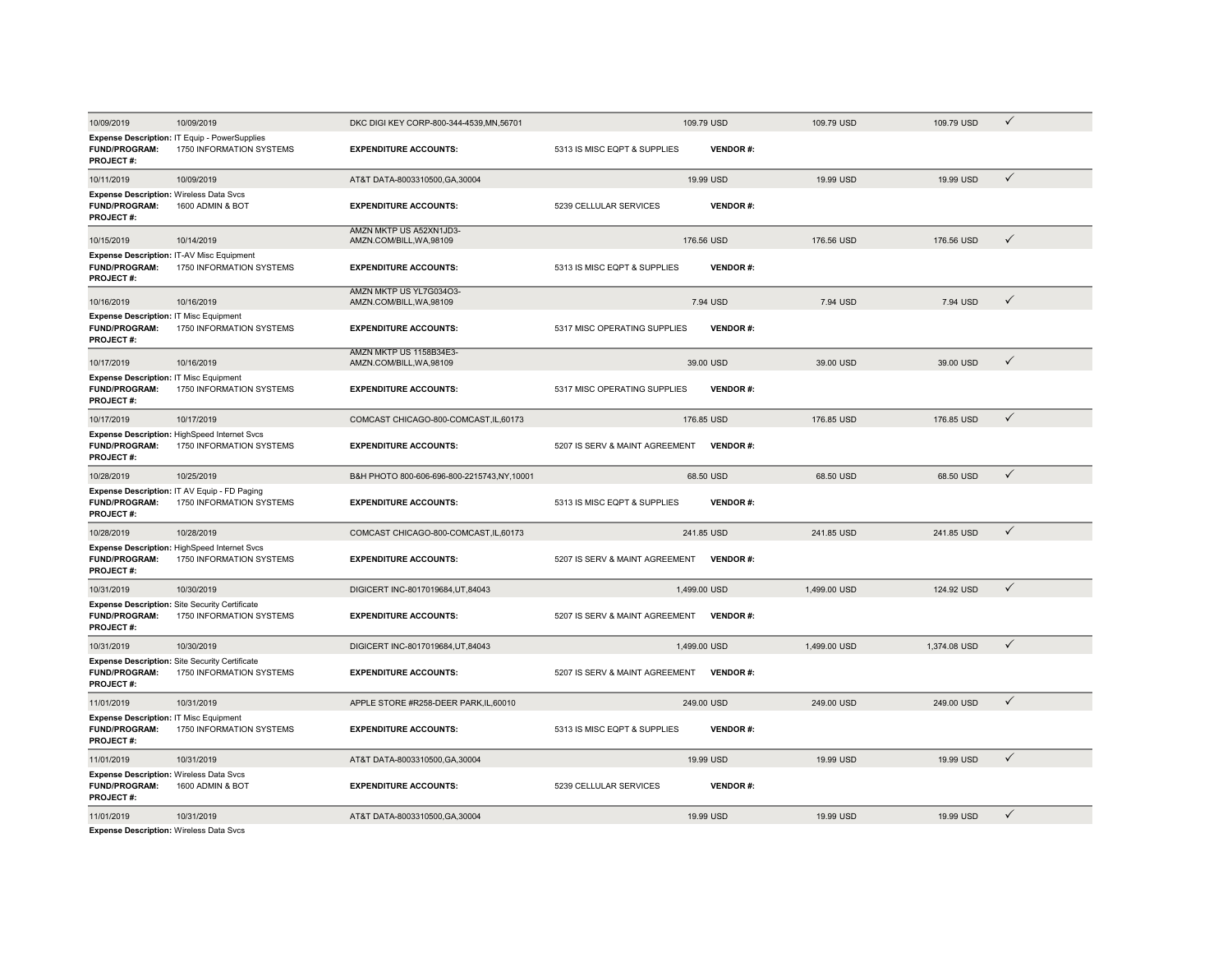| <b>FUND/PROGRAM:</b><br><b>PROJECT#:</b>                                                  | 1600 ADMIN & BOT                                                            | <b>EXPENDITURE ACCOUNTS:</b>                      | 5239 CELLULAR SERVICES         | <b>VENDOR#:</b> |           |           |              |
|-------------------------------------------------------------------------------------------|-----------------------------------------------------------------------------|---------------------------------------------------|--------------------------------|-----------------|-----------|-----------|--------------|
| 11/04/2019                                                                                | 11/01/2019                                                                  | MEDIASERVE INC MEDIASE-6153456600, TN, 37031      |                                | 60.00 USD       | 60.00 USD | 60.00 USD | $\checkmark$ |
| <b>FUND/PROGRAM:</b><br><b>PROJECT#:</b>                                                  | <b>Expense Description: Webcasting Sys Fees</b><br>1750 INFORMATION SYSTEMS | <b>EXPENDITURE ACCOUNTS:</b>                      | 5207 IS SERV & MAINT AGREEMENT | <b>VENDOR#:</b> |           |           |              |
| 11/04/2019                                                                                | 11/01/2019                                                                  | WIDEANGLESOFTWARE.COM-<br>STAFFORD, LND, ST16 3RZ |                                | 25.00 USD       | 25.00 USD | 25.00 USD | $\checkmark$ |
| <b>Expense Description: Computer Software</b><br><b>FUND/PROGRAM:</b><br><b>PROJECT#:</b> | 1750 INFORMATION SYSTEMS                                                    | <b>EXPENDITURE ACCOUNTS:</b>                      | 5327 IS MISC SOFTWARE          | <b>VENDOR#:</b> |           |           |              |
| 11/04/2019                                                                                | 11/01/2019                                                                  | DNH GODADDY.COM-480-5058855,AZ,85260              |                                | 28.16 USD       | 28.16 USD | 2.35 USD  |              |
| <b>FUND/PROGRAM:</b><br><b>PROJECT#:</b>                                                  | <b>Expense Description: Domain Name Renewal</b><br>1750 INFORMATION SYSTEMS | <b>EXPENDITURE ACCOUNTS:</b>                      | 5207 IS SERV & MAINT AGREEMENT | <b>VENDOR#:</b> |           |           |              |
| 11/04/2019                                                                                | 11/01/2019                                                                  | DNH GODADDY.COM-480-5058855,AZ,85260              |                                | 28.16 USD       | 28.16 USD | 25.81 USD |              |
| <b>FUND/PROGRAM:</b><br><b>PROJECT#:</b>                                                  | Expense Description: Domain Name Renewal<br>1750 INFORMATION SYSTEMS        | <b>EXPENDITURE ACCOUNTS:</b>                      | 5207 IS SERV & MAINT AGREEMENT | <b>VENDOR#:</b> |           |           |              |
|                                                                                           |                                                                             | <b>Card Subtotal</b>                              |                                |                 |           | 3,038.45  |              |

## **MARIANTHI THANOPOULOS** Card Transactions

| Garu Transacuons                                                                    |                                                                         |                                      |                                |                 |                |                      |
|-------------------------------------------------------------------------------------|-------------------------------------------------------------------------|--------------------------------------|--------------------------------|-----------------|----------------|----------------------|
| <b>Posting</b>                                                                      | Transaction                                                             |                                      | <b>Receipt</b>                 | <b>Posted</b>   | <b>Expense</b> |                      |
| Date                                                                                | Date                                                                    | <b>Description</b>                   | Amount                         | Amount          | Amount         | Reviewed<br>Approved |
| 10/07/2019                                                                          | 10/04/2019                                                              | ICSC-NY-6467283800,NY,10020          | 95.00 USD                      | 95.00 USD       | 95.00 USD      | $\checkmark$         |
|                                                                                     | <b>Expense Description: Registration ICSC Conf</b>                      |                                      |                                |                 |                |                      |
| <b>FUND/PROGRAM:</b><br><b>PROJECT#:</b>                                            | 1600 ADMIN & BOT                                                        | <b>EXPENDITURE ACCOUNTS:</b>         | 5105 LOCAL TRAINING & MEETINGS | <b>VENDOR#:</b> |                |                      |
| 10/17/2019                                                                          | 10/16/2019                                                              | NAVY PIER PARKING-CHICAGO, IL, 60611 | 40.00 USD                      | 40.00 USD       | 40.00 USD      | $\checkmark$         |
| <b>FUND/PROGRAM:</b><br><b>PROJECT#:</b>                                            | <b>Expense Description: Parking ICSC Conference</b><br>1600 ADMIN & BOT | <b>EXPENDITURE ACCOUNTS:</b>         | 5105 LOCAL TRAINING & MEETINGS | <b>VENDOR#:</b> |                |                      |
| 10/18/2019                                                                          | 10/17/2019                                                              | NAVY PIER PARKING-CHICAGO,IL,60611   | 40.00 USD                      | 40.00 USD       | 40.00 USD      | $\checkmark$         |
| <b>FUND/PROGRAM:</b><br><b>PROJECT#:</b>                                            | <b>Expense Description: Parking ICSC Conference</b><br>1600 ADMIN & BOT | <b>EXPENDITURE ACCOUNTS:</b>         | 5105 LOCAL TRAINING & MEETINGS | <b>VENDOR#:</b> |                |                      |
| 10/18/2019                                                                          | 10/17/2019                                                              | ICSC-NEW YORK, NY, 10020             | 35,00 USD                      | 35,00 USD       | 35.00 USD      | $\checkmark$         |
| <b>Expense Description: Retail Tour</b><br><b>FUND/PROGRAM:</b><br><b>PROJECT#:</b> | 1600 ADMIN & BOT                                                        | <b>EXPENDITURE ACCOUNTS:</b>         | 5105 LOCAL TRAINING & MEETINGS | <b>VENDOR#:</b> |                |                      |
|                                                                                     |                                                                         | <b>Card Subtotal</b>                 |                                |                 | 210.00         |                      |

**MICHAEL CROTTY**

| <b>Card Transactions</b> |  |
|--------------------------|--|

| <b>Posting</b>                                                                   | Transaction      |                                 |                      | <b>Receipt</b>  | Posted       | <b>Expense</b> |                 |          |
|----------------------------------------------------------------------------------|------------------|---------------------------------|----------------------|-----------------|--------------|----------------|-----------------|----------|
| <b>Date</b>                                                                      | Date             | <b>Description</b>              |                      | Amount          | Amount       | Amount         | <b>Reviewed</b> | Approved |
| 10/17/2019                                                                       | 10/16/2019       | INTERNATION-2022894262.DC.20002 |                      | 1.329.00 USD    | 1.329.00 USD | 1.329.00 USD   |                 |          |
| Expense Description: ICMA membership<br><b>FUND/PROGRAM:</b><br><b>PROJECT#:</b> | 1600 ADMIN & BOT | <b>EXPENDITURE ACCOUNTS:</b>    | 5222 MEMBERSHIP DUES | <b>VENDOR#:</b> |              |                |                 |          |
| 10/17/2019                                                                       | 10/16/2019       | NEPELRA-8582993150, CA, 92121   |                      | 304.50 USD      | 304.50 USD   | 304.50 USD     |                 |          |
| _______                                                                          |                  |                                 |                      |                 |              |                |                 |          |

**Expense Description:** NPELRA conference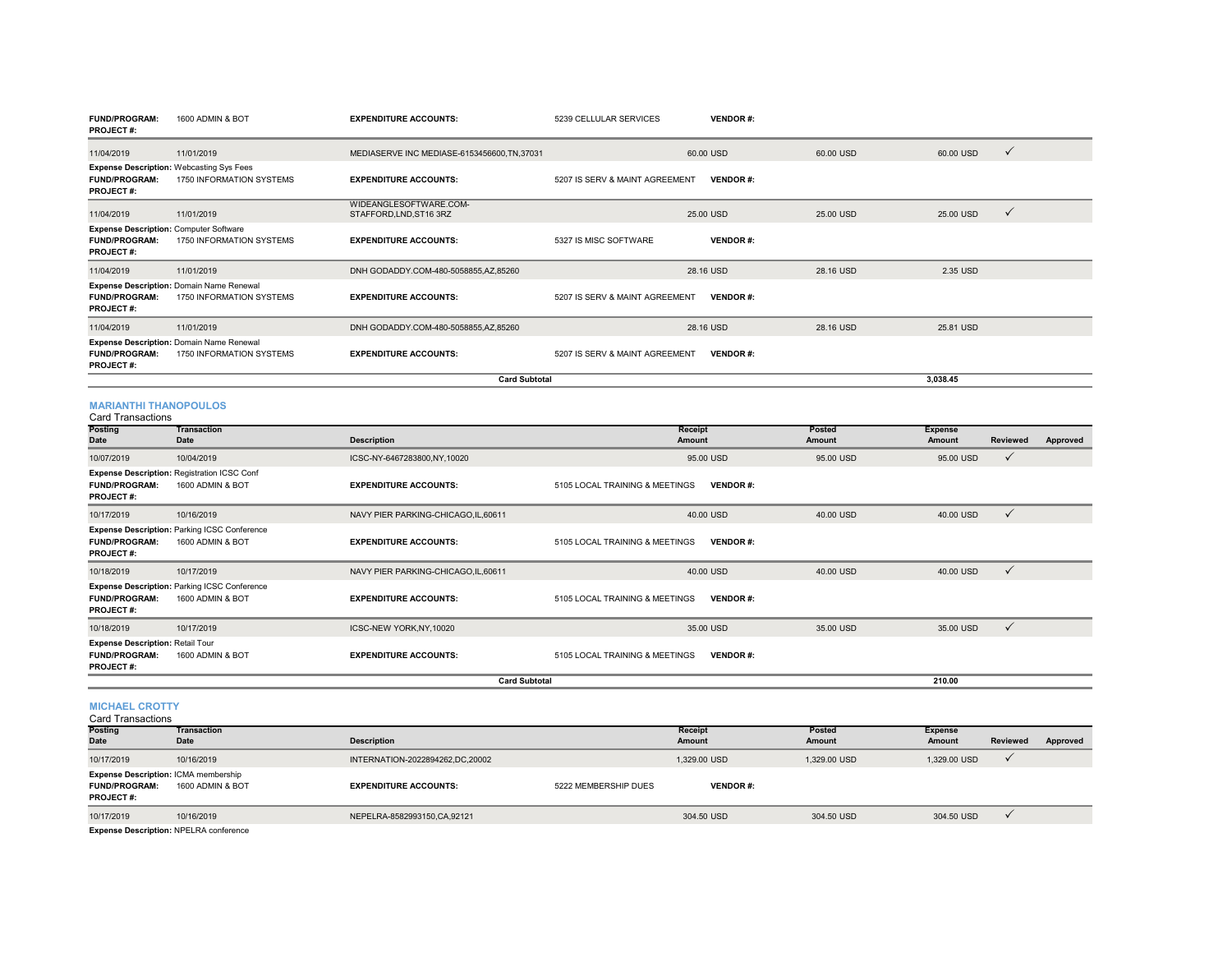| <b>FUND/PROGRAM:</b><br>PROJECT#:                                               | 1800 HUMAN RESOURCES DEPT                                                   | <b>EXPENDITURE ACCOUNTS:</b>                 | 5205 CONFERENCES & MEETINGS             | <b>VENDOR#:</b> |                         |                                 |                 |          |
|---------------------------------------------------------------------------------|-----------------------------------------------------------------------------|----------------------------------------------|-----------------------------------------|-----------------|-------------------------|---------------------------------|-----------------|----------|
| 10/28/2019                                                                      | 10/25/2019                                                                  | ILLINOIS FIRE AND POLI-GLEN ELLYN, IL, 60137 |                                         | 375.00 USD      | 375.00 USD              | 375.00 USD                      | $\checkmark$    |          |
| <b>FUND/PROGRAM:</b><br>PROJECT#:                                               | Expense Description: IL Fire/Police membership<br>1800 HUMAN RESOURCES DEPT | <b>EXPENDITURE ACCOUNTS:</b>                 | 5222 MEMBERSHIP DUES                    | <b>VENDOR#:</b> |                         |                                 |                 |          |
| 11/01/2019                                                                      | 10/31/2019                                                                  | MARRIOTT-NORMAL,IL,61761                     |                                         | 438.75 USD      | 438.75 USD              | 438.75 USD                      | $\checkmark$    |          |
| Expense Description: IPELRA Conference<br><b>FUND/PROGRAM:</b><br>PROJECT#:     | 1800 HUMAN RESOURCES DEPT                                                   | <b>EXPENDITURE ACCOUNTS:</b>                 | 5205 CONFERENCES & MEETINGS             | <b>VENDOR#:</b> |                         |                                 |                 |          |
|                                                                                 |                                                                             | <b>Card Subtotal</b>                         |                                         |                 |                         | 2,447.25                        |                 |          |
| <b>MICHAEL MONDSCHAIN</b><br><b>Card Transactions</b>                           |                                                                             |                                              |                                         |                 |                         |                                 |                 |          |
| <b>Posting</b><br>Date                                                          | <b>Transaction</b><br><b>Date</b>                                           | <b>Description</b>                           | Receipt<br>Amount                       |                 | Posted<br>Amount        | <b>Expense</b><br><b>Amount</b> | <b>Reviewed</b> | Approved |
| 11/04/2019                                                                      | 11/02/2019                                                                  | DUNKIN #349692 Q35-WHEELING, IL, 60090       |                                         | 66.55 USD       | 66.55 USD               | 66.55 USD                       | $\checkmark$    |          |
| <b>FUND/PROGRAM:</b><br>PROJECT#:                                               | Expense Description: Budget Workshop-11/02/19<br>1600 ADMIN & BOT           | <b>EXPENDITURE ACCOUNTS:</b>                 | 5105 LOCAL TRAINING & MEETINGS          | <b>VENDOR#:</b> |                         |                                 |                 |          |
|                                                                                 |                                                                             | <b>Card Subtotal</b>                         |                                         |                 |                         | 66.55                           |                 |          |
| <b>MICHAEL SCHROEDER</b><br><b>Card Transactions</b>                            |                                                                             |                                              |                                         |                 |                         |                                 |                 |          |
| Posting<br>Date                                                                 | <b>Transaction</b><br><b>Date</b>                                           | <b>Description</b>                           | <b>Receipt</b><br><b>Amount</b>         |                 | Posted<br>Amount        | <b>Expense</b><br>Amount        | <b>Reviewed</b> | Approved |
| 10/14/2019                                                                      | 10/12/2019                                                                  | ZORO TOOLS INC-855-2899676,IL,60089          |                                         | 57.31 USD       | 57.31 USD               | 57.31 USD                       | $\checkmark$    |          |
| Expense Description: rivet nuts and pulley<br><b>FUND/PROGRAM:</b><br>PROJECT#: | 1220 BUILDING SERVICES                                                      | <b>EXPENDITURE ACCOUNTS:</b>                 | 5311 BLDG/GROUNDS MAINTENANCE VENDOR #: |                 |                         |                                 |                 |          |
| 10/23/2019                                                                      | 10/22/2019                                                                  | ZORO TOOLS INC-855-2899676,IL,60089          |                                         | 100.19 USD      | 100.19 USD              | 100.19 USD                      | $\checkmark$    |          |
| <b>FUND/PROGRAM:</b><br>PROJECT#:                                               | Expense Description: compressor switch &valve<br>1220 BUILDING SERVICES     | <b>EXPENDITURE ACCOUNTS:</b>                 | 5311 BLDG/GROUNDS MAINTENANCE VENDOR #: |                 |                         |                                 |                 |          |
| 11/01/2019                                                                      | 10/31/2019                                                                  | ZORO TOOLS INC-855-2899676,IL,60089          |                                         | 310.12 USD      | 310.12 USD              | 310.12 USD                      | $\checkmark$    |          |
| Expense Description: hvac inducer fan<br><b>FUND/PROGRAM:</b><br>PROJECT#:      | 1220 BUILDING SERVICES                                                      | <b>EXPENDITURE ACCOUNTS:</b>                 | 5311 BLDG/GROUNDS MAINTENANCE VENDOR #: |                 |                         |                                 |                 |          |
|                                                                                 |                                                                             | <b>Card Subtotal</b>                         |                                         |                 |                         | 467.62                          |                 |          |
| <b>PETER RODGERS</b><br><b>Card Transactions</b>                                |                                                                             |                                              |                                         |                 |                         |                                 |                 |          |
| Posting<br>Date                                                                 | <b>Transaction</b><br><b>Date</b>                                           | <b>Description</b>                           | <b>Receipt</b><br>Amount                |                 | Posted<br><b>Amount</b> | <b>Expense</b><br><b>Amount</b> | <b>Reviewed</b> | Approved |
| 10/21/2019                                                                      | 10/18/2019                                                                  | SAMSCLUB.COM-888-746-7726,AR,72712           |                                         | 53.88 USD       | 53.88 USD               | 53.88 USD                       | $\checkmark$    |          |
| Expense Description: dispatch appreciation<br><b>FUND/PROGRAM:</b><br>PROJECT#: | 2110 DISPATCHERS                                                            | <b>EXPENDITURE ACCOUNTS:</b>                 | 5323 AWARDS/DECORATIONS                 | <b>VENDOR#:</b> |                         |                                 |                 |          |
| 10/23/2019                                                                      | 10/22/2019                                                                  | PEAVEY CORP.-LENEXA.KS.66215                 |                                         | 349.20 USD      | 349.20 USD              | 349.20 USD                      | $\checkmark$    |          |
| <b>Expense Description:</b> Evidence tape<br><b>FUND/PROGRAM:</b>               | 2100 POLICE DEPARTMENT                                                      | <b>EXPENDITURE ACCOUNTS:</b>                 | 5317 MISC OPERATING SUPPLIES            | <b>VENDOR#:</b> |                         |                                 |                 |          |

**PROJECT #:**

10/28/2019 10/26/2019 ULINE SHIP SUPPLIES-800-295-5510,WI,53158 77.13 USD 77.13 USD 77.13 USD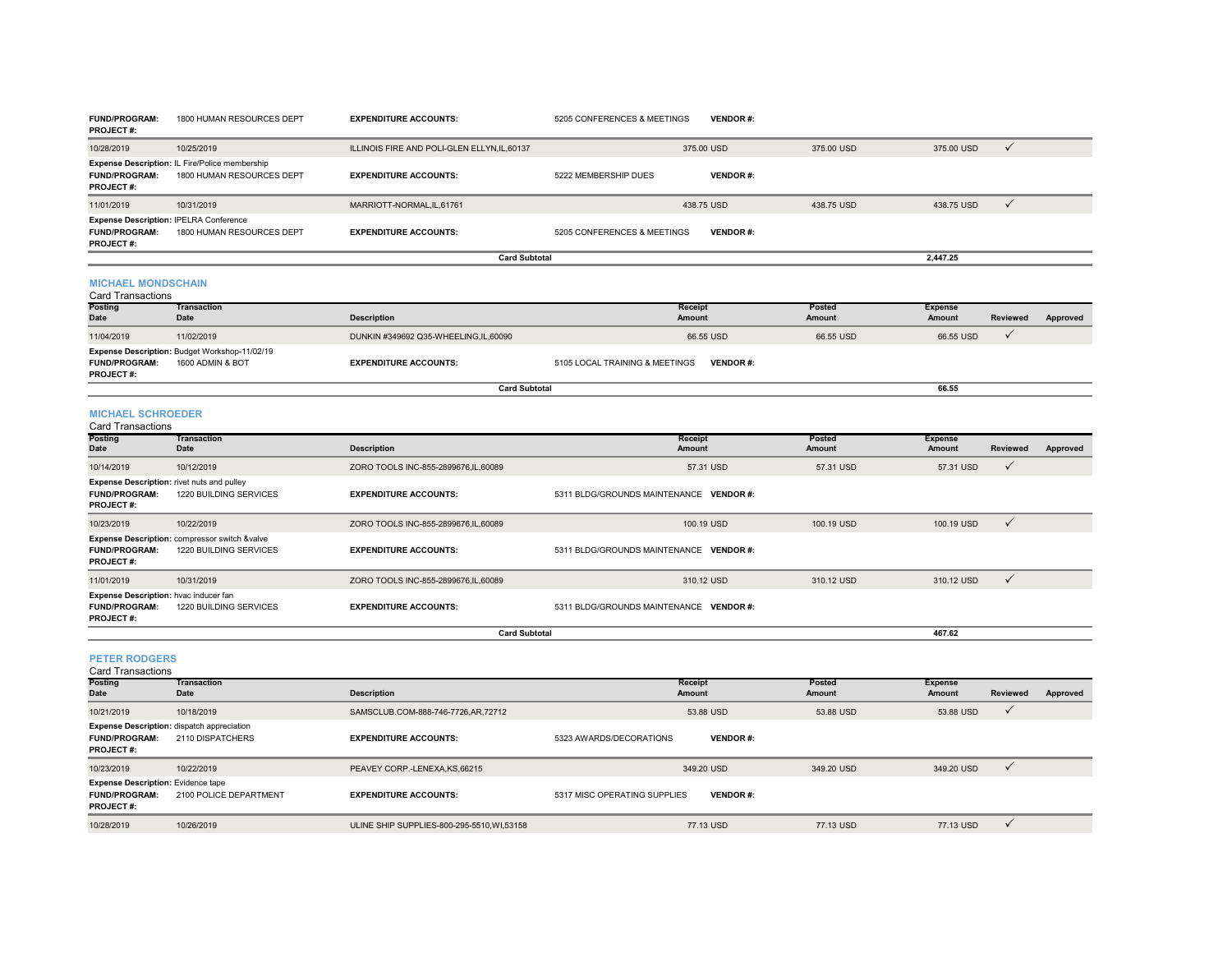|                                          | <b>Expense Description: evidence DVD envelopes</b>                              |                                      |                                |                 |            |            |  |  |  |  |  |
|------------------------------------------|---------------------------------------------------------------------------------|--------------------------------------|--------------------------------|-----------------|------------|------------|--|--|--|--|--|
| <b>FUND/PROGRAM:</b>                     | 2100 POLICE DEPARTMENT                                                          | <b>EXPENDITURE ACCOUNTS:</b>         | 5318 OFFICE SUPPLIES           | <b>VENDOR#:</b> |            |            |  |  |  |  |  |
| <b>PROJECT#:</b>                         |                                                                                 |                                      |                                |                 |            |            |  |  |  |  |  |
| 11/04/2019                               | 11/01/2019                                                                      | SAMSCLUB.COM-888-746-7726, AR, 72712 |                                | 117,76 USD      | 117.76 USD | 117.76 USD |  |  |  |  |  |
| <b>FUND/PROGRAM:</b><br><b>PROJECT#:</b> | <b>Expense Description:</b> coffee and sugar-training<br>2100 POLICE DEPARTMENT | <b>EXPENDITURE ACCOUNTS:</b>         | 5105 LOCAL TRAINING & MEETINGS | <b>VENDOR#:</b> |            |            |  |  |  |  |  |
|                                          |                                                                                 | <b>Card Subtotal</b>                 |                                |                 |            | 597.97     |  |  |  |  |  |

**ROSE LEMANIS**

| <b>Card Transactions</b>                                                                      |                                                                                  |                                                     |                                |                 |                         |                                 |              |          |
|-----------------------------------------------------------------------------------------------|----------------------------------------------------------------------------------|-----------------------------------------------------|--------------------------------|-----------------|-------------------------|---------------------------------|--------------|----------|
| <b>Posting</b><br><b>Date</b>                                                                 | <b>Transaction</b><br>Date                                                       | <b>Description</b>                                  | <b>Receipt</b><br>Amount       |                 | Posted<br><b>Amount</b> | <b>Expense</b><br><b>Amount</b> | Reviewed     | Approved |
| 10/08/2019                                                                                    | 10/07/2019                                                                       | PAYPAL ILLINOISARB-4029357733,CA,95131              |                                | 265.00 USD      | 265,00 USD              | 265,00 USD                      | $\checkmark$ |          |
| <b>FUND/PROGRAM:</b><br><b>PROJECT#:</b>                                                      | Expense Description: IAA Annual Conference -VH<br>1430 FORESTRY DIVISION         | <b>EXPENDITURE ACCOUNTS:</b>                        | 5105 LOCAL TRAINING & MEETINGS | <b>VENDOR#:</b> |                         |                                 |              |          |
| 10/09/2019                                                                                    | 10/07/2019                                                                       | OFFICEMAX/DEPOT 6869-800-463-3768,IL,60143          |                                | 47.34 USD       | 47.34 USD               | 47.34 USD                       | $\checkmark$ |          |
| Expense Description: misc. office supplies<br><b>FUND/PROGRAM:</b><br><b>PROJECT#:</b>        | 1500 PUBLIC WORKS ADMINISTRATI                                                   | <b>EXPENDITURE ACCOUNTS:</b>                        | 5318 OFFICE SUPPLIES           | <b>VENDOR#:</b> |                         |                                 |              |          |
| 10/09/2019                                                                                    | 10/08/2019                                                                       | ILLINOIS AWWA-SAINT CHARLES.IL.60174                |                                | 160,00 USD      | 160,00 USD              | 160,00 USD                      |              |          |
| <b>FUND/PROGRAM:</b><br><b>PROJECT#:</b>                                                      | Expense Description: Annual Reg. Meeting-JW/JB<br>4100 WATER DIVISION            | <b>EXPENDITURE ACCOUNTS:</b>                        | 5105 LOCAL TRAINING & MEETINGS | <b>VENDOR#:</b> |                         |                                 |              |          |
| 10/23/2019                                                                                    | 10/22/2019                                                                       | AMAZON.COM 8F15H6433-<br>AMZN.COM/BILL, WA, 98109   |                                | 35.76 USD       | 35.76 USD               | 35.76 USD                       | $\checkmark$ |          |
| Expense Description: dept. coffee supplies<br><b>FUND/PROGRAM:</b><br><b>PROJECT#:</b>        | 1500 PUBLIC WORKS ADMINISTRATI                                                   | <b>EXPENDITURE ACCOUNTS:</b>                        | 5317 MISC OPERATING SUPPLIES   | <b>VENDOR#:</b> |                         |                                 |              |          |
| 10/25/2019                                                                                    | 10/23/2019                                                                       | MUGAVEROS-DES PLAINES, IL, 60016                    |                                | 260.49 USD      | 260.49 USD              | 260.49 USD                      | $\checkmark$ |          |
| <b>FUND/PROGRAM:</b><br><b>PROJECT#:</b>                                                      | Expense Description: pizza-annual snow meeting<br>1500 PUBLIC WORKS ADMINISTRATI | <b>EXPENDITURE ACCOUNTS:</b>                        | 5317 MISC OPERATING SUPPLIES   | <b>VENDOR#:</b> |                         |                                 |              |          |
| 10/25/2019                                                                                    | 10/23/2019                                                                       | OFFICEMAX/DEPOT 6869-800-463-3768,IL,60143          |                                | 10.16 USD       | 10.16 USD               | 10.16 USD                       | $\checkmark$ |          |
| <b>Expense Description:</b> misc. office supplies<br><b>FUND/PROGRAM:</b><br><b>PROJECT#:</b> | 1500 PUBLIC WORKS ADMINISTRATI                                                   | <b>EXPENDITURE ACCOUNTS:</b>                        | 5318 OFFICE SUPPLIES           | <b>VENDOR#:</b> |                         |                                 |              |          |
| 10/28/2019                                                                                    | 10/27/2019                                                                       | STERICYCLE-8667837422,IL,60045                      |                                | 34.79 USD       | 34.79 USD               | 34.79 USD                       | $\checkmark$ |          |
| <b>FUND/PROGRAM:</b><br><b>PROJECT#:</b>                                                      | Expense Description: hazardous waste pick up<br>4200 SEWER DIVISION              | <b>EXPENDITURE ACCOUNTS:</b>                        | 5299 MISC CONTRACTUAL SERVICES | <b>VENDOR#:</b> |                         |                                 |              |          |
| 10/29/2019                                                                                    | 10/29/2019                                                                       | AMZN MKTP US UJ5LJ8MX3-<br>AMZN.COM/BILL, WA, 98109 |                                | 41.50 USD       | 41.50 USD               | 41.50 USD                       | $\checkmark$ |          |
| <b>FUND/PROGRAM:</b><br><b>PROJECT#:</b>                                                      | Expense Description: wheeling bearing grease<br>4200 SEWER DIVISION              | <b>EXPENDITURE ACCOUNTS:</b>                        | 5310 VEHICLE MAINTENANCE       | <b>VENDOR#:</b> |                         |                                 |              |          |
| 10/30/2019                                                                                    | 10/29/2019                                                                       | AMZN MKTP US WL3C044O3-<br>AMZN.COM/BILL, WA, 98109 |                                | 41.69 USD       | 41.69 USD               | 41.69 USD                       | $\checkmark$ |          |
| <b>Expense Description: grease</b><br><b>FUND/PROGRAM:</b><br><b>PROJECT#:</b>                | 4200 SEWER DIVISION                                                              | <b>EXPENDITURE ACCOUNTS:</b>                        | 5310 VEHICLE MAINTENANCE       | <b>VENDOR#:</b> |                         |                                 |              |          |
| 11/01/2019                                                                                    | 10/31/2019                                                                       | AMZN MKTP US XS32O0DD3-<br>AMZN.COM/BILL, WA, 98109 |                                | 8.99 USD        | 8.99 USD                | 8.99 USD                        | ✓            |          |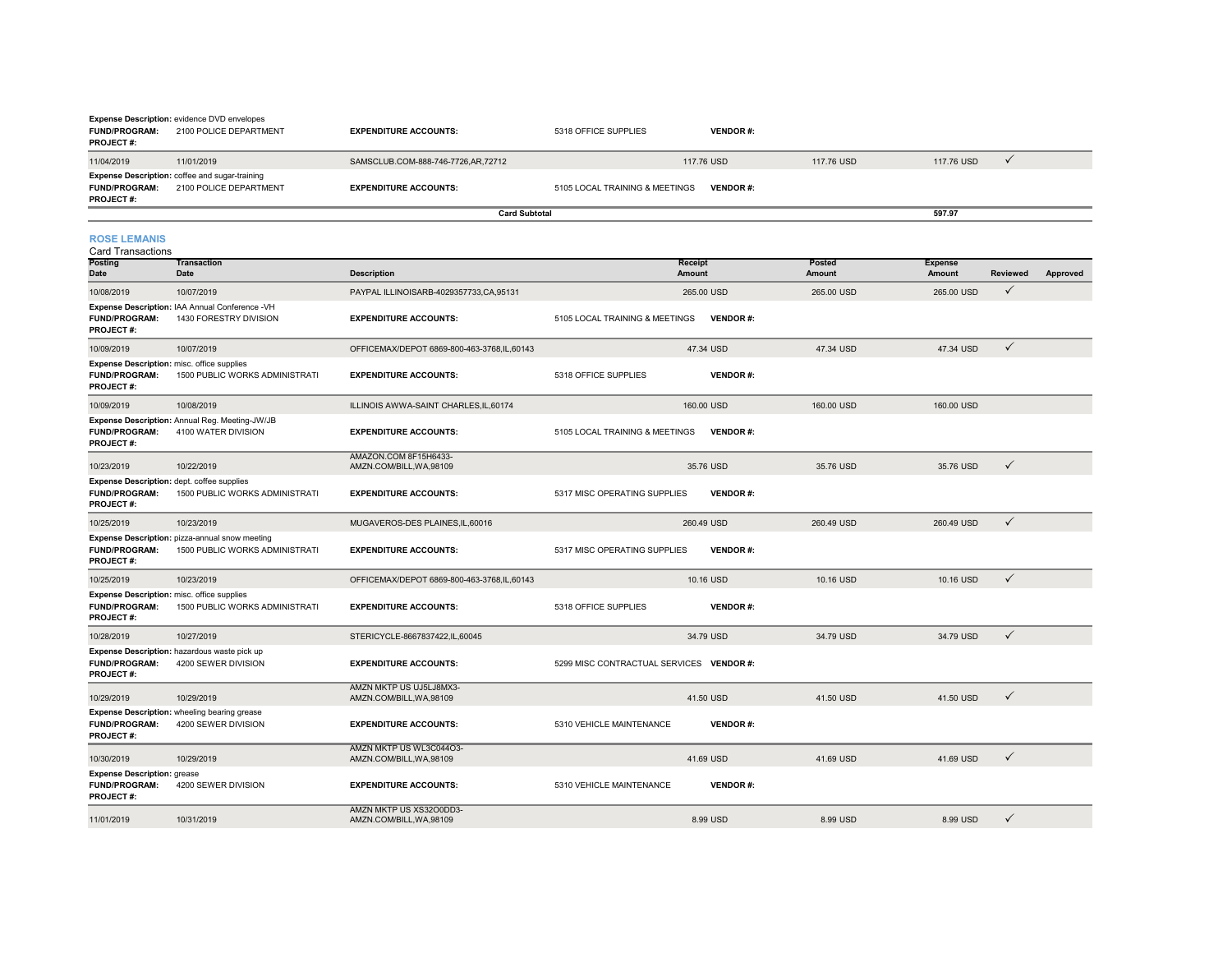#### **FUND/PROGRAM:** 4100 WATER DIVISION**PROJECT #:Expense Description:** digital calipers

**EXPENDITURE ACCOUNTS:** 5315 SMALL TOOLS & EQUIPMENT **VENDOR** #:

|                                                                                    |                                                                           |                                                     | 905.72                                          |                                |                          |              |          |
|------------------------------------------------------------------------------------|---------------------------------------------------------------------------|-----------------------------------------------------|-------------------------------------------------|--------------------------------|--------------------------|--------------|----------|
| <b>SEAN LINDSAY</b><br><b>Card Transactions</b>                                    |                                                                           |                                                     |                                                 |                                |                          |              |          |
| Posting<br>Date                                                                    | <b>Transaction</b><br>Date                                                | <b>Description</b>                                  | <b>Receipt</b><br><b>Amount</b>                 | <b>Posted</b><br><b>Amount</b> | <b>Expense</b><br>Amount | Reviewed     | Approved |
| 10/07/2019                                                                         | 10/05/2019                                                                | AMZN MKTP US ZN9GC1A73-<br>AMZN.COM/BILL, WA, 98109 | 21,96 USD                                       | 21.96 USD                      | 21.96 USD                | $\checkmark$ |          |
| <b>FUND/PROGRAM:</b><br>PROJECT#:                                                  | <b>Expense Description: Desk mounted clamps</b><br>1220 BUILDING SERVICES | <b>EXPENDITURE ACCOUNTS:</b>                        | 5311 BLDG/GROUNDS MAINTENANCE VENDOR #:         |                                |                          |              |          |
| 10/09/2019                                                                         | 10/08/2019                                                                | AMZN MKTP US K49IJ0JQ3-<br>AMZN.COM/BILL, WA, 98109 | 67.09 USD                                       | 67.09 USD                      | 67.09 USD                | $\checkmark$ |          |
| <b>FUND/PROGRAM:</b><br><b>PROJECT#:</b>                                           | Expense Description: Fridge air cleaner FD#24<br>1220 BUILDING SERVICES   | <b>EXPENDITURE ACCOUNTS:</b>                        | 5311 BLDG/GROUNDS MAINTENANCE VENDOR #:         |                                |                          |              |          |
| 10/09/2019                                                                         | 10/09/2019                                                                | GRAINGER-877-2022594,IL,60045-5202                  | 574.23 USD                                      | 574.23 USD                     | 346.84 USD               | $\checkmark$ |          |
| <b>FUND/PROGRAM:</b><br><b>PROJECT#:</b>                                           | Expense Description: Marking paint and flags<br>1420 STREETS DIVISION     | <b>EXPENDITURE ACCOUNTS:</b>                        | 5317 MISC OPERATING SUPPLIES<br><b>VENDOR#:</b> |                                |                          |              |          |
| 10/09/2019                                                                         | 10/09/2019                                                                | GRAINGER-877-2022594,IL,60045-5202                  | 574.23 USD                                      | 574.23 USD                     | 227.39 USD               | $\checkmark$ |          |
| <b>FUND/PROGRAM:</b><br><b>PROJECT#:</b>                                           | Expense Description: Marking paint and flags<br>1430 FORESTRY DIVISION    | <b>EXPENDITURE ACCOUNTS:</b>                        | <b>VENDOR#:</b><br>5317 MISC OPERATING SUPPLIES |                                |                          |              |          |
| 10/25/2019                                                                         | 10/25/2019                                                                | AMZN MKTP US LA60363G3-<br>AMZN.COM/BILL, WA, 98109 | 95.14 USD                                       | 95.14 USD                      | 95.14 USD                | $\checkmark$ |          |
| Expense Description: Oven hinges FD#23<br><b>FUND/PROGRAM:</b><br><b>PROJECT#:</b> | 1220 BUILDING SERVICES                                                    | <b>EXPENDITURE ACCOUNTS:</b>                        | 5311 BLDG/GROUNDS MAINTENANCE VENDOR #:         |                                |                          |              |          |
| 10/29/2019                                                                         | 10/28/2019                                                                | AMAZON.COM GT5LH81T3 A-<br>AMZN.COM/BILL, WA, 98109 | 83.46 USD                                       | 83.46 USD                      | 83.46 USD                | $\checkmark$ |          |
| <b>Expense Description: Forks</b><br><b>FUND/PROGRAM:</b><br><b>PROJECT#:</b>      | 1220 BUILDING SERVICES                                                    | <b>EXPENDITURE ACCOUNTS:</b>                        | <b>VENDOR#:</b><br>5309 JANITORIAL SUPPLIES     |                                |                          |              |          |
| 10/31/2019                                                                         | 10/30/2019                                                                | SQU SQ INTERNATIONAL-LAKE ZURICH.IL.60047           | 808.29 USD                                      | 808.29 USD                     | 808.29 USD               | $\checkmark$ |          |
| <b>FUND/PROGRAM:</b><br><b>PROJECT#:</b>                                           | Expense Description: Fire panel replacement 23<br>1220 BUILDING SERVICES  | <b>EXPENDITURE ACCOUNTS:</b>                        | 5299 MISC CONTRACTUAL SERVICES VENDOR #:        |                                |                          |              |          |
|                                                                                    |                                                                           | <b>Card Subtotal</b>                                |                                                 |                                | 1.650.17                 |              |          |

#### **SHARI MATTHEWS HUIZAR**

**Posting Date TransactionDescription Receipt Amount Posted Amount Expense Amount Reviewed Approved** 10/09/2019 10/09/2019 AMZN MKTP US M38O31FX1- AMZN.COM/BILL,WA,98109 7.99 USD 7.99 USD 7.99 USD **FUND/PROGRAM:** 1315 SOCIAL SERVICES**EXPENDITURE ACCOUNTS:** 5297 PROGRAMS/ACTIVITIES **VENDOR #: PROJECT #:**Card Transactions **Expense Description:** Candy for 10/30/19 **Card Subtotal 7.99** $7.99$ 

#### **TY JOHNSON**

Card Transactions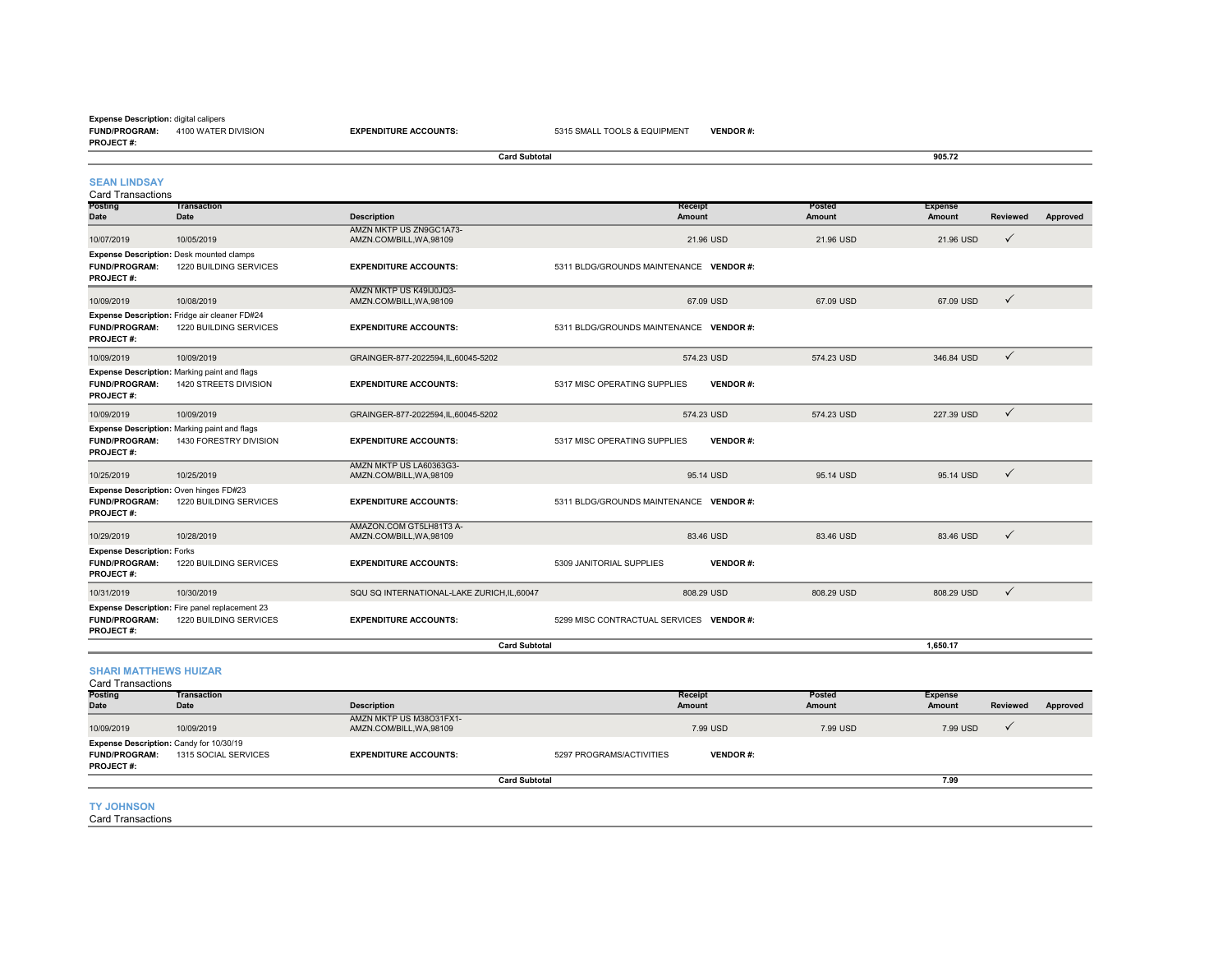| Posting<br><b>Date</b>                                                                    | <b>Transaction</b><br><b>Date</b> | <b>Description</b>                               |                                         | Receipt<br><b>Amount</b> | Posted<br><b>Amount</b> | <b>Expense</b><br><b>Amount</b> | <b>Reviewed</b> | Approved |
|-------------------------------------------------------------------------------------------|-----------------------------------|--------------------------------------------------|-----------------------------------------|--------------------------|-------------------------|---------------------------------|-----------------|----------|
| 10/09/2019                                                                                | 10/08/2019                        | HARBOR FREIGHT TOOLS 1-ARLINGTON<br>HEI.IL.60004 |                                         | 309.98 USD               | 309.98 USD              | 309.98 USD                      | $\checkmark$    |          |
| Expense Description: air compressor heads<br><b>FUND/PROGRAM:</b><br><b>PROJECT#:</b>     | 1220 BUILDING SERVICES            | <b>EXPENDITURE ACCOUNTS:</b>                     | 5315 SMALL TOOLS & EQUIPMENT            | <b>VENDOR#:</b>          |                         |                                 |                 |          |
| 10/11/2019                                                                                | 10/09/2019                        | MENARDS LONG GROVE IL-LONG GROVE.IL.60047        |                                         | 518.54 USD               | 518,54 USD              | 79.61 USD                       | $\checkmark$    |          |
| Expense Description: Split - heater screws<br><b>FUND/PROGRAM:</b><br>PROJECT#:           | 1220 BUILDING SERVICES            | <b>EXPENDITURE ACCOUNTS:</b>                     | 5311 BLDG/GROUNDS MAINTENANCE VENDOR #: |                          |                         |                                 |                 |          |
| 10/11/2019                                                                                | 10/09/2019                        | MENARDS LONG GROVE IL-LONG GROVE, IL, 60047      |                                         | 518.54 USD               | 518.54 USD              | 31.92 USD                       | $\checkmark$    |          |
| <b>Expense Description: Split - rv marine</b><br><b>FUND/PROGRAM:</b><br><b>PROJECT#:</b> | 1220 BUILDING SERVICES            | <b>EXPENDITURE ACCOUNTS:</b>                     | 5303 CHEMICALS                          | <b>VENDOR#:</b>          |                         |                                 |                 |          |
| 10/11/2019                                                                                | 10/09/2019                        | MENARDS LONG GROVE IL-LONG GROVE, IL, 60047      |                                         | 518.54 USD               | 518.54 USD              | 361.27 USD                      | $\checkmark$    |          |
| Expense Description: Split - paper towels<br>FUND/PROGRAM:<br>PROJECT#:                   | 1220 BUILDING SERVICES            | <b>EXPENDITURE ACCOUNTS:</b>                     | 5309 JANITORIAL SUPPLIES                | <b>VENDOR#:</b>          |                         |                                 |                 |          |
| 10/11/2019                                                                                | 10/09/2019                        | MENARDS LONG GROVE IL-LONG GROVE, IL, 60047      |                                         | 518.54 USD               | 518.54 USD              | 45.74 USD                       | $\checkmark$    |          |
| Expense Description: Split - elec tape<br><b>FUND/PROGRAM:</b><br>PROJECT#:               | 1170 COMMUTER PARKING             | <b>EXPENDITURE ACCOUNTS:</b>                     | 5311 BLDG/GROUNDS MAINTENANCE VENDOR #: |                          |                         |                                 |                 |          |
| 10/23/2019                                                                                | 10/22/2019                        | AIR DELIGHTS INC-800-4405556, OR, 97005-3436     |                                         | 101.81 USD               | 101.81 USD              | 101.81 USD                      | $\checkmark$    |          |
| <b>Expense Description: plumbing parts</b><br><b>FUND/PROGRAM:</b><br><b>PROJECT#:</b>    | 1220 BUILDING SERVICES            | <b>EXPENDITURE ACCOUNTS:</b>                     | 5311 BLDG/GROUNDS MAINTENANCE VENDOR #: |                          |                         |                                 |                 |          |
| 10/24/2019                                                                                | 10/23/2019                        | PUMP TANK-8004772826, NC, 28262                  |                                         | 325.23 USD               | 325.23 USD              | 325.23 USD                      | $\checkmark$    |          |
| Expense Description: coin machine heater<br>FUND/PROGRAM:<br><b>PROJECT#:</b>             | 1170 COMMUTER PARKING             | <b>EXPENDITURE ACCOUNTS:</b>                     | 5311 BLDG/GROUNDS MAINTENANCE VENDOR #: |                          |                         |                                 |                 |          |
|                                                                                           |                                   | <b>Card Subtotal</b>                             |                                         |                          |                         | 1,255.56                        |                 |          |
| <b>VINCENT HOFFMAN</b><br><b>Card Transactions</b>                                        |                                   |                                                  |                                         |                          |                         |                                 |                 |          |

| Posting<br><b>Date</b>                                                                  | Transaction<br>Date                                                        | <b>Description</b>                           |                                          | Receipt<br><b>Amount</b> | Posted<br><b>Amount</b> | <b>Expense</b><br>Amount | Reviewed     | Approved |
|-----------------------------------------------------------------------------------------|----------------------------------------------------------------------------|----------------------------------------------|------------------------------------------|--------------------------|-------------------------|--------------------------|--------------|----------|
| 10/07/2019                                                                              | 10/04/2019                                                                 | SAINT FRANCIS GROUP-WOOD DALE, IL, 60191     |                                          | 1,080.00 USD             | 1,080.00 USD            | 1,080.00 USD             | $\checkmark$ |          |
| <b>Expense Description: Animal disposal</b><br><b>FUND/PROGRAM:</b><br><b>PROJECT#:</b> | 1420 STREETS DIVISION                                                      | <b>EXPENDITURE ACCOUNTS:</b>                 | 5299 MISC CONTRACTUAL SERVICES VENDOR #: |                          |                         |                          |              |          |
| 10/07/2019                                                                              | 10/04/2019                                                                 | ARBOR DAY FOUNDATION-LINCOLN, NE, 68508      |                                          | 15.00 USD                | 15,00 USD               | 3.75 USD                 | $\checkmark$ |          |
| <b>FUND/PROGRAM:</b><br><b>PROJECT#:</b>                                                | Expense Description: SpTree City USA member<br>1430 FORESTRY DIVISION      | <b>EXPENDITURE ACCOUNTS:</b>                 | 5222 MEMBERSHIP DUES                     | <b>VENDOR#:</b>          |                         |                          |              |          |
| 10/07/2019                                                                              | 10/04/2019                                                                 | ARBOR DAY FOUNDATION-LINCOLN, NE, 68508      |                                          | 15.00 USD                | 15,00 USD               | 11.25 USD                | $\checkmark$ |          |
| <b>FUND/PROGRAM:</b><br><b>PROJECT#:</b>                                                | <b>Expense Description: Tree City USA member</b><br>1430 FORESTRY DIVISION | <b>EXPENDITURE ACCOUNTS:</b>                 | 5222 MEMBERSHIP DUES                     | <b>VENDOR#:</b>          |                         |                          |              |          |
| 10/07/2019                                                                              | 10/04/2019                                                                 | INT IN THE MULCH CENT-847-4597200, IL, 60015 |                                          | 75.00 USD                | 75,00 USD               | 75.00 USD                | $\checkmark$ |          |
| Expanse Description: log disposal                                                       |                                                                            |                                              |                                          |                          |                         |                          |              |          |

**Expense Description:** log disposal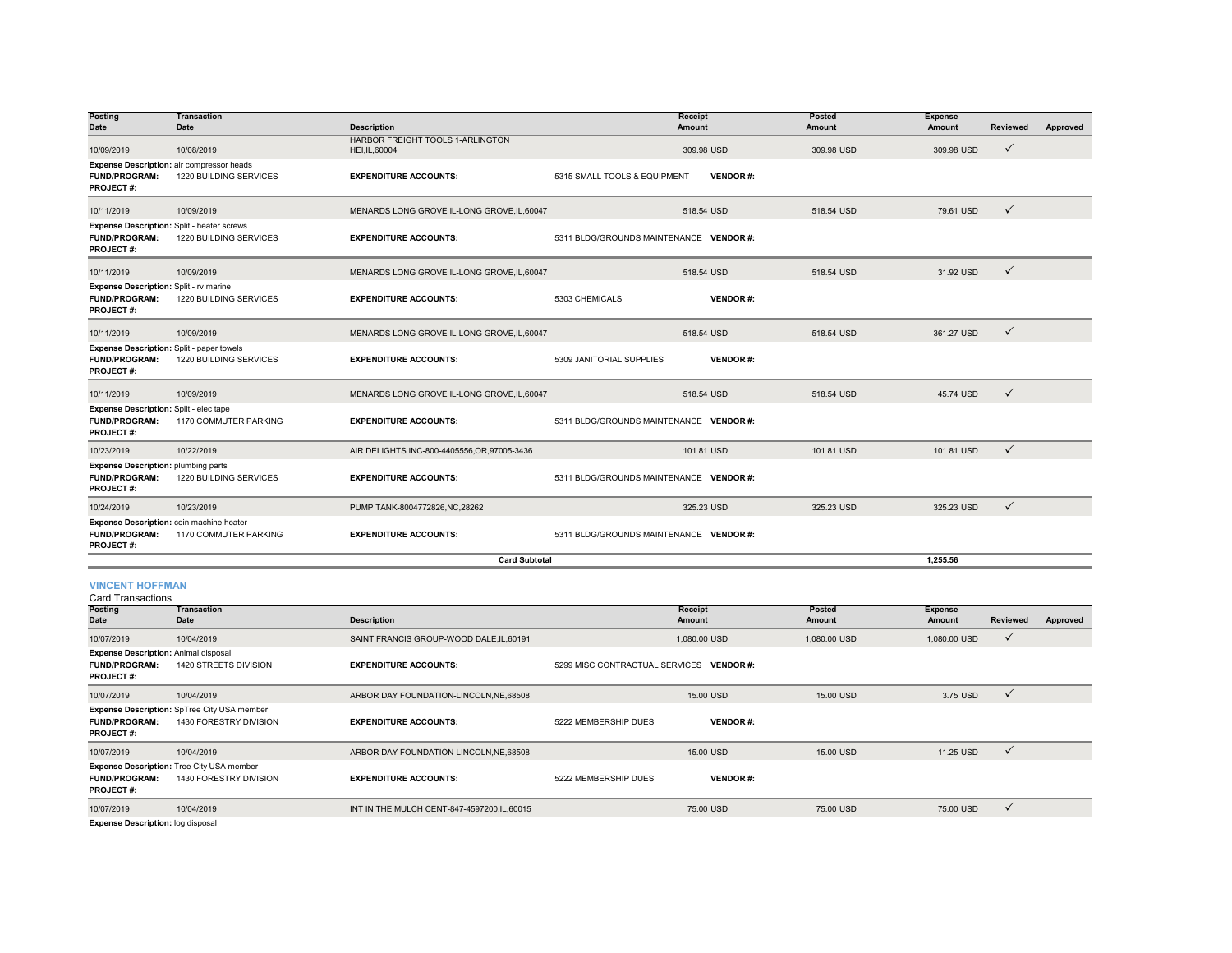| <b>FUND/PROGRAM:</b><br><b>PROJECT#:</b>                                                    | 1430 FORESTRY DIVISION                                                   | <b>EXPENDITURE ACCOUNTS:</b>                            | 5208 DEBRIS DUMP CHARGES                | <b>VENDOR#:</b> |            |            |              |
|---------------------------------------------------------------------------------------------|--------------------------------------------------------------------------|---------------------------------------------------------|-----------------------------------------|-----------------|------------|------------|--------------|
| 10/09/2019                                                                                  | 10/08/2019                                                               | INT IN THE MULCH CENT-847-4597200, IL, 60015            |                                         | 336.00 USD      | 336.00 USD | 336.00 USD | $\checkmark$ |
| Expense Description: dirt<br><b>FUND/PROGRAM:</b><br><b>PROJECT#:</b>                       | 1430 FORESTRY DIVISION                                                   | <b>EXPENDITURE ACCOUNTS:</b>                            | 5311 BLDG/GROUNDS MAINTENANCE VENDOR #: |                 |            |            |              |
| 10/09/2019                                                                                  | 10/08/2019                                                               | INT IN THE MULCH CENT-847-4597200, IL, 60015            |                                         | 336,00 USD      | 336.00 USD | 336,00 USD | $\checkmark$ |
| Expense Description: dirt<br><b>FUND/PROGRAM:</b><br><b>PROJECT#:</b>                       | 1430 FORESTRY DIVISION                                                   | <b>EXPENDITURE ACCOUNTS:</b>                            | 5311 BLDG/GROUNDS MAINTENANCE VENDOR #: |                 |            |            |              |
| 10/09/2019                                                                                  | 10/08/2019                                                               | ARBOR DAY FOUNDATION-LINCOLN.NE.68508                   |                                         | 199.80 USD      | 199.80 USD | 199.80 USD | $\checkmark$ |
| <b>Expense Description: Tree City USA Signs</b><br><b>FUND/PROGRAM:</b><br><b>PROJECT#:</b> | 1420 STREETS DIVISION                                                    | <b>EXPENDITURE ACCOUNTS:</b>                            | 5320 STREET SIGNS                       | <b>VENDOR#:</b> |            |            |              |
| 10/11/2019                                                                                  | 10/09/2019                                                               | VOSS SIGNS-TEL3156826418,NY,13104                       |                                         | 145.00 USD      | 145,00 USD | 145,00 USD | $\checkmark$ |
| Expense Description: cone topper signs<br><b>FUND/PROGRAM:</b><br><b>PROJECT#:</b>          | 1420 STREETS DIVISION                                                    | <b>EXPENDITURE ACCOUNTS:</b>                            | 5320 STREET SIGNS                       | <b>VENDOR#:</b> |            |            |              |
| 10/23/2019                                                                                  | 10/22/2019                                                               | <b>ARTHUR CLESEN- LINCOLN-</b><br>LINCOLNSHIRE.IL.60069 |                                         | 420.00 USD      | 420.00 USD | 420.00 USD | $\checkmark$ |
| <b>Expense Description: grass Seed</b><br><b>FUND/PROGRAM:</b><br><b>PROJECT#:</b>          | 1430 FORESTRY DIVISION                                                   | <b>EXPENDITURE ACCOUNTS:</b>                            | 5311 BLDG/GROUNDS MAINTENANCE VENDOR #: |                 |            |            |              |
| 10/31/2019                                                                                  | 10/30/2019                                                               | ARLINGTON POWER EQUIPM-PALATINE, IL, 60074              |                                         | 119.94 USD      | 119.94 USD | 119.94 USD | $\checkmark$ |
| <b>Expense Description: scoop shovels</b><br>FUND/PROGRAM:<br><b>PROJECT#:</b>              | 1430 FORESTRY DIVISION                                                   | <b>EXPENDITURE ACCOUNTS:</b>                            | 5315 SMALL TOOLS & EQUIPMENT            | <b>VENDOR#:</b> |            |            |              |
| 11/01/2019                                                                                  | 10/30/2019                                                               | THE HOME DEPOT #1927-PALATINE, IL, 600740000            |                                         | 36.74 USD       | 36.74 USD  | 36.74 USD  | $\checkmark$ |
| <b>FUND/PROGRAM:</b><br><b>PROJECT#:</b>                                                    | Expense Description: matls for masonry repairs<br>1430 FORESTRY DIVISION | <b>EXPENDITURE ACCOUNTS:</b>                            | 5311 BLDG/GROUNDS MAINTENANCE VENDOR #: |                 |            |            |              |
| 11/01/2019                                                                                  | 10/30/2019                                                               | THE HOME DEPOT #1927-PALATINE, IL, 600740000            |                                         | 44.97 USD       | 44.97 USD  | 44.97 USD  | $\checkmark$ |
| Expense Description: grease gun<br>FUND/PROGRAM:<br><b>PROJECT#:</b>                        | 1420 STREETS DIVISION                                                    | <b>EXPENDITURE ACCOUNTS:</b>                            | 5315 SMALL TOOLS & EQUIPMENT            | <b>VENDOR#:</b> |            |            |              |
|                                                                                             |                                                                          | <b>Card Subtotal</b>                                    |                                         |                 |            | 2.808.45   |              |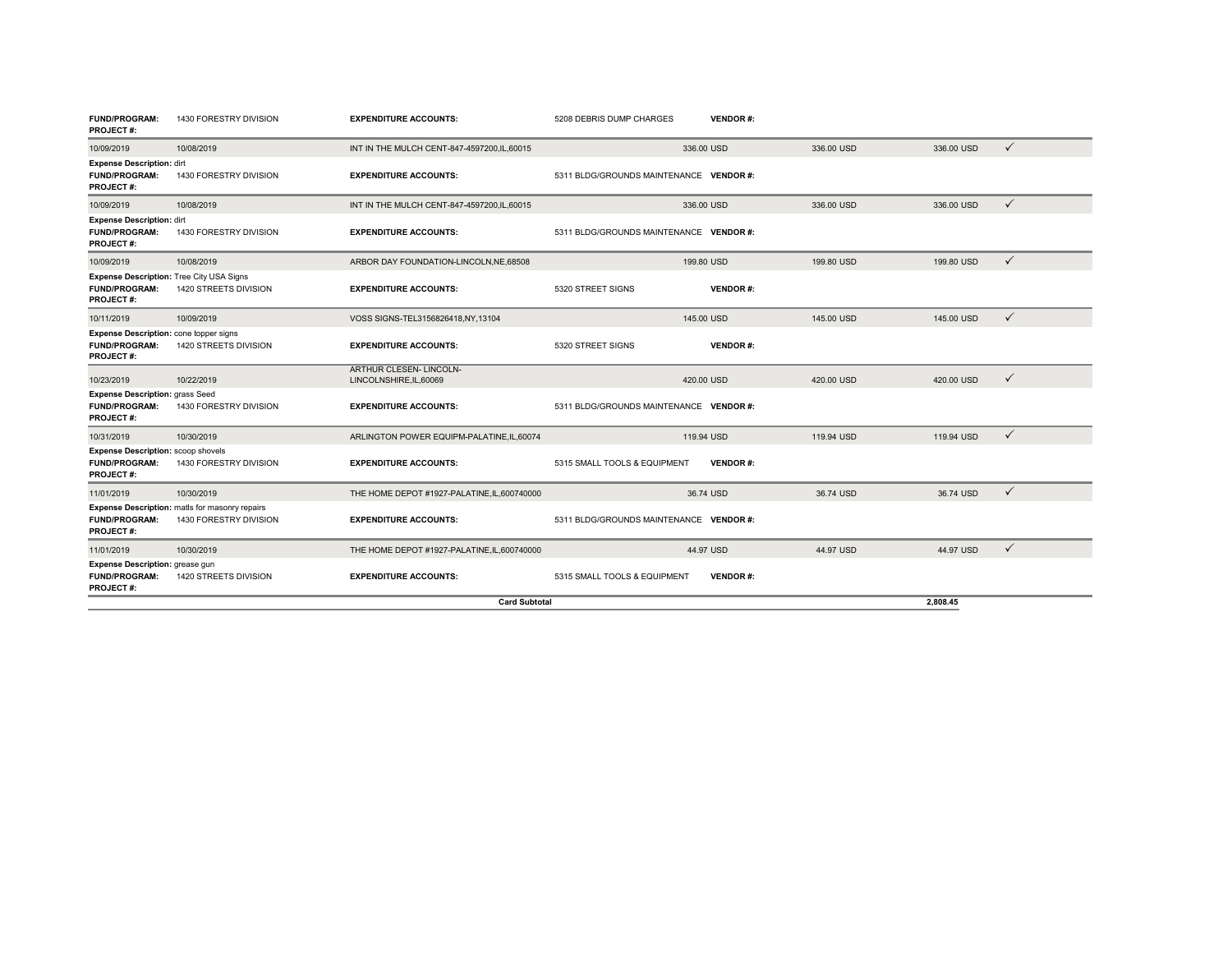# Village of Wheeling Payroll Summary Pay Period Ended 11/29/2019

| <b>Fund Number</b> | Fund                            | <b>Salaries</b> | <b>Benefits</b> | <b>Total Payroll</b> |
|--------------------|---------------------------------|-----------------|-----------------|----------------------|
|                    |                                 |                 |                 |                      |
| 01                 | <b>General Fund</b>             | 875,061.80      | 71,454.17       | 946,515.97           |
| 31                 | <b>Crossroads TIF</b>           | 674.37          | 111.99          | 786.36               |
| 32                 | So Milwaukee TIF                | 674.37          | 111.99          | 786.36               |
| 34                 | Capital Projects                | 6,570.16        | 1,196.92        | 7,767.08             |
| 35                 | Town Center II TIF              | 674.37          | 111.99          | 786.36               |
| 36                 | Southeast II TIF                | 674.37          | 111.99          | 786.36               |
| 39                 | Lake Cook/Milwaukee TIF         | 674.37          | 112.00          | 786.37               |
| 40                 | Water & Sewer Fund              | 60,775.54       | 10,815.69       | 71,591.23            |
| 55                 | <b>Grant Fund</b>               | 7,903.60        | 846.43          | 8,750.03             |
|                    |                                 |                 |                 |                      |
|                    | <b>Total Gross Payroll</b>      | 953,682.95      | 84,873.17       | 1,038,556.12         |
|                    |                                 |                 |                 |                      |
|                    | <b>Total Payroll Deductions</b> | 314,128.49      | 84,873.17       | 399,001.66           |
|                    |                                 |                 |                 |                      |
|                    | <b>Total Net Payroll</b>        | 639,554.46      | 0.00            | 639,554.46           |
|                    |                                 |                 |                 |                      |
|                    |                                 |                 |                 |                      |
|                    | Payroll Checks                  | 0.00            |                 |                      |
|                    |                                 |                 |                 |                      |
|                    | <b>Direct Deposits</b>          | 639,554.46      |                 |                      |
|                    |                                 |                 |                 |                      |
|                    | <b>Total Net Payroll</b>        | 639,554.46      |                 |                      |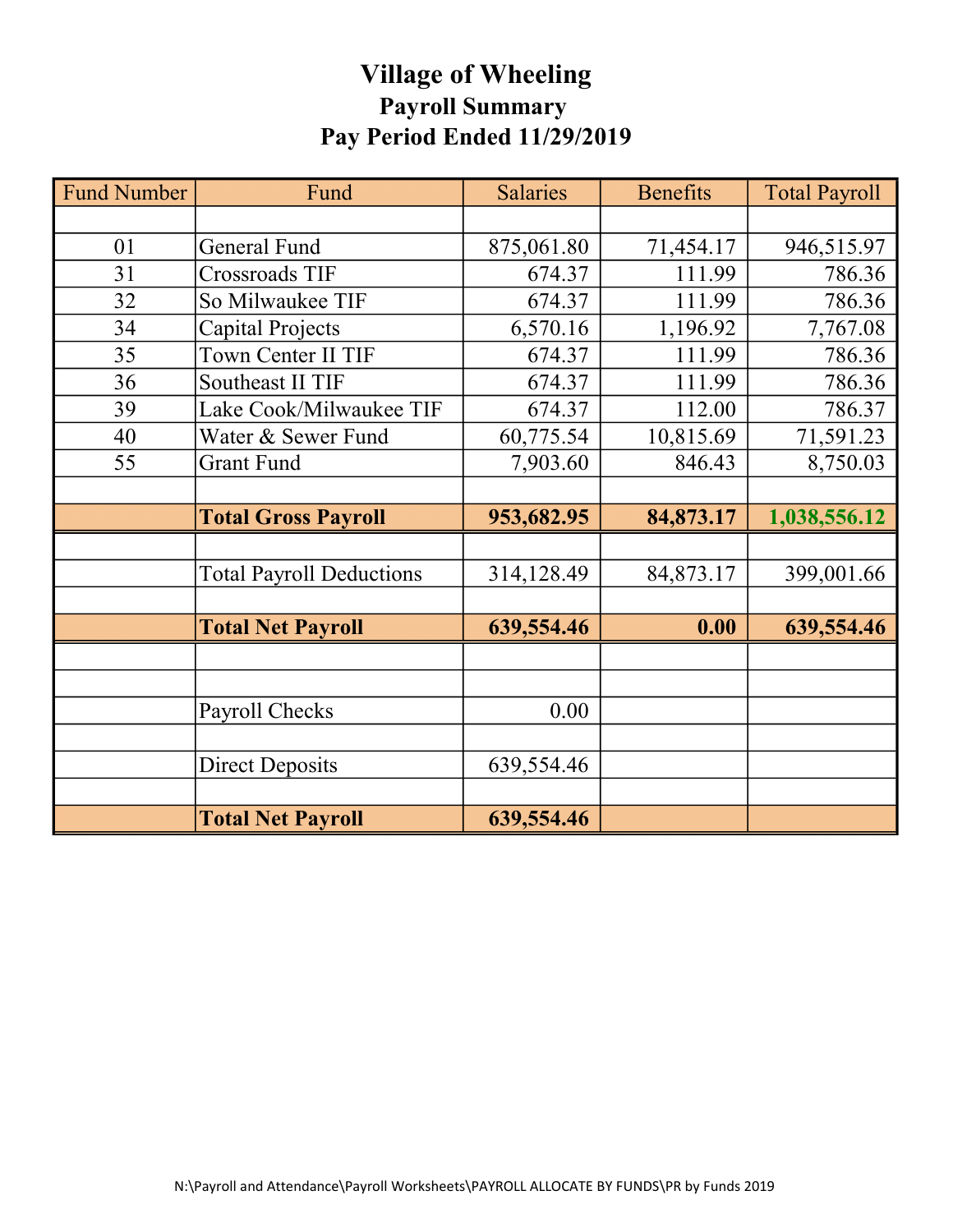#### SUNGARD PENTAMATION SUNGARD PENTAMATION SUNG PAGE NUMBER: 1 SUNGARD PENTAMATION SUNG PAGE NUMBER: 1 SUNG PAGE NUMBER: 1 SUNG PAGE NUMBER: 1 SUNG PAGE NUMBER: 1 SUNG PAGE NUMBER: 1 SUNG PAGE NUMBER: 1 SUNG PAGE NUMBER: 1 SU VILLAGE OF WHEELING **ACCTPA51** TIME: 08:07:35 CASH REQUIREMENTS − CHECK FORMAT − DUE DATE: 12/17/2019 SELECTION CRITERIA: payable.batch='AMM12/17'

ACCOUNTING PERIOD: 12/19

| <b>VENDOR</b>                                           | ORGANIZATION                                                                                 | <b>ACCOUNT</b>                                                                               | PURCHASE OR                                                                                                                                  | INVOICE                                                                                                              | <b>AMOUNT</b>                                                                                                  | DESCRIPTION                                                                                                                                    |
|---------------------------------------------------------|----------------------------------------------------------------------------------------------|----------------------------------------------------------------------------------------------|----------------------------------------------------------------------------------------------------------------------------------------------|----------------------------------------------------------------------------------------------------------------------|----------------------------------------------------------------------------------------------------------------|------------------------------------------------------------------------------------------------------------------------------------------------|
| 9236<br>ABSOLUTE VENDING SERVICE                        | 1500                                                                                         | 5317                                                                                         | 19002376                                                                                                                                     | 2507                                                                                                                 | 65.00                                                                                                          | CHANGE WATER FILTER                                                                                                                            |
| TOTAL VOUCHER                                           |                                                                                              |                                                                                              |                                                                                                                                              |                                                                                                                      | 65.00                                                                                                          |                                                                                                                                                |
| 84<br>AIR ONE EQUIPMENT, INC                            | 2200<br>2200<br>2200                                                                         | 5305<br>5305<br>5319                                                                         | 19001997<br>19002089<br>19001771                                                                                                             | 150390<br>150710<br>150712                                                                                           | 957.00<br>723.00<br>1,258.50                                                                                   | FIRE EXTINGUISHERS<br>REPLACE FF EQUIPMENT<br>REPLACEMENT GLOVES                                                                               |
| TOTAL VOUCHER                                           | 2200                                                                                         | 5305                                                                                         | 19002001                                                                                                                                     | 150951                                                                                                               | 135.00<br>3,073.50                                                                                             | FIREFIGHTING GLOVES                                                                                                                            |
| 11067<br>ALTORFER INDUSTRIES INC                        | 4200<br>4200<br>4100<br>4100<br>4100<br>4100                                                 | 5340<br>5340<br>5243<br>5243<br>5243<br>5243                                                 | 19002349<br>19002350<br>19002353<br>19002354<br>19002351<br>19002352                                                                         | PM600285347<br>PM600285348<br>PM600285349<br>PM600285350<br>PM600285351<br>PM600285352                               | 787.00<br>160.00<br>1,337.00<br>160.00<br>787.00<br>160.00                                                     | INSPECT GENERATOR<br>INSPECT SWITCH<br>INSPECT GENERATOR<br>INSPECT SWITCH<br>INSPECT GENERATOR<br>INSPECT SWITCH                              |
| TOTAL CHECK                                             |                                                                                              |                                                                                              |                                                                                                                                              |                                                                                                                      | 3,391.00                                                                                                       |                                                                                                                                                |
| 9835<br>AMERICAN UNDERGROUND INC<br>TOTAL VOUCHER       | 4200                                                                                         | 5342                                                                                         | 19002357                                                                                                                                     | 9045                                                                                                                 | 2,765.00<br>2,765.00                                                                                           | STORM SEWER CLEANING                                                                                                                           |
|                                                         |                                                                                              |                                                                                              |                                                                                                                                              |                                                                                                                      |                                                                                                                |                                                                                                                                                |
| 8035<br>AMERICAN WELDING & GAS INC<br>TOTAL CHECK       | 2200                                                                                         | 5220                                                                                         | 19002407                                                                                                                                     | 06768745                                                                                                             | 384.46<br>384.46                                                                                               | 02 CYLINDER RENTALS                                                                                                                            |
| 256<br>ATLAS BOBCAT LLC<br>TOTAL CHECK                  | 4100                                                                                         | 5310                                                                                         | 19002360                                                                                                                                     | BG8391                                                                                                               | 304.64<br>304.64                                                                                               | BACKHOE PARTS #872                                                                                                                             |
|                                                         |                                                                                              |                                                                                              |                                                                                                                                              |                                                                                                                      |                                                                                                                |                                                                                                                                                |
| 263<br>AUTO TECH CENTERS INC                            | 1220<br>1240<br>1420<br>2100<br>4100<br>4200<br>1220<br>1240<br>1420<br>2100<br>4100<br>4200 | 5310<br>5317<br>5310<br>5310<br>5310<br>5310<br>5310<br>5317<br>5310<br>5310<br>5310<br>5310 | 19002348<br>19002348<br>19002348<br>19002348<br>19002348<br>19002348<br>19002348<br>19002348<br>19002348<br>19002348<br>19002348<br>19002348 | 299823<br>299823<br>299823<br>299823<br>299823<br>299823<br>299880<br>299880<br>299880<br>299880<br>299880<br>299880 | 1,432.95<br>743.59<br>345.45<br>2,801.06<br>413.81<br>345.46<br>11.00<br>5.72<br>2.66<br>21.53<br>3.18<br>2.66 | TIRES<br>TIRES<br>TIRES<br>TIRES<br>TIRES<br>TIRES<br>TIRES<br>TIRES<br>TIRES<br>TIRES<br>TIRES<br>TIRES                                       |
| TOTAL CHECK                                             |                                                                                              |                                                                                              |                                                                                                                                              |                                                                                                                      | 6,129.07                                                                                                       |                                                                                                                                                |
| 274<br>B&F CONSTRUCTION CODE SERVIC 1300<br>TOTAL CHECK | 1300<br>4100<br>4200<br>1300<br>4100<br>4200                                                 | 5299<br>5299<br>5299<br>5299<br>5299<br>5299<br>5299                                         | 19000338<br>19000338<br>19000338<br>19000338<br>19000338<br>19000338<br>19000338                                                             | 52680<br>52681<br>52681<br>52681<br>52682<br>52682<br>52682                                                          | 225.00<br>1,408.38<br>78.25<br>78.24<br>808.56<br>43.47<br>43.47<br>2,685.37                                   | SOLAR PANEL REVIEW<br>BUILDING/ELEC REVIEW<br>PLUMBING REVIEW<br>PLUMBING REVIEW<br>BUILDING/ELEC REVIEW<br>PLUMBING REVIEW<br>PLUMBING REVIEW |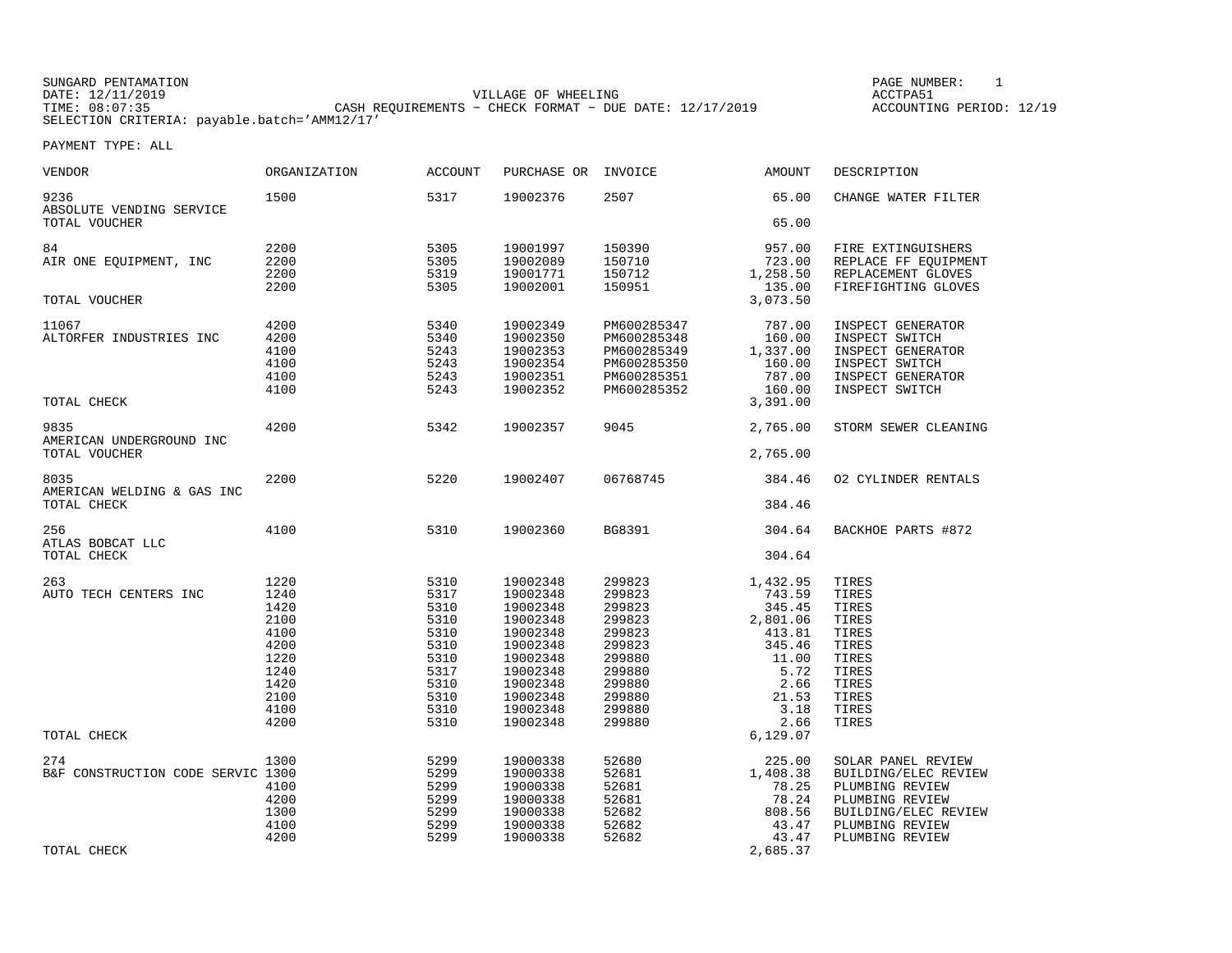SUNGARD PENTAMATION SUNGARD PENTAMATION SUNG PAGE NUMBER: 2 VILLAGE OF WHEELING **ACCTPA51** TIME: 08:07:35 CASH REQUIREMENTS − CHECK FORMAT − DUE DATE: 12/17/2019 SELECTION CRITERIA: payable.batch='AMM12/17'

ACCOUNTING PERIOD: 12/19

| VENDOR                                               | ORGANIZATION                         | <b>ACCOUNT</b>                       | PURCHASE OR                                              | INVOICE                                                            | AMOUNT                                                        | DESCRIPTION                                                                                           |
|------------------------------------------------------|--------------------------------------|--------------------------------------|----------------------------------------------------------|--------------------------------------------------------------------|---------------------------------------------------------------|-------------------------------------------------------------------------------------------------------|
| 5092<br>BONNELL INDUSTRIES INC<br>TOTAL VOUCHER      | 1220<br>1420<br>1430<br>4100<br>4200 | 5310<br>5310<br>5310<br>5310<br>5310 | 19002347<br>19002347<br>19002347<br>19002347<br>19002347 | 0189395-IN<br>0189395-IN<br>0189395-IN<br>0189395-IN<br>0189395-IN | 199.00<br>1,477.51<br>199.00<br>635.00<br>843.44<br>3, 353.95 | PLOW CUTTING EDGE<br>PLOW CUTTING EDGE<br>PLOW CUTTING EDGE<br>PLOW CUTTING EDGE<br>PLOW CUTTING EDGE |
| 10876                                                | 1420                                 | 5314                                 | 19002379                                                 | 55440                                                              | 187.34                                                        | ASPHALT                                                                                               |
| BUILDERS ASPHALT LLC<br>TOTAL CHECK                  |                                      |                                      |                                                          |                                                                    | 187.34                                                        |                                                                                                       |
| 6560<br>CAMIC JOHNSON, LTD<br>TOTAL CHECK            | 1900                                 | 5218                                 | 19000303                                                 | 177                                                                | 630.00<br>630.00                                              | ADMIN HEARING-NOV                                                                                     |
| 440                                                  | 2200                                 | 5207                                 | 19001648                                                 | 482600                                                             | 450.00                                                        | AIRLINK RENEWAL                                                                                       |
| CDS OFFICE TECHNOLOGIES<br>TOTAL CHECK               |                                      |                                      |                                                          |                                                                    | 450.00                                                        |                                                                                                       |
| 556<br>COMED                                         | 11<br>1170<br>2100<br>4200           | 5209<br>5209<br>5209<br>5209         | 19002429<br>19002429<br>19002429<br>19002429             |                                                                    | 301.74<br>299.12<br>431.98<br>137.88                          | ENERGY SERVICE-NOV<br>ENERGY SERVICE-NOV<br>ENERGY SERVICE-NOV<br>ENERGY SERVICE-NOV                  |
| TOTAL CHECK                                          |                                      |                                      |                                                          |                                                                    | 1,170.72                                                      |                                                                                                       |
| 557<br>COMED<br>TOTAL CHECK                          | 11                                   | 5209                                 | 19002428                                                 |                                                                    | 3,331.60<br>3,331.60                                          | ENERGY SERVICE-NOV                                                                                    |
| 5842<br>COOK COUNTY RECORDER OF DEED<br>TOTAL CHECK  | 1900                                 | 5230                                 | 19002382                                                 | 349103102019                                                       | 88.00<br>88.00                                                | RECORDING FEES                                                                                        |
| 11159<br>CRYSTAL MAINTENANCE SERVICES<br>TOTAL CHECK | 1220                                 | 5215                                 | 19000694                                                 | 26368                                                              | 1,056.00<br>1,056.00                                          | SHAMPOO CARPET-FD                                                                                     |
| 5958<br>CUTLER WORKWEAR<br>TOTAL VOUCHER             | 4100<br>4200                         | 5106<br>5106                         | 19002358<br>19002358                                     | 130636<br>130636                                                   | 107.08<br>107.07<br>214.15                                    | UNIFORM ITEMS<br>UNIFORM ITEMS                                                                        |
| 5540<br>DJ'S SCUBA LOCKER<br>TOTAL CHECK             | 2200<br>2200                         | 5220<br>5220                         | 19002366<br>19002366                                     | 56541<br>SSA110419GRP                                              | 722.53<br>1,036.59<br>1,759.12                                | DIVE TEAM EQUIPMENT<br>DIVE TEAM EQUIPMENT                                                            |
| 744<br>DUNDEE AND WOLF AUTOMOTIVE<br>TOTAL VOUCHER   | 2100<br>1300<br>1400                 | 5310<br>5310<br>5310                 | 19002411<br>19002412<br>19002412                         |                                                                    | 427.75<br>14.50<br>7.25<br>449.50                             | CAR WASHES-NOV<br>CAR WASHES-NOV<br>CAR WASHES-NOV                                                    |
| 4984<br>FOSTER COACH SALES INC<br>TOTAL VOUCHER      | 2200                                 | 5310                                 | 19002372                                                 | 18569                                                              | 496.44<br>496.44                                              | SEAT BELT #624                                                                                        |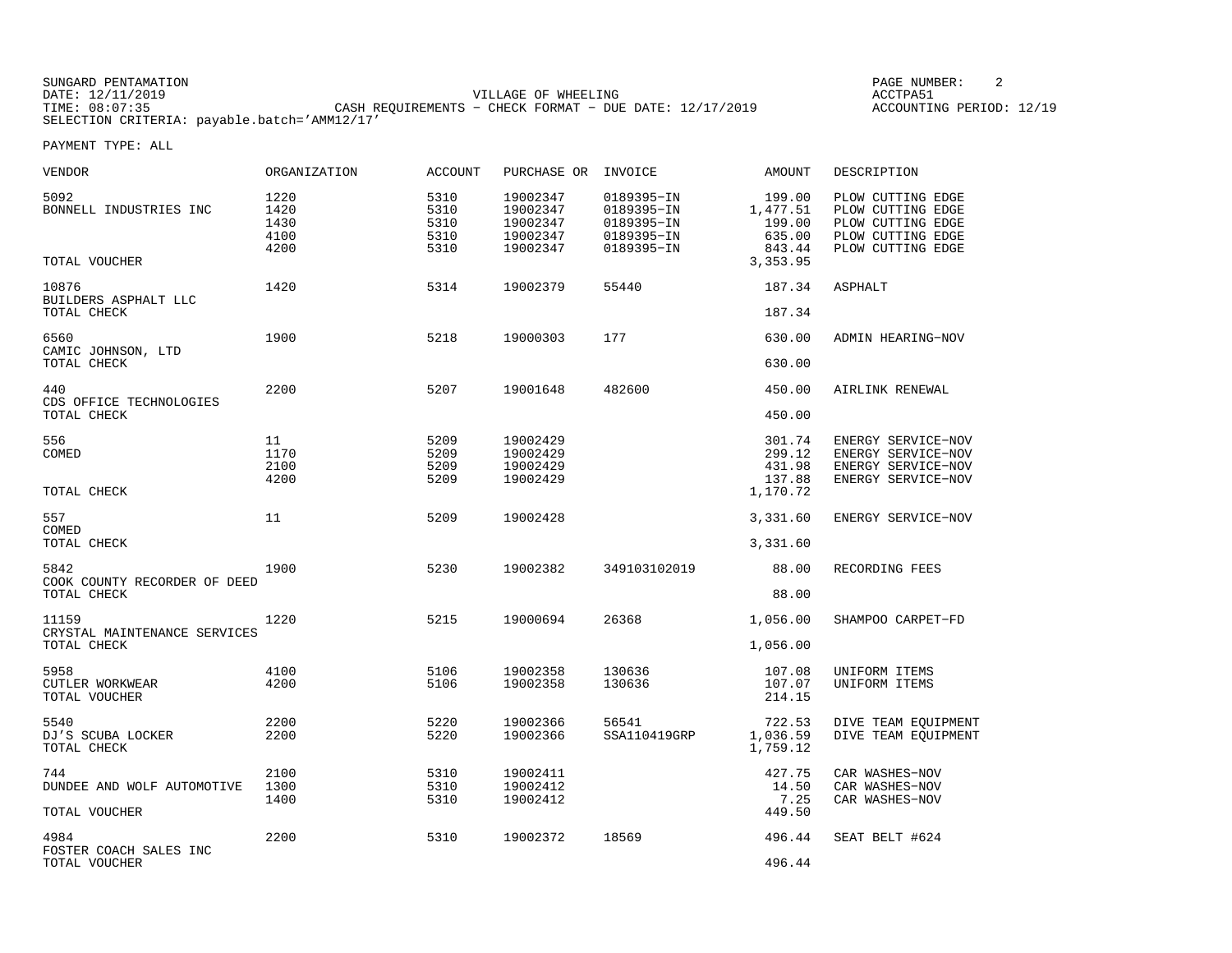SUNGARD PENTAMATION SUNGARD PENTAMATION SUNG PAGE NUMBER: 3 SENSIS PAGE NUMBER: 3 SENSIS PAGE NUMBER: 3 SENSIS PAGE NUMBER: 3 SENSIS PAGE NUMBER: 3 SENSIS PAGE NUMBER: 3 SENSIS PAGE NUMBER: 3 SENSIS PAGE NUMBER: 3 SENSIS P VILLAGE OF WHEELING **ACCTPA51** TIME: 08:07:35 CASH REQUIREMENTS − CHECK FORMAT − DUE DATE: 12/17/2019 SELECTION CRITERIA: payable.batch='AMM12/17'

ACCOUNTING PERIOD: 12/19

| VENDOR                                                | ORGANIZATION                                                 | <b>ACCOUNT</b>                                               | PURCHASE OR                                                                                  | INVOICE                                                                                              | AMOUNT                                                                          | DESCRIPTION                                                                                  |
|-------------------------------------------------------|--------------------------------------------------------------|--------------------------------------------------------------|----------------------------------------------------------------------------------------------|------------------------------------------------------------------------------------------------------|---------------------------------------------------------------------------------|----------------------------------------------------------------------------------------------|
| 935<br>GALLS LLC<br>TOTAL CHECK                       | 2100<br>2110<br>2100<br>2110<br>2100<br>2110<br>2100<br>2110 | 5106<br>5106<br>5106<br>5106<br>5106<br>5106<br>5106<br>5106 | 19002401<br>19002401<br>19002401<br>19002401<br>19002401<br>19002401<br>19002401<br>19002401 | 014154134<br>014154134<br>014180387<br>014180387<br>014182033<br>014182033<br>014257176<br>014257176 | 88.01<br>54.70<br>115.01<br>71.49<br>35.75<br>22.23<br>84.08<br>52.27<br>523.54 | UNIFORMS<br>UNIFORMS<br>UNIFORMS<br>UNIFORMS<br>UNIFORMS<br>UNIFORMS<br>UNIFORMS<br>UNIFORMS |
| 941<br>GASVODA & ASSOC INC<br>TOTAL CHECK             | 4100                                                         | 5243                                                         | 19002356                                                                                     | INV1902252                                                                                           | 2,150.00<br>2,150.00                                                            | PUMP REPAIRS & MAINT.                                                                        |
| 11269<br>GEAR WASH LLC<br>TOTAL CHECK                 | 2200                                                         | 5319                                                         | 19002365                                                                                     | 15722                                                                                                | 170.08<br>170.08                                                                | TURNOUT GEAR REPAIRS                                                                         |
| 6555<br>HEARTLAND BUSINESS SYSTEMS<br>TOTAL CHECK     | 01                                                           | 1501                                                         | 19002278                                                                                     | 348082-H                                                                                             | 12,470.08<br>12,470.08                                                          | ANNUAL SUPPORT MAINT.                                                                        |
| 1268<br>IBS NORTH CHICAGO<br>TOTAL CHECK              | 1400<br>2200                                                 | 5310<br>5310                                                 | 19002370<br>19002370                                                                         | 49919007<br>49919007                                                                                 | 127.95<br>123.55<br>251.50                                                      | BATTERIES<br>BATTERIES                                                                       |
| 10262<br>IMPACT NETWORKING LLC<br>TOTAL CHECK         | 1600                                                         | 5318                                                         | 19002410                                                                                     | 1634545                                                                                              | 3,780.00<br>3,780.00                                                            | COPIER PAPER                                                                                 |
| 1236<br>INTERSTATE POWER SYSTEMS INC<br>TOTAL VOUCHER | 2200                                                         | 5310                                                         | 19002385                                                                                     | C04203867301                                                                                         | 824.69<br>824.69                                                                | SPARE ACCESSORY DRIVE FOR                                                                    |
| 4285<br>J.G. UNIFORMS INC<br>TOTAL CHECK              | 2100<br>2110                                                 | 5106<br>5106                                                 | 19002396<br>19002396                                                                         |                                                                                                      | 3,156.45<br>447.65<br>3,604.10                                                  | UNIFORMS<br>UNIFORMS                                                                         |
| 10598<br><b>JOHN WAGNER</b><br>TOTAL CHECK            | 4100                                                         | 5228                                                         | 19002381                                                                                     | 63445                                                                                                | 285.00<br>285.00                                                                | TAMPER PROOF LABELS                                                                          |
| 10412<br>MAACO COLLISION REPAIR & AUT<br>TOTAL CHECK  | 1220                                                         | 5310                                                         | 19002373                                                                                     | 40553                                                                                                | 955.00<br>955.00                                                                | BODY REPAIRS #1503                                                                           |
| 8444<br>MILIEU DESIGN LLC<br>TOTAL CHECK              | 1430<br>1430<br>1430                                         | 5217<br>5217<br>5217                                         | 19000359<br>19000359<br>19000359                                                             | 140164<br>141685<br>141686                                                                           | 151.50<br>4,000.00<br>3,000.00<br>7,151.50                                      | MOW VIOLATIONS-9/3<br>WEED CONTROL-11/11<br>FALL CLEAN-UP-11/18                              |
| 1788<br>MORTON GROVE AUTOMOTIVE WEST<br>TOTAL CHECK   | 1420                                                         | 5310                                                         | 19002371                                                                                     | 59298                                                                                                | 225.00<br>225.00                                                                | REBUILD STARTER #135                                                                         |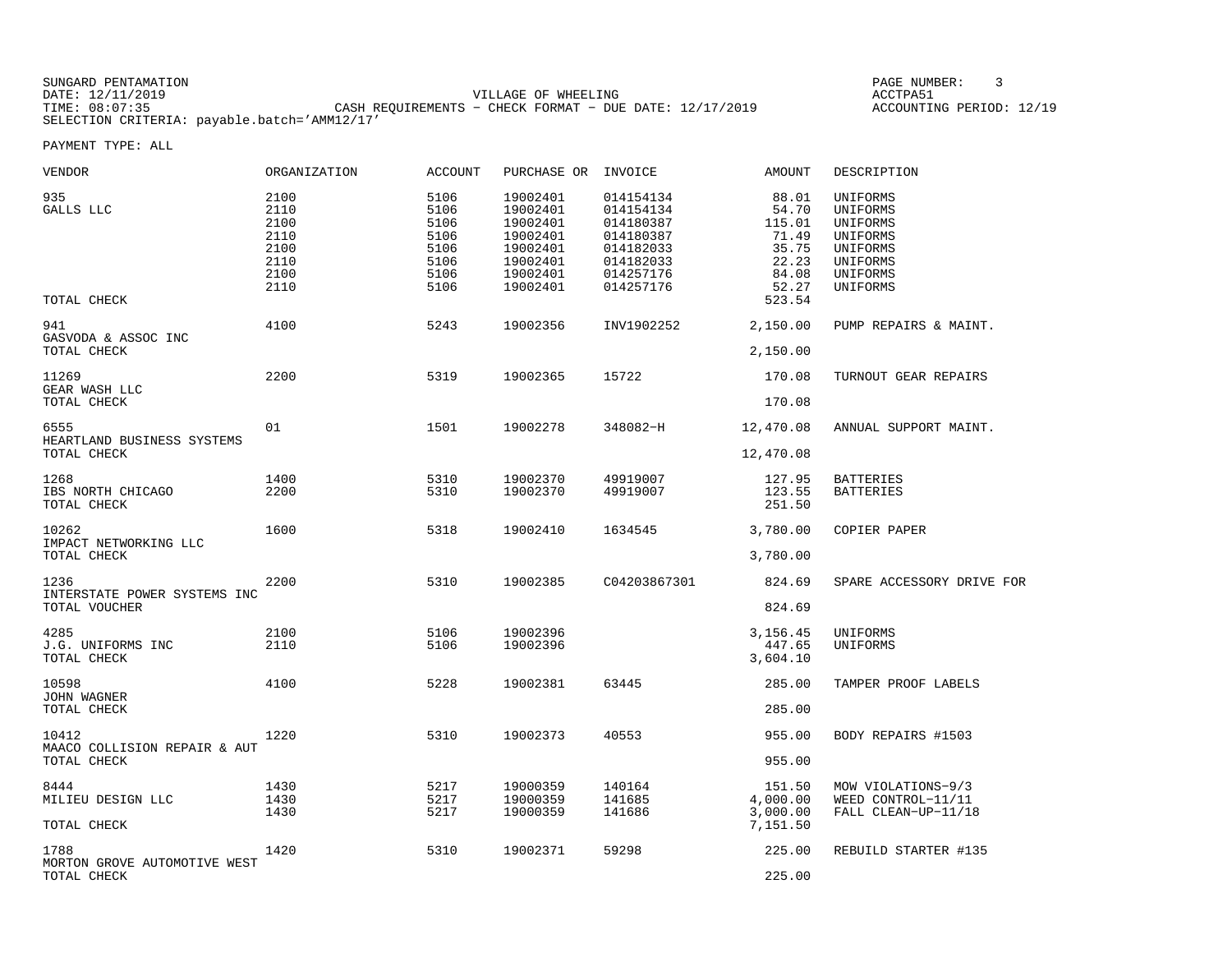SUNGARD PENTAMATION SUNGARD PENTAMATION SUNG PAGE NUMBER: 4 VILLAGE OF WHEELING **ACCTPA51** TIME: 08:07:35 CASH REQUIREMENTS − CHECK FORMAT − DUE DATE: 12/17/2019 SELECTION CRITERIA: payable.batch='AMM12/17'

ACCOUNTING PERIOD: 12/19

| VENDOR                                                   | ORGANIZATION         | <b>ACCOUNT</b>       | PURCHASE OR                      | INVOICE                    | AMOUNT                                | DESCRIPTION                                                    |
|----------------------------------------------------------|----------------------|----------------------|----------------------------------|----------------------------|---------------------------------------|----------------------------------------------------------------|
| 1792<br>MOTOROLA SOLUTIONS INC                           | 2110                 | 5221                 | 19002363                         | 41272156                   | 24, 377. 13                           | 911 MAINT MAY-DEC                                              |
| TOTAL CHECK                                              |                      |                      |                                  |                            | 24, 377. 13                           |                                                                |
| 1795<br>MOTOROLA SOLUTIONS-STARCOM21 2110<br>TOTAL CHECK | 5500                 | 5313<br>5221         | 19001662<br>19002333             | 41278205<br>447817312019   | 174,206.44<br>7,230.00<br>181, 436.44 | NG 911 PHONE SYSTEM<br>911 EOUIP SEPT-NOV                      |
| 10396<br>MUNICIPAL SYSTEMS INC                           | 2100                 | 5231                 | 19000405                         | 18516                      | 1,050.00                              | TICKET SOFTWARE-NOV                                            |
| TOTAL VOUCHER                                            |                      |                      |                                  |                            | 1,050.00                              |                                                                |
| 6361<br>NORTHSHORE UNIVERSITY<br>TOTAL CHECK             | 1500<br>1500         | 5246<br>5246         | 19002355<br>19002374             |                            | 34.00<br>43.00<br>77.00               | AUDIO RE-TEST<br>HEP B ANTIBODY                                |
| 3092<br>OFFICE DEPOT                                     | 2200                 | 5318                 | 19002383                         | 400149249001               | 216.45                                | OFFICE SUPPLIES                                                |
| TOTAL CHECK                                              |                      |                      |                                  |                            | 216.45                                |                                                                |
| 6711<br>O'REILLY AUTO PARTS                              | 1240                 | 5310                 | 19002359                         | 3415-172330                | 92.36                                 | SHOCKS #350                                                    |
| TOTAL VOUCHER                                            |                      |                      |                                  |                            | 92.36                                 |                                                                |
| 8988<br>OZINGA READY MIX CONCRETE IN<br>TOTAL VOUCHER    | 1420                 | 5314                 | 19002378                         | 1366491                    | 896.00<br>896.00                      | READY MIX CONCRETE                                             |
|                                                          |                      |                      |                                  |                            |                                       |                                                                |
| 2145<br>QUILL CORP<br>TOTAL CHECK                        | 1700                 | 5228                 | 19002369                         | 2755987                    | 40.67<br>40.67                        | DEPOSIT SLIPS                                                  |
|                                                          |                      |                      |                                  |                            |                                       |                                                                |
| 3712<br>RICOH USA INC<br>TOTAL CHECK                     | 2200                 | 5220                 | 19002409                         | 5058187562                 | 70.76<br>70.76                        | FD COPIER FEE-NOV                                              |
|                                                          |                      |                      |                                  |                            |                                       |                                                                |
| 6456<br>ROGANS SHOES INC                                 | 1240<br>1420<br>1430 | 5106<br>5319<br>5319 | 19002377<br>19002377<br>19002377 | 253516<br>253516<br>253516 | 72.50<br>51.00<br>51.00               | WORK BOOTS<br>WORK BOOTS<br>WORK BOOTS                         |
| TOTAL VOUCHER                                            |                      |                      |                                  |                            | 174.50                                |                                                                |
| 4129<br>RONDOUT SERVICE CENTER                           | 1420<br>4200<br>1420 | 5310<br>5310<br>5310 | 19002362<br>19002362<br>19002386 | 16904<br>16904<br>16922    | 23.50<br>23.50<br>94.00               | SAFETY INSPECTIONS<br>SAFETY INSPECTIONS<br>SAFETY INSPECTIONS |
| TOTAL CHECK                                              |                      |                      |                                  |                            | 141.00                                |                                                                |
| 6727<br>SAF-T-GARD<br>TOTAL CHECK                        | 4100<br>4200         | 5319<br>5319         | 19002380<br>19002380             | 1783980-01<br>1783980-01   | 25.83<br>25.83<br>51.66               | PROTECTIVE CLOTHING<br>PROTECTIVE CLOTHING                     |
| 5415                                                     | 2100                 | 5318                 | 19002402                         | 1626682025                 | 84.95                                 | OFFICE SUPPLIES                                                |
| STAPLES<br>TOTAL CHECK                                   |                      |                      |                                  |                            | 84.95                                 |                                                                |